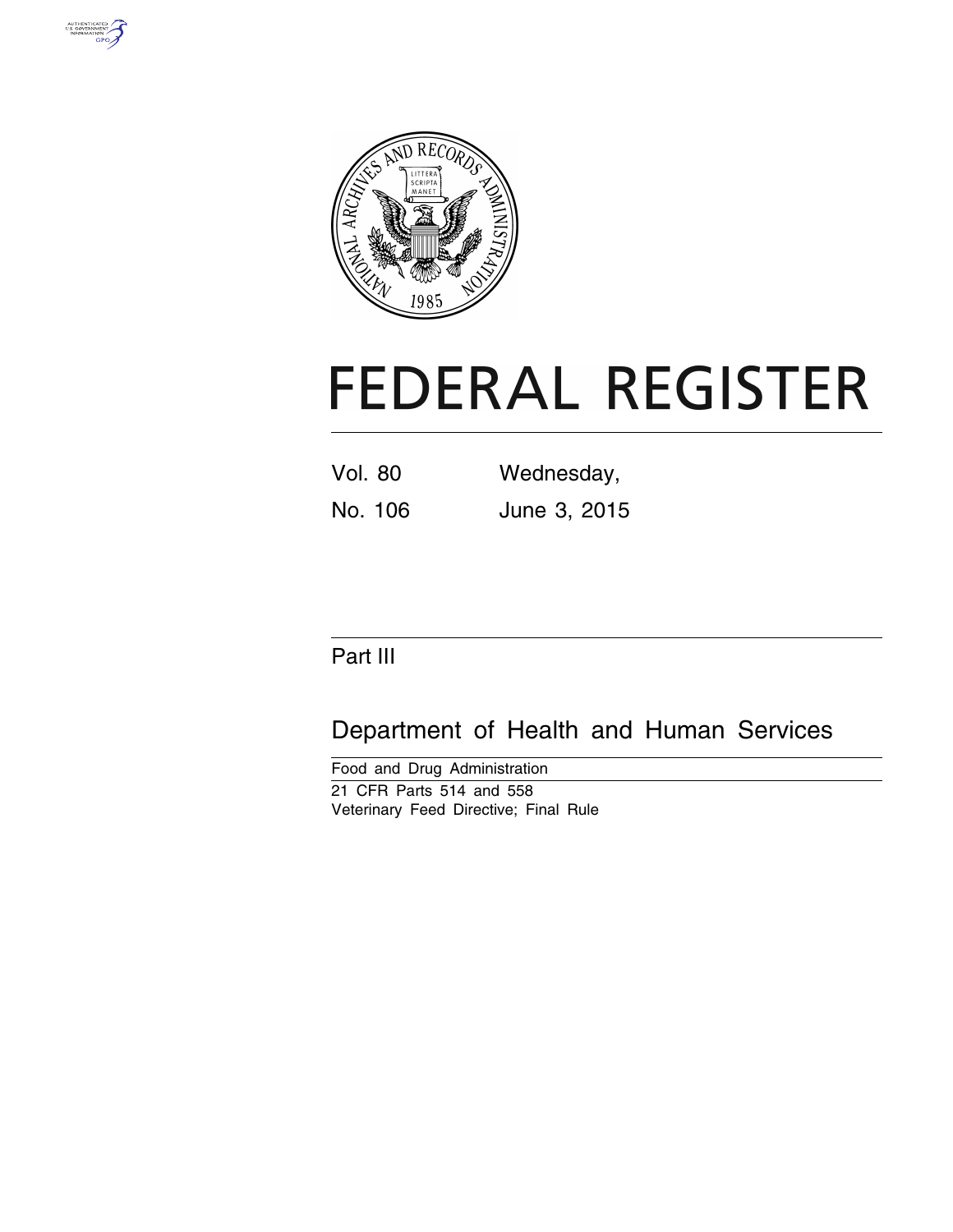#### **DEPARTMENT OF HEALTH AND HUMAN SERVICES**

#### **Food and Drug Administration**

**21 CFR Parts 514 and 558** 

**[Docket No. FDA–2010–N–0155]** 

**RIN 0910–AG95** 

#### **Veterinary Feed Directive**

**AGENCY:** Food and Drug Administration, HHS.

#### **ACTION:** Final rule.

**SUMMARY:** The Food and Drug Administration (FDA) is amending its animal drug regulations regarding veterinary feed directive (VFD) drugs. FDA's current VFD regulation established requirements relating to the distribution and use of VFD drugs and animal feeds containing such drugs. This amendment is intended to improve the efficiency of FDA's VFD program while protecting human and animal health.

**DATES:** This rule is effective October 1, 2015.

#### **FOR FURTHER INFORMATION CONTACT:**

Sharon Benz, Center for Veterinary Medicine (HFV–220), Food and Drug Administration, 7519 Standish Pl., Rockville, MD 20855, 240–402–5939, email: *[Sharon.Benz@fda.hhs.gov](mailto:Sharon.Benz@fda.hhs.gov)*.

#### **SUPPLEMENTARY INFORMATION:**

#### **Executive Summary**

#### *Purpose of Final Rule*

The purpose of this rulemaking is to revise FDA's VFD regulations to improve the efficiency of the VFD program while continuing to protect public health (human and animal health).

In 1996, Congress enacted the Animal Drug Availability Act (ADAA) (Pub. L. 104–250) to facilitate the approval and marketing of new animal drugs and medicated feeds. In passing the ADAA, Congress created a new regulatory category for certain animal drugs used in or on animal food (animal feed) called veterinary feed directive drugs (or VFD drugs). VFD drugs are new animal drugs intended for use in or on animal feed which are limited to use under the professional supervision of a licensed veterinarian. Any animal feed containing a VFD drug can only be fed to animals based upon an order, called a veterinary feed directive (VFD), issued by a licensed veterinarian in the course of the veterinarian's professional practice. FDA published final regulations implementing the VFDrelated provisions of the ADAA in 2000

(see § 558.6 (21 CFR 558.6)) (65 FR 76924, December 8, 2000). In the decade since FDA published its VFD regulations, various stakeholders have informed the Agency that the existing VFD process is overly burdensome. In response to those concerns, FDA published several documents inviting public input on ways to improve the VFD process, including an advance notice of proposed rulemaking (ANPRM) (75 FR 15387, March 29, 2010) (March 2010 ANPRM); draft regulatory text for proposed regulation (77 FR 22247, April 13, 2012) (April 2012 draft proposed regulation); and a notice of proposed rulemaking (NPRM) (78 FR 75515, December 12, 2013) (December 2013 NPRM).

The VFD rule is the third of three core documents that FDA is using to announce and implement its policy framework for the judicious use of medically important antimicrobial drugs in food-producing animals. The first document, Guidance for Industry (GFI) #209, entitled ''The Judicious Use of Medically Important Antimicrobial Drugs in Food-Producing Animals,'' published April 2012, set forth FDA's framework for instituting several key measures for ensuring the appropriate or judicious use of medically important antimicrobial drugs in food-producing animals. These measures include eliminating the feed and water use of medically important antimicrobial drugs for production purposes in foodproducing animals and bringing all remaining therapeutic uses under the oversight of licensed veterinarians. The second document, GFI #213, entitled ''New Animal Drugs and New Animal Drug Combination Products Administered in or on Medicated Feed or Drinking Water of Food-Producing Animals: Recommendations for Drug Sponsors for Voluntarily Aligning Product Use Conditions with GFI #209,'' published December 2013, outlined a detailed process and timeline for implementing the measures identified in GFI #209. Once GFI #213 is fully implemented, affected feed-use antimicrobial drugs are expected to transition from over-the-counter (OTC) to VFD marketing status. Given that most of the products affected by this effort are feed-use antimicrobial drugs this VFD regulation plays an important role since it outlines the requirements associated with veterinary authorization, distribution, and use of VFD drugs in animal feed.

The VFD drug process as outlined in this final rule includes important controls regarding the distribution and use of VFD drugs. In addition to providing accountability, this final rule

also updates the VFD requirements to improve the efficiency of the process. These regulatory enhancements are important for facilitating the transition of a large number of OTC feed-use antimicrobial drugs to their new VFD status.

FDA intends to use a phased enforcement strategy for implementation of this final rule as OTC drugs become VFD drugs under GFI #213. FDA first intends to provide education and training for stakeholders subject to this final rule such as veterinarians, clients (animal producers), feed mill distributors and other distributors. Such education and training efforts are important for supporting effective implementation and compliance with the final rule. FDA will then engage in risk-based general surveillance, as well as for-cause inspection assignments. FDA intends to use information such as history of VFD use and the volume of VFD feed being produced to focus inspectional resources within the industry based on risk. FDA anticipates that it will utilize various sources for obtaining such information including such sources as FDA food and drug registration information, feed mill licensing information, the VFD distributor notifications FDA receives, and VFD distribution records maintained by drug sponsors and VFD distributors.

The provisions included in this final rule are based on stakeholder input received in response to multiple opportunities for public comment, including the March 2010 ANPRM, April 2012 draft proposed regulation, and the December 2013 NPRM.

#### **Summary of Major Provisions**

This final rule makes several important changes from the proposed rule and several major changes to the current VFD regulations in part 558 (21 CFR part 558):

• The definition of "Category II" in part 558 is revised to remove the automatic Category II designation for VFD drugs. Instead, the categorization of VFD drugs will be determined on a caseby-case basis based on the likelihood that the particular drug at issue will produce an unsafe residue in edible products derived from treated animals, as is currently the case for non-VFD feed use drugs.

• The definition of veterinary feed directive (VFD) drug is revised to simply refer to the statutory definition to provide further clarity.

• The proposed definition of combination veterinary feed directive (VFD) drug is revised to reflect the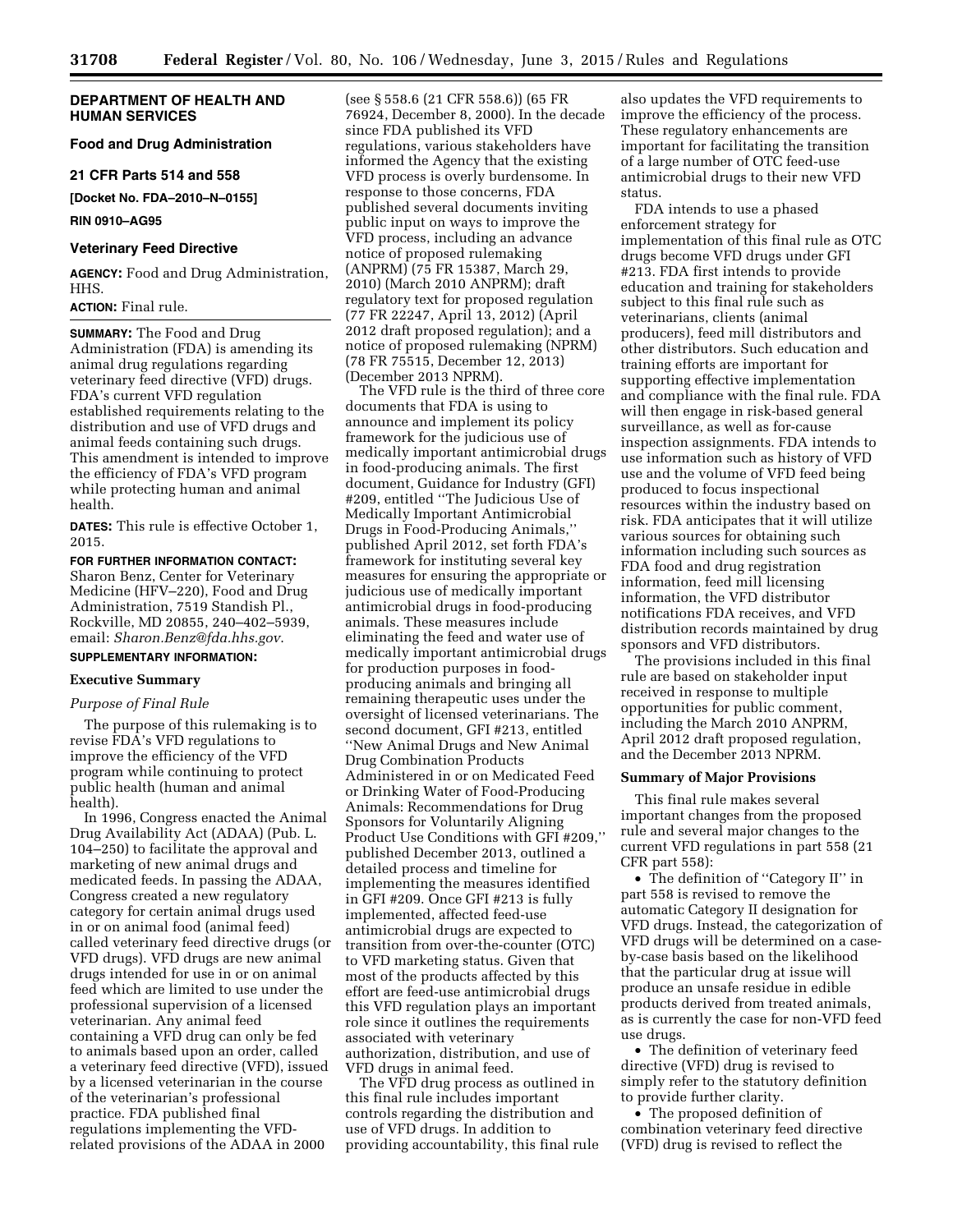changes to the veterinary feed directive (VFD) drug definition.

• The proposed definition of a ''veterinary feed directive'' is revised to remove language that is duplicated in the responsibilities of a veterinarian issuing a VFD.

• The proposed definition of the term ''distributor'' is revised to use the word ''distributes'' instead of the word ''consigns'' as had been proposed.

• The regulatory text proposed for § 558.6(a)(4) and (b)(8) is revised to clarify that the veterinarian is required to keep the original VFD (in hardcopy or electronically) and the distributor and client must keep a copy of the VFD (in hardcopy or electronically).

• The current requirement that copies of the VFD and records of the receipt and distribution of VFD feed must be kept for a period of 2 years is retained instead of being changed to 1 year as was proposed.

• The final rule provides that the veterinarian must issue the VFD in the context of a valid veterinarian-clientpatient relationship (VCPR) as defined by the State requirements applicable to where the veterinarian practices veterinary medicine. In States that lack appropriate VCPR requirements applicable to VFDs, the veterinarian must issue the VFD consistent with the Federally defined VCPR standard, which is set forth in FDA's regulations at § 530.3(i) (21 CFR 530.3(i)).

• The VFD expiration date requirement in the final rule specifies that this is the date that authorization to feed the VFD feed to animals expires. Animals must not be fed the VFD feed after the expiration date of the VFD.

• The VFD requirement for approximate number of animals in the final rule specifies how the approximate number of animals should be determined.

• The final rule clarifies the affirmation of intent statements to be used in VFDs issued by licensed veterinarians to indicate whether a VFD drug may be used in conjunction with another drug in an approved, conditionally approved, or indexed combination VFD feed.

• The final rule clarifies the recordkeeping requirements to differentiate what records are required to be kept for distributors who manufacture VFD feed and those who do not manufacture the VFD feed.

#### **Costs and Benefits**

The estimated one-time costs to industry from this final rule are \$1,411,000, most of which are simply costs to review the rule and prepare a compliance plan. This equates to

annualized costs of about \$201,000 at a 7 percent discount rate over 10 years. We estimate that the government costs associated with reviewing the six VFD drug labeling supplements that are expected to be submitted by the three current VFD drug sponsors to be \$1,900.

The expected benefit of this final rule is a general improvement in the efficiency of the VFD process. FDA estimates the annualized cost savings associated with the more efficient requirements of the VFD process to be \$13,000 over 10 years at a 7 percent discount rate (annualized at \$11,000 over 10 years at a 3 percent discount rate). Additionally, the reduction in veterinarian labor costs due to this rule is expected to result in a cost savings of about \$7.87 million annually.

#### **Table of Contents**

#### I. Background

#### A. History

- B. Judicious Use Policy for Medically Important Antimicrobials
- II. Overview of the Final Rule
- III. Comments on the Proposed Rule A. Definitions Section (§ 558.3)
- B. Veterinary Feed Directive Drugs (§ 558.6)
- IV. Legal Authority
- V. Final Regulatory Impact Analysis
- VI. Paperwork Reduction Act of 1995
	- A. Reporting Requirements
- B. Recordkeeping Requirements
- C. Third-Party Disclosure Requirements
- VII. Environmental Impact
- VIII. Federalism
- IX. References

#### **I. Background**

#### *A. History*

Before 1996, FDA had only two options for regulating the distribution of animal drugs: (1) Over-the-counter (OTC) and (2) by prescription (Rx). Drugs used in animal feeds were generally approved as OTC drugs. Although the Federal Food, Drug, and Cosmetic Act (the FD&C Act) did not prohibit the approval of prescription drugs for use in animal feed, such approvals would be impractical because many States have laws that would require a feed mill to have a pharmacist onsite to dispense prescription drugs. As additional animal drugs were developed, FDA determined the existing regulatory options—OTC and Rx—did not provide the needed safeguards or flexibility for these drugs to be prescribed or administered through medicated feed. FDA believed that these drugs, particularly certain antimicrobial drugs, should be subject to greater control than provided by OTC status. FDA believed this control would be critical to reducing unnecessary use of such drugs in animals and to slowing or

preventing the potential for the development of bacterial resistance to antimicrobial drugs administered through medicated feed.

In 1996 Congress enacted the ADAA to facilitate the approval and marketing of new animal drugs and medicated feeds. As part of the ADAA, Congress recognized that certain new animal drugs intended for use in animal feed should only be administered under a veterinarian's order and professional supervision. Therefore, the ADAA created a new category of products called veterinary feed directive drugs (or VFD drugs).

VFD drugs are new animal drugs intended for use in or on animal feed, which are limited by an approved application, conditionally approved application, or index listing to use under the professional supervision of a licensed veterinarian. In order for animal feed containing a VFD drug (VFD feed) to be fed to animals, a licensed veterinarian must first issue an order, called a veterinary feed directive (or VFD), providing for such use. In the **Federal Register** of December 8, 2000 (65 FR 76924), FDA issued a final rule amending the regulations in part 558 (21 CFR part 558) relating to new animal drugs for use in animal feed to implement the VFD-related provisions of the ADAA. In that final rule, FDA stated that because veterinarian oversight is so important for assuring the safe and appropriate use of certain new animal drugs, the Agency should approve such drugs for use in animal feed only if these medicated feeds are administered under a veterinarian's order and professional supervision. In addition, the final rule noted that safety concerns relating to the difficulty of disease diagnosis, drug toxicity, drug residues, antimicrobial resistance, or other reasons may dictate that the use of a medicated feed be limited to use by order and under the supervision of a licensed veterinarian.

It has been over a decade since FDA issued the final rule relating to VFDs. Although currently there are only a few approved VFD drugs, FDA has received comments from stakeholders characterizing the current VFD process as being overly burdensome. In response to these concerns, the Agency began exploring ways to improve the VFD program's efficiency. To that end, FDA initiated the rulemaking process through the publication of the March 2010 ANPRM. The March 2010 ANPRM requested public comment on whether efficiency improvements are needed and, if so, what specific revisions should be made to the VFD regulations. Subsequent to this, FDA published the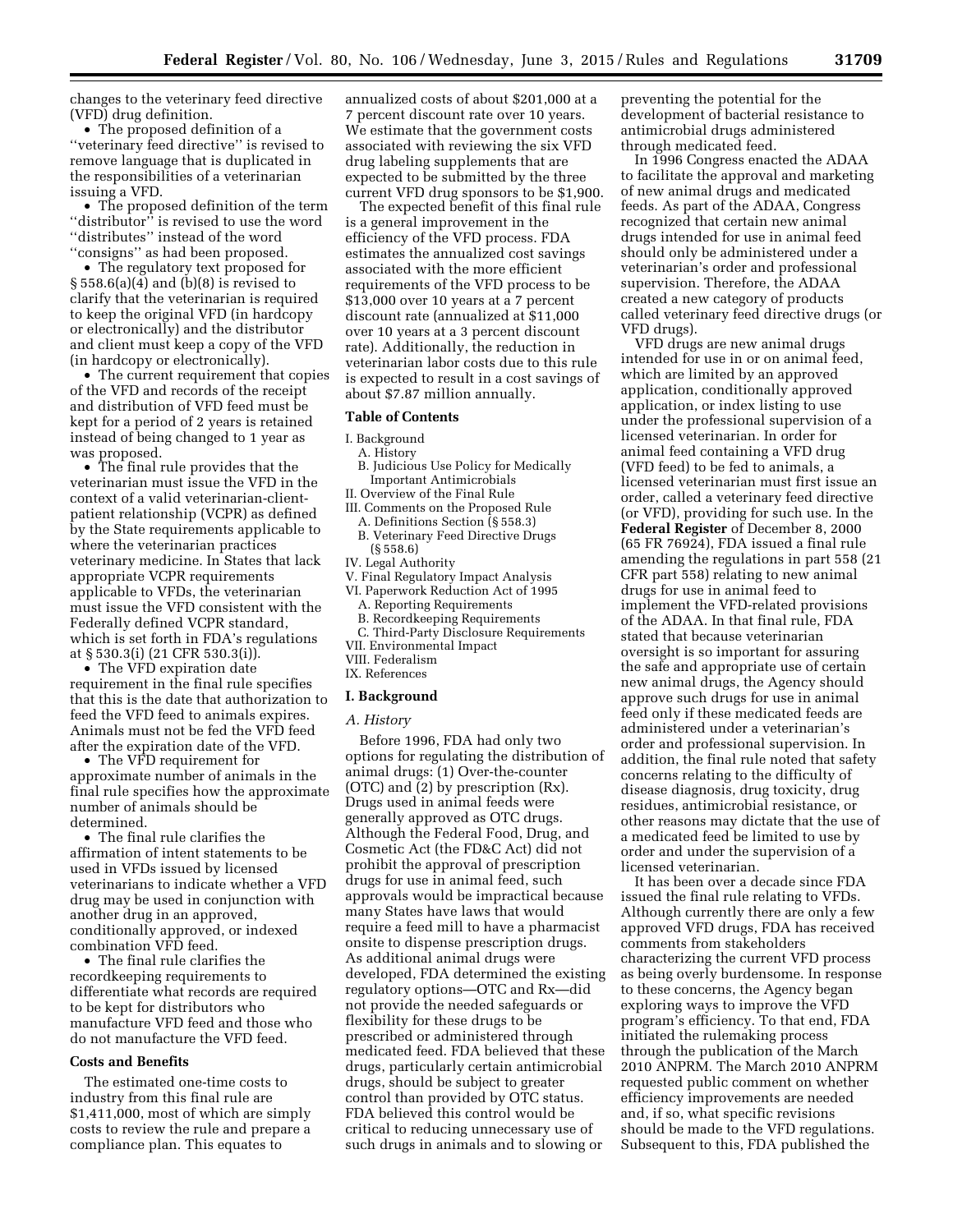April 2012 draft proposed regulation based on the considerable public input it had received in response to the March 2010 ANPRM, and the Agency requested comment on this draft language also.

Recognizing that there would be challenges faced by animal producers and veterinarians as FDA phases in veterinary oversight of the therapeutic use of certain medically important antimicrobials, in the spring of 2013, FDA and the U.S. Department of Agriculture's (USDA) Animal and Plant Health Inspection Service jointly sponsored a series of public meetings in various locations throughout the country (2013 public meetings). These meetings provided a forum to discuss potential challenges faced by animal producers in areas that may lack access to adequate veterinary services and to explore possible options for minimizing adverse impacts.

After considering the feedback received during the 2013 public meetings, as well as comments received on our March 2010 ANPRM and April 2012 draft proposed regulation, FDA published the December 2013 NPRM.

#### *B. Judicious Use Policy for Medically Important Antimicrobials*

On April 13, 2012, FDA finalized a guidance document entitled ''The Judicious Use of Medically Important Antimicrobial Drugs in Food-Producing Animals'' (GFI #209) (Ref. 1). This guidance document represents the Agency's current thinking regarding antimicrobial drugs that are medically important in human medicine and used in food-producing animals. Specifically, GFI #209 discusses FDA's concerns regarding the development of antimicrobial resistance in human and animal bacterial pathogens when medically important antimicrobial drugs are used in food-producing animals in an injudicious manner. In addition, GFI #209 recommends two principles for assuring the appropriate or judicious use of medically important antimicrobial drugs in food-producing animals in order to help minimize antimicrobial resistance development: (1) Limit medically important antimicrobial drugs to uses in animals that are considered necessary for assuring animal health and (2) limit medically important antimicrobial drugs to uses in animals that include veterinary oversight or consultation.

On December 13, 2013, FDA finalized a second guidance document, GFI #213, entitled ''New Animal Drugs and New Animal Drug Combination Products Administered in or on Medicated Feed or Drinking Water of Food-Producing

Animals: Recommendations for Drug Sponsors for Voluntarily Aligning Product Use Conditions with GFI #209'' (Ref. 2). GFI #213 outlined a timeline and provided sponsors with specific recommendations on how they could voluntarily modify the use conditions of their medically important antimicrobial drug products administered in feed or water to align with the two judicious use principles announced in GFI #209. Once the use conditions of the affected products are changed, these products can no longer be legally used for production purposes, and can only be used for therapeutic purposes with the supervision of a licensed veterinarian.

Implementation of the judicious use principles set forth in GFI #209, particularly the second principle recommending that affected products be limited to uses in animals that include veterinarian oversight or consultation, reinforces the need for FDA to reconsider the current VFD program and how best to make the program more efficient and less burdensome for stakeholders while maintaining adequate protection for human and animal health. The majority of the antimicrobial animal drug products that are the focus of GFI #209 and GFI #213 are drugs approved for use in or on animal feed. All but a few of these drugs are currently available OTC without veterinary oversight or consultation and would be affected by the Agency's recommendation in the guidances to switch these products' marketing status from OTC to VFD. Therefore, it is important that the VFD process be as efficient as possible when FDA's judicious use policy is fully implemented to facilitate transition of these products from OTC to VFD marketing status. In addition, an overly burdensome VFD process could disrupt the movement of medicated feeds through commercial feed distribution channels, thereby impacting the availability of medicated feed products needed for addressing animal health issues.

#### **II. Overview of the Final Rule**

This final rule amends FDA's regulations found in parts 514 and 558 (21 CFR parts 514 and 558) to change and clarify certain definitions (§ 558.3 (21 CFR 558.3)), clarify the general requirements for VFD drugs (§ 558.6(a) (21 CFR 558.6(a))), clarify the responsibilities of the VFD drug sponsor (§ 514.1(b) (21 CFR 514.1(b)), and clarify specific responsibilities of the veterinarian issuing the VFD (§ 558.6(b) (21 CFR 558.6(b))). Also, in this final rule we clarify the specific responsibilities of any person who

distributes an animal feed containing a VFD drug (§ 558.6(c) (21 CFR 558.6(c))).

In this rulemaking, the Agency finalizes many of the provisions in the December 2013 NPRM. In addition, the final rule reflects revisions the Agency made in response to comments on the December 2013 NPRM and certain revisions made by the Agency on its own initiative after considering all of the comments it received. Based on the changes to the final rule from the proposed rule, the Agency has determined that the effective date for the final rule should be 120 days after publication.

#### **III. Comments on the Proposed Rule**

This section summarizes comments FDA received in response to the December 2013 NPRM and the Agency's response to those comments. FDA received about 2,000 individual comments submitted to the docket on the December 2013 NPRM. Some of the comments contained signatures by multiple individuals or organizations. Comments were received from veterinary, feed manufacturing, and animal production associations, as well as consumer advocacy groups and individuals. Many of the comments received from veterinarian, feed manufacturing, animal production associations, and individuals generally supported the changes and requested some additional changes or clarification on particular issues. Many of the comments received from consumer advocacy groups and individuals raised concerns over whether the changes would sufficiently protect public health. FDA is making changes in the final rule to address these concerns where the Agency has determined such changes to be appropriate.

The order of the discussion reflects the order in the regulatory text and not the order of significance of a particular issue. To make it easier to identify comments and FDA's responses, the word "Comment," in parentheses, appears before the comment's description, and the word ''Response,'' in parentheses, appears before FDA's response. Each comment is numbered to help distinguish between different comments. The number assigned to each comment is for organizational purposes and does not signify the comment's value or importance.

In addition to the comments specific to this rulemaking that we address in the following paragraphs, we received general comments expressing views about public health, the use of antimicrobials, antimicrobial resistance, antibiotic alternatives, animal husbandry practices, meat consumption,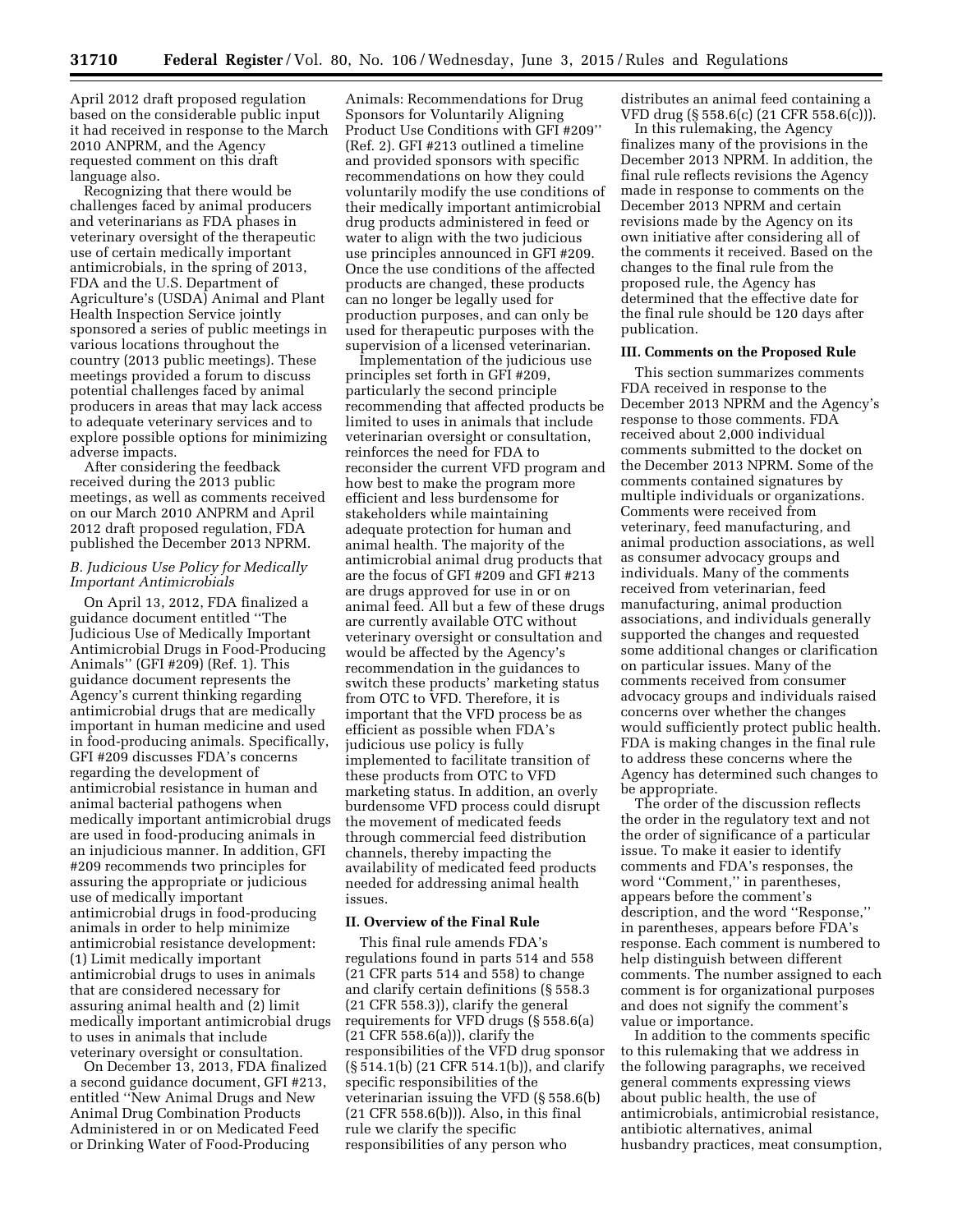food labeling, genetically modified organisms, chemicals in food, hormones in food, food (feed) additives, pesticides, fertilizers, trade policy, inspection frequency, violation penalties, and Agency funding. These comments express broad policy views and do not address specific points related to this rulemaking. Therefore, these general comments do not require a response.

#### *A. Definitions Section (§ 558.3)*

#### 1. Category II Drug (§ 558.3(b)(1)(ii))

The December 2013 NPRM proposed to remove VFD drugs from the definition of Category II drugs. In this final rule, we are keeping our proposed definition, which means that VFD drugs will no longer be automatically designated as Category II drugs. Category I drugs will remain defined as drugs that do not require a withdrawal period at the lowest use level in each species for which they are approved. Category II drugs will be defined as drugs that require a withdrawal period at the lowest use level for at least one species for which they are approved, or are regulated on a ''no-residue'' basis or with a zero tolerance because of a carcinogenic concern, regardless of whether a withdrawal period is required. As a result of this change, VFD drugs will be designated as either Category I or II based on the definitions in the final rule, including the existing VFD drug products that previously were automatically designated as Category II drugs.

(Comment 1) There were multiple comments supporting FDA's proposed change to the definition of ''Category II'' drugs to discontinue the automatic designation of VFD drugs as Category II drugs. These comments supported Category I and II definitions that use a public health risk-based approach to designate drugs based on the potential for unsafe drug residues in edible tissues as reflected by drug withdrawal periods. At least one comment also recognized that without this change, farm animals may be unable to receive the treatment they need due to supply chain disruptions. This comment noted that limiting the manufacturing of VFD feed from Type A medicated articles to licensed feed mills by automatically designating them as Category II would cause a serious disruption in VFD feed availability and unnecessarily cause harm to animals. The comment further noted that the proposed change to remove the automatic designation should greatly reduce the supply chain consequences.

(Response 1) We agree that this approach provides a consistent scientific rationale for designating VFD drugs as Category I or II and will help prevent potential VFD feed supply chain concerns. Therefore, in this final rule, we are keeping the definition proposed in the December 2013 NPRM.

The definitions proposed in the December 2013 NPRM designate drugs as Category II if a withdrawal period is required at the lowest approved use level for any species, or if the drug is regulated on a ''no-residue'' basis or with a zero tolerance because of a carcinogenic concern regardless of whether a withdrawal period is required. The category in which a new animal drug is placed determines whether the Type A medicated article of that drug can be handled by a licensed or unlicensed mill. Type A medicated articles are the most concentrated form of the new animal drug and are used in the manufacture of another Type A medicated article, or a Type B or C medicated feed. A Type B medicated feed is intended solely for the manufacture of other Type B or Type C medicated feeds and contains a substantial quantity of nutrients with the new animal drug. A Type C medicated feed is intended as the complete feed for the animal or may be added on top of a usual ration, or offered as a supplement with other animal feed. A Type C medicated feed has the lowest concentration of the new animal drug. In order to reduce the potential to create unsafe drug residues, the manufacturing of medicated feeds with Category II Type A medicated articles is restricted to licensed feed mills. Licensed feed mills are generally better suited technically to manufacture feeds containing Category II drugs and are subject to more extensive good manufacturing practice requirements than unlicensed feed mills.

When the VFD regulations were implemented, FDA stated that ''classifying a drug as Category II adds additional regulatory controls because feed manufacturing facilities must possess a medicated feed mill license and be registered with FDA. . . . Registered feed mills are required to be inspected at least every 2 years. Such inspections will help the Agency to ensure that VFD requirements are met'' (65 FR 76924 at 76926). Since the regulations for VFD drugs were implemented over a decade ago, FDA's experience has not shown a continued need to ensure VFD requirements are met by automatically designating all VFD drugs as Category II drugs. Since January 8, 2001, when the initial VFD regulations became effective, FDA has

only issued three warning letters for violations related to noncompliance with the VFD regulations (Ref. 3). Furthermore, licensed feed mills are now required to be inspected according to risk instead of at a set frequency. Drug categorization determines whether a facility needs to be licensed to handle the drug in the Type A form and is meant to provide additional regulatory oversight for the manufacturing of the drug to minimize the potential for drug residues to occur. In contrast, VFD designation is intended primarily to provide for veterinary supervision of the use of medicated feeds containing VFD drugs (VFD feeds). For VFD drugs that would otherwise be categorized as Category I drugs (*i.e.,* do not require a withdrawal period at the lowest use level), FDA does not believe it is necessary to limit the manufacture of VFD feeds to licensed feed mills. Whether manufactured at a licensed or unlicensed feed mill, VFD feeds can only be used when authorized by a lawful VFD issued by a veterinarian.

In addition, we agree this change will help prevent the potential supply chain disruptions for VFD feeds that otherwise are likely to occur once the Agency's policy regarding the judicious use of medically important antimicrobial drugs in food-producing animals is fully implemented. The existing definition of Category II drugs includes a provision that says *all* VFD drugs are Category II drugs, regardless of their potential to create unsafe drug residues. Thus, if FDA's policy regarding the judicious use of medically important antimicrobials were implemented with the definitions in the current regulations, drugs currently designated as Category I drugs that transition from OTC to VFD marketing status would automatically move from Category I to Category II. FDA is concerned that this automatic designation would cause supply chain disruptions for VFD feeds because the Type A medicated articles would be restricted to use by licensed feed mills, which number less than 1,000. Currently, since these drugs are OTC Category I drugs, they are able to be used in the Type A form by unlicensed feed mills, which number in the tens of thousands, including farms that manufacture their own medicated feed for their own animals.

For these reasons, FDA is revising the definition of Category II to eliminate the automatic designation of VFD drugs into Category II. Once those medically important antimicrobial drugs that are currently marketed OTC are converted to VFD status as part of the implementation of FDA's judicious use policy, they will be placed in Category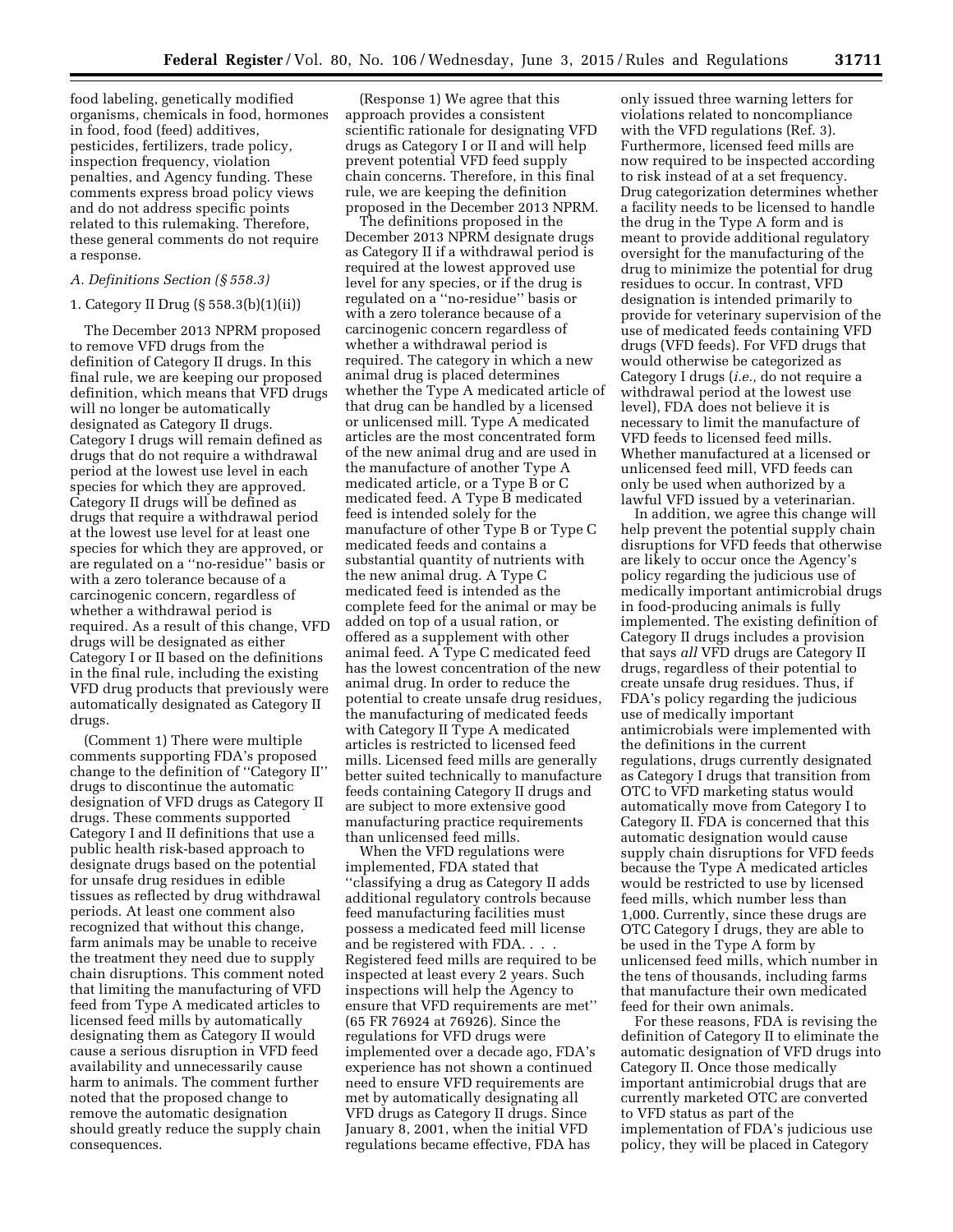I or II based on whether they have a withdrawal period at the lowest use level for at least 1 species in which they are approved or whether they are regulated on a ''no residue'' basis or with a zero tolerance because of carcinogenic concern, as defined in § 558.3. As a result, five of these medically important antimicrobial new animal drugs are expected to remain in Category I; approximately three drugs are expected to move from Category I into Category II. Each of these drugs account for multiple drug product approvals, conditional approvals, or index listings. Type A medicated articles for the drugs that remain in Category I will continue to be available for use by the unlicensed feed mills currently using these drugs as OTC drugs in medicated feeds, thus reducing the potential for supply chain disruption.

(Comment 2) FDA also received multiple comments opposing the proposed change to the definition of a ''Category II'' drug. Most of these comments stated a concern about unlicensed feed mills handling Type A medicated articles for drugs that are VFDs or antimicrobials. The shared concern was that there would not be sufficient controls in place, or oversight over unlicensed feed mills, to ensure that these drugs are handled according to the requirements of the VFD regulation. One comment was concerned that without requiring VFD drugs to first go through a licensed feed mill, coupled with the proposed removal of the explicit Federal VCPR requirement and the proposed change to the definition of distributor, FDA would have no way to monitor the majority of VFD drug use.

(Response 2) At the time VFD regulations were initially issued in December 2000, FDA was concerned that adherence to VFD regulations would require additional regulatory oversight for the proper use of VFD drugs in VFD feed. After over a decade of experience, FDA has only issued three warning letters for compliance issues in the handling of VFD drugs as Type A medicated articles by licensed feed mills, or as Type B or C VFD feed by unlicensed feed mills (Ref. 3). Furthermore, unlicensed feed mills routinely handle Category I Type A medicated articles and are also required to adhere to current good manufacturing practices (CGMPs). Although FDA may not inspect unlicensed feed mills at the same frequency as licensed feed mills, they are inspected for cause when surveillance tools, such as tissue residue or feed sampling, determine that a problem has occurred (Ref. 4). State

regulatory Agencies also inspect licensed and unlicensed feed mills (Ref. 5). Therefore, FDA does not believe VFD drugs require continued automatic designation as Category II drugs.

FDA recognizes that feed mill licensing is one method for FDA to maintain an inventory of feed mills that handle and use Type A VFD medicated articles; however, feed mill licensing is not the only way for FDA to be aware of VFD drug use. Furthermore, with respect to the concern raised in one of the comments that the change in the Category II definition, taken together with other proposed changes would diminish FDA's ability to monitor VFD use, the Agency is taking measures to address that concern. First, FDA has reintroduced an explicit VCPR requirement into the provisions for veterinarian supervision and oversight in the regulatory text. Second, FDA has also chosen not to proceed with the proposed changes to the definition of distributor outlined in the December 2013 NPRM and has clarified elsewhere in this document particular actions of on-farm processors that make them distributors.

FDA intends to use a phased enforcement strategy for implementation of this final rule as OTC drugs become VFD drugs under GFI #213. FDA first intends to provide education and training for stakeholders subject to this final rule, such as veterinarians, clients (animal producers), feed mill distributors and other distributors. These education and training efforts are important for supporting effective implementation and compliance with the final rule. As products change to VFD status under the process outlined in GFI #213, FDA will engage in general surveillance, as well as for-cause inspection assignments. These assignments will be risk-based and in response to adverse observations. In order to engage in a risk-based work planning approach, FDA intends to gather information, such as VFD use and the volume of VFD feed being produced within the industry. This information would be gathered through multiple sources, such as FDA food and drug registration information, feed mill licensing information, the VFD distributor notifications FDA receives, and VFD distribution records maintained by drug sponsors and VFD distributors. This information will allow FDA to focus inspectional resources within the industry based on risk.

Therefore, FDA is removing VFD drugs from the definition of Category II drugs. Instead of automatic Category II designation, VFD drugs will now be categorized according to the risk of drug

residues based on whether they have a withdrawal period at the lowest level use in any species for which they are approved, or whether they are regulated on a ''no residue'' basis or with a zero tolerance because of carcinogenic concern. This includes the existing approved VFD drug products, each of which will either remain in Category II or be redesignated as Category I drugs based on whether they meet the definition of Category I or the revised definition of Category II.

2. Veterinary Feed Directive Drug  $(S 558.3(b)(6))$ 

In the December 2013 NPRM, we proposed changes to better align the definition of ''veterinary feed directive (VFD) drug'' in FDA's regulations with the statutory definition in section 504 of the FD&C Act (21 U.S.C. 354) and to provide additional clarity. We did not receive comments specifically related to our proposed change in definition. However, upon further review we are providing more clarity to the VFD drug definition in this final rule by using the statutory definition in the FD&C Act. That definition of a ''veterinary feed directive (VFD) drug'' states that it is ''[a] drug intended for use in or on animal feed which is limited by an approved application filed pursuant to section 512(b), a conditionally-approved application filed pursuant to section 571, or an index listing pursuant to section 572 to use under the professional supervision of a licensed veterinarian. . . . " This change in § 558.3(b)(6) provides consistency between the statute and the regulation and helps to reduce the potential for confusion.

#### 3. Veterinary Feed Directive  $(S 558.3(b)(7))$

FDA did not receive specific comments regarding the addition of language in the proposed VFD definition in § 558.3(b)(7) stating that a VFD may be issued in hardcopy or through electronic means. However, upon further review, we are removing this duplicative language because similar language appears in § 558.6(b) concerning the responsibilities of the veterinarian issuing the VFD. Section 558.6(b) provides more clarity by specifying that a fax also can be used. This change avoids duplication in the regulatory text and helps to reduce potential reader confusion about whether transmitting a VFD by fax is allowed.

Also to help reduce the potential for confusion, FDA is removing the duplicative language concerning the oversight and supervision requirements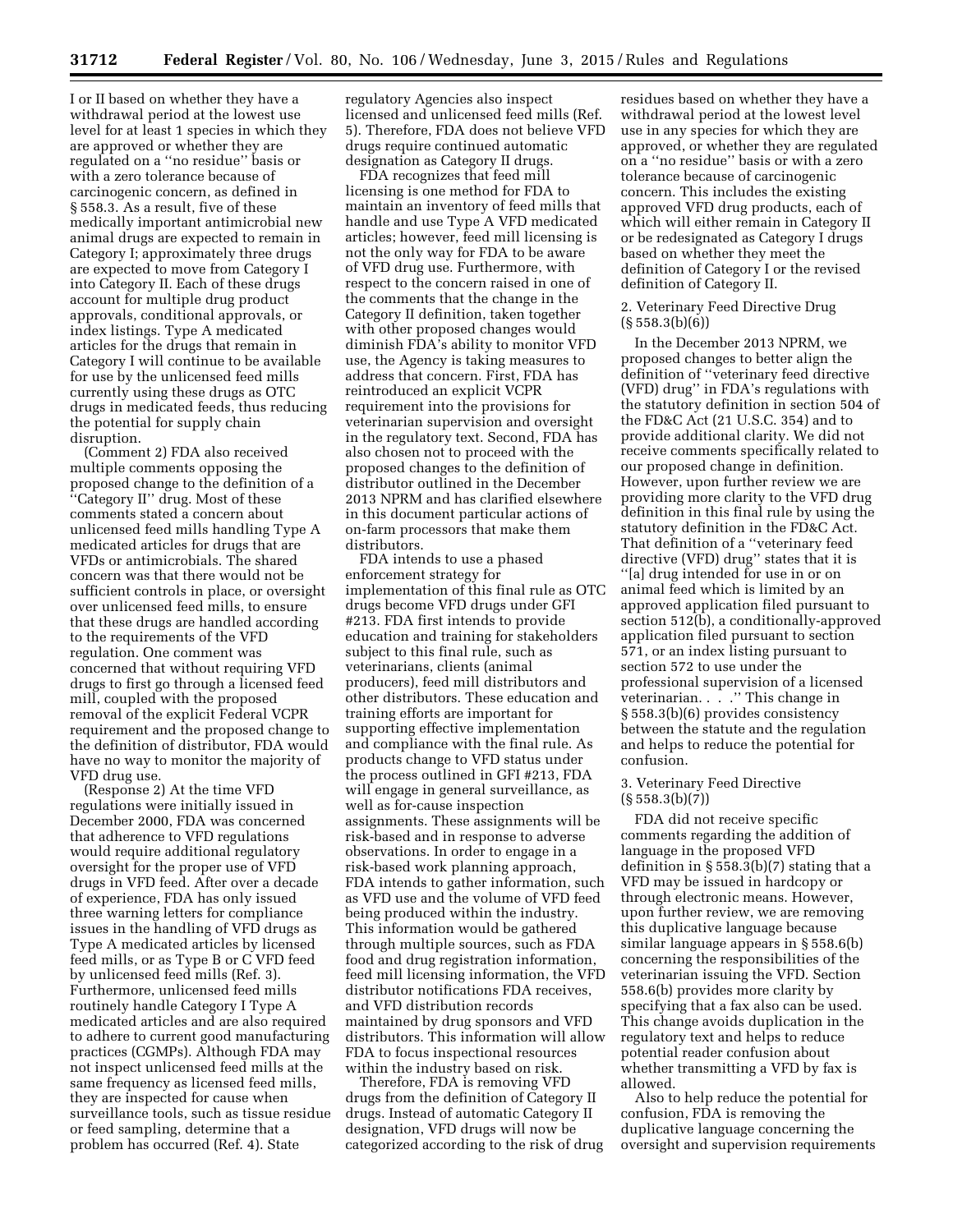for issuing a VFD from the definition of a veterinary feed directive (§ 558.3(b)(7)) and from the general requirements related to veterinary feed directive drugs  $(\S 558.6(a)(1))$ , because the same requirements are also in the provision (§ 558.6(b)) that discusses the responsibilities of the veterinarian issuing the VFD. FDA received many comments concerning the oversight and supervision requirements for veterinarians issuing a VFD, which are addressed in the discussion of the responsibilities of the veterinarian issuing the VFD (558.6(b)). This change eliminates duplication in the regulatory text and clarifies that the requirement for oversight and supervision is the responsibility of the veterinarian.

#### 4. Distributor (§ 558.3(b)(9))

In the December 2013 NPRM, we proposed to change the definition of ''distributor.'' In particular, we proposed to change the phrase ''any person who distributes a medicated feed containing a VFD drug to another person'' to ''any person who consigns a medicated feed containing a VFD drug to another person.'' Many of the comments we received expressed concern that this definitional change was meant to narrow the scope of who is defined as a distributor.

(Comment 3) Some comments requested that we maintain the current definition that a distributor is any person who distributes a medicated feed containing a VFD drug to another distributor or to the client-recipient of the VFD. These comments were concerned that use of the term ''consigns'' instead of ''distributes'' in the proposed definition would exempt operations that were previously considered to be distributors. Some of these comments thought that the proposed changes would narrow the scope of the definition such that it would exclude from the distributor notification requirements the majority of facilities where medicated feeds are mixed. One comment supported the definition of distributor proposed in the December 2013 NPRM.

(Response 3) We used the term ''consigns'' in place of the term ''distributes'' with the intent to provide additional clarity; however, the comments we received indicated this proposed terminology was more confusing. In addition, many comments perceived this change as an attempt to narrow the definition of distributor. As stated in the December 2013 NPRM, our intent was to improve the clarity of this definition, not to narrow the scope. As a result of the comments received and the discussions that occurred at public

meetings about this proposed change, we are retaining the existing term ''distributes'' as part of the definition of distributor.

In the December 2013 NPRM, we noted that ''on-farm mixers that only manufacture medicated feeds for use in their own animals are not distributors.'' Based on the comments, we would like to provide additional clarity. Some comments perceived this statement to exempt all on-farm mixers from requirements that apply to distributors. However, this statement was intended to describe a limited and specific situation in which FDA does not intend to consider on-farm mixers to be distributors. By on-farm mixers, we were specifically referring to any person who is mixing VFD feed on a "farm" as that term is defined in 21 CFR 1.227, who is only feeding that VFD feed to their own animals on that farm. In addition, the on-farm mixer must only be manufacturing VFD feed for their use in their own animals on their own farm (*e.g.,* animal production facility), meaning that the ownership of the feed mill, the animals, and the animal production facility must be the same and the on-farm mixer must be the person using the VFD feed. In contrast, for example, when Person A mixes VFD feed on their farm for their own animals, but also mixes feed and distributes it to Person B's farm, Person A is acting as a ''distributor'' as that term is defined in § 558.3 and, therefore, will be required to comply with the distributor requirements. Another example is when Person C operates a feed mill and owns animals, but distributes the feed to Person D who raises Person C's animals on Person D's farm (*e.g.,* a contract grower), that person (Person C) who operates the feed mill would also be a distributor under the definition.

(Comment 4) Some comments requested that all facilities that dispense feed to an animal production facility be required to submit a notification to FDA. One comment suggested we define a distributor as ''any person who consigns a medicated feed containing a VFD drug to another distributor or to an animal production facility.''

(Response 4) FDA does not believe it is necessary to require that all persons who dispense VFD feed to an animal production facility submit a notification to FDA. For example, if a person purchases a Type B VFD feed and then mixes it on their farm into a Type C VFD feed and feeds it to their own animals on their farm in accordance with a lawful VFD, they are dispensing VFD feed to an animal production facility because the mixing operations are not part of the animal production

facility. However, they are not acting as a ''distributor'' as that term is defined in § 558.3 because they are not distributing to another person. When a person who dispenses VFD feed to an animal production facility obtains the VFD feed from a distributor, they are required to submit a VFD or acknowledgment letter to the distributor from whom they obtained the VFD feed. This documentation allows FDA to identify users of VFD feed from the distributor's records for purposes of surveillance, inspection, or investigation. In addition, should a person who dispenses VFD feed to an animal production facility obtain a VFD Type A medicated article for manufacture of the VFD feed, the sponsor of the VFD Type A medicated article is required to maintain a record of distribution.

(Comment 5) One comment was concerned that the required one-time notification to FDA that someone is a distributor of VFD feeds could discourage distribution and sale of floor stock.

(Response 5) The requirement for a person distributing VFD feed to notify FDA when they first engage in such distribution is a statutory requirement. (See section  $504(a)(3)(C)$  of the FD&C Act.) We understand that some businesses may choose not to engage in the sale of floor stock. However, in order to adequately protect public and animal health, FDA must be able to track the distribution of VFD feed, and one-time notification to FDA upon first engaging in the distribution of a VFD feed provides the minimum information needed for this tracking. We do not agree that the minimal burden of a onetime notification to FDA would be a significant factor in discouraging the distribution of floor stock. Furthermore, FDA believes there is no compelling reason to treat distributors who only sell floor stock differently from distributors who distribute VFD feed through other sales models.

(Comment 6) One comment requested clarification on whether a manufacturer of a Type B VFD feed who distributes the Type B VFD feed to an animal producer who then makes a Type C VFD feed needs to get an acknowledgement letter from the animal producer as opposed to a VFD.

(Response 6) When a manufacturer of a Type B VFD feed distributes the Type B VFD feed to an animal producer, the animal producer may manufacture a Type C VFD feed to either feed the VFD feed to his or her own animals and/or further distribute the Type C VFD feed to another distributor or client-recipient. If the Type B VFD feed is being shipped to an animal producer who is not a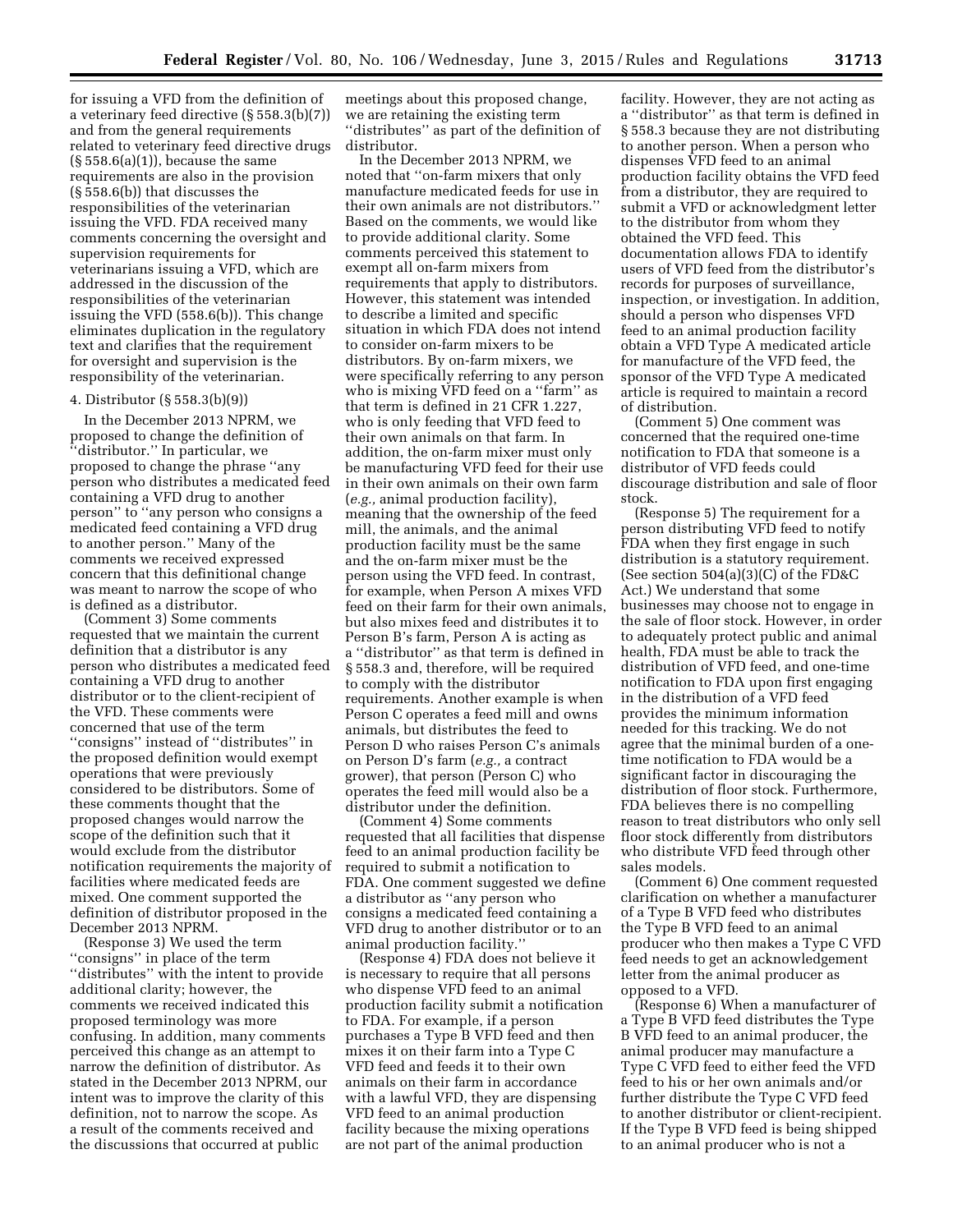distributor, the animal producer must provide a VFD for the receipt of the Type B VFD feed from the distributor. If the Type B VFD feed is being shipped to an animal producer who is a distributor that has sent a one-time notification to FDA, the animal producer must supply either an acknowledgment letter or a VFD for the receipt of the Type B VFD feed from the distributor. (**Note:** In order for the animal producer to receive a Type B or Type C VFD feed without a VFD in hand, he or she must have previously notified FDA that he or she is a distributor.) If the animal producer provides an acknowledgment letter to the distributor from whom the animal producer receives the VFD feed, the animal producer must either receive an acknowledgment letter or a VFD prior to further distributing the VFD feed to another person, or have a VFD on hand prior to feeding the Type C VFD feed to his or her own animals. We have revised the definition of acknowledgment letter in (§ 558.3(b)(11)) to clarify that when an animal producer is acting as a distributor as defined in (§ 558.3(b)(9)), they may provide an acknowledgment letter even if they are the ultimate user of some of the VFD feed.

#### 5. Animal Production Facility  $(S 558.3(b)(10))$

The December 2013 NPRM did not propose a change to the definition of animal production facility. However, we received comment on the definition.

(Comment 7) A few comments requested that FDA define ''animal production facility'' more broadly to include the location where the medicated feed is made. These comments cited a concern that movement of VFD feed would be limited by this definition because shipment of VFD feed to an animal production facility must frequently go beyond the gate to a facility or feed mill where the animals are not housed.

(Response 7) The term animal production facility is defined as ''a location where animals are raised for any purpose, but does not include the specific location where medicated feed is made.'' (§ 558.3(b)(10)). The definition of animal production facility does not hinder the movement of feed between a feed mill and an animal production facility. VFD feed may be shipped from a distributor directly to an animal production facility, or may first be delivered to a facility or feed mill that is located where the animals are not housed. Provided the recipient of such feed has a lawful VFD and is the owner of both the facility or feed mill to which the feed was delivered and the animal

production facility, further movement of that VFD feed to the actual animal production facility would not be limited and we would not consider such further movement to be the activity of a ''distributor.''

6. Combination VFD Drug  $(S 558.3(b)(12))$ 

In the December 2013 NPRM, we added a definition for the term ''combination veterinary feed directive (VFD) drug.'' In the final rule, we have further clarified that definition to align the language with the statutory definition of a veterinary feed directive drug.

#### *B. Veterinary Feed Directive Drugs (§ 558.6)*

1. General Requirements Related to VFD Drugs (§ 558.6(a))

a. VFD Retention and Transmission Requirements  $(\S 558.6(a)(4))$ 

In the December 2013 NPRM, we proposed that VFDs would no longer be specifically required to be produced in triplicate; however, all three involved parties (veterinarian, distributor, and client) still would be required to receive and keep a copy of the VFD, either electronically or in hardcopy. If the VFD is transmitted electronically, the veterinarian would no longer be required to send the original in hardcopy to the distributor.

(Comment 8) Many comments supported these changes. Some comments indicated that there was some confusion about whether an electronic copy of the VFD would satisfy the recordkeeping requirement.

(Response 8) To improve the clarity of this section, we have revised the regulatory text to more precisely indicate the recordkeeping requirements. An electronic copy of the VFD is sufficient for recordkeeping purposes. The original no longer needs to be sent to the distributor. As we stated in the December 2013 NPRM, this hardcopy requirement has become outdated by modern electronic communication and presents an unnecessary burden on the industry.

This revision further reduces the number of paper copies requiring physical recordkeeping space. The December NPRM, however, did not specify who should maintain the original. Because of the confusion indicated in the comments, we are revising the rule to specify that the original should be maintained by the veterinarian who issued the VFD and should be maintained in the manner it was generated, either electronic or hardcopy. The client and distributor

should each also have a copy of the VFD, and that copy may be electronic or hardcopy.

(Comment 9) A few comments addressed the regulatory requirements for electronically generated documents. One comment asked what requirements would apply to records with an electronic signature. Another comment urged FDA to not require compliance with 21 CFR part 11 (part 11) for VFDs transmitted and stored electronically.

(Response 9) The regulations in part 11 (Electronic Records; Electronic Signatures) describe FDA's standards for assessing whether electronic records and electronic signatures are trustworthy and reliable and generally equivalent to paper records with handwritten signatures. Electronic records, such as an electronic VFD that meets the requirements of part 11, may be used in lieu of a paper VFD (*i.e.,*  VFDs that are generated and signed on paper). As we have previously stated in GFI #120: Veterinary Feed Directive Regulation Questions and Answers, published on March 26, 2009, part 11 applies to records in electronic form that are created, modified, maintained, archived, retrieved, or transmitted, under any FDA records requirements. Therefore, electronic VFDs issued by veterinarians must be compliant with part 11, and VFDs received and electronically stored by distributors and clients must be compliant with part 11. Part 11 does not apply to paper records that are, or have been, transmitted by electronic means (such as facsimile, email attachments, etc.). Part 11 requires a one-time certification that the electronic signatures in their system, used after August 20, 1997, are intended to be the legally binding equivalent of the signer's handwritten signature (Ref. 6). Additional information about part 11 compliance, including information on how FDA intends to exercise enforcement discretion with regard to certain part 11 requirements during the reexamination of part 11, can be found in GFI Part 11, Electronic Records; Electronic Signatures—Scope and Application (Ref. 7).

(Comment 10) One comment suggested that a paper VFD process would be unwieldy, costly, and burdensome.

(Response 10) There are relative advantages and disadvantages to generating and keeping records in either electronic or paper form. We believe that businesses should be able to decide what format (electronic or hard copy) they would like to use to fulfill the recordkeeping requirements. For that reason, we proposed regulations that removed the explicit requirement that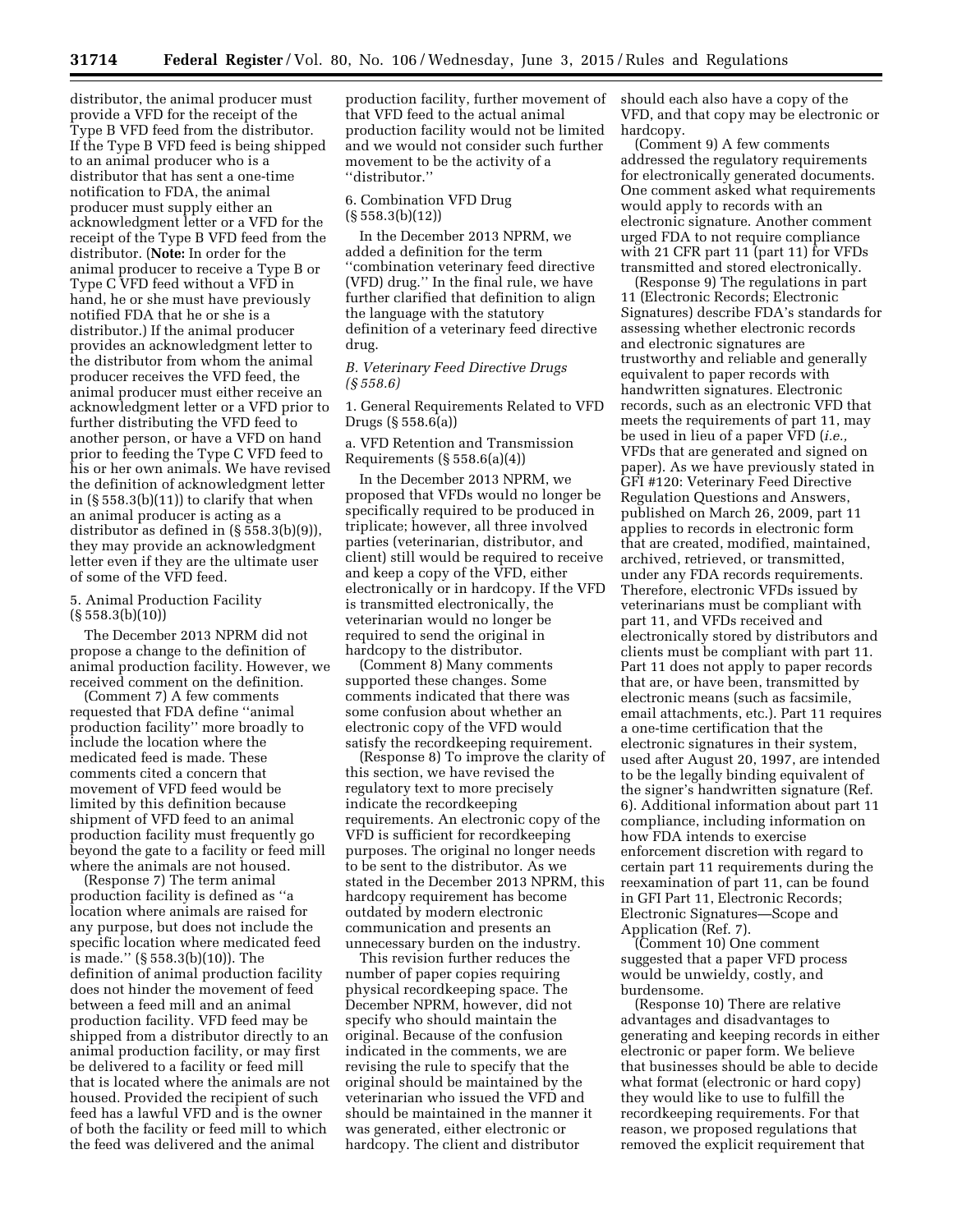VFDs be issued in triplicate and that the original VFD be transferred from the veterinarian (either directly or through the client) to the distributor. The final regulatory text allows businesses to decide, based on their unique business structure and operation, which recordkeeping format (electronic or paper) to use to fulfill the VFD recordkeeping requirements.

#### b. Caution Statement on Labeling (§ 558.6(a)(6))

(Comment 11) One comment requested clarification about the caution statement required on labeling and advertising for VFD drugs and feeds containing VFD drugs. The comment recognized that for products in paper bags this would be appropriate, but wondered what would be required for feed that is delivered in bulk where there is no container.

(Response 11) As reflected in the regulatory text, all labeling and advertising for VFD drugs, combination VFD drugs, and feeds containing VFD drugs or combination VFD drugs must prominently and conspicuously display the cautionary statement. In section 201(m) of the FD&C Act (21 U.S.C. 321(m)), ''labeling'' is defined as ''all labels and other written, printed, or graphic matter (1) upon any article or any of its containers or wrappers, or (2) accompanying such article.'' Packaged food typically has a label affixed to the package or container; however, any labeling or advertising would also need to contain the statement. Bulk food typically does not have a label affixed to the container, but is accompanied by labeling to meet other requirements of the FD&C Act, such as displaying the common or usual name of the animal food, as well as any other information already required by existing regulations. FDA would expect that the caution statement be on this labeling, as well as any other labeling or advertising for the bulk food.

#### c. Length of Time VFD and Records Must Be Kept (§ 558.6)

In the December 2013 NPRM, we proposed to reduce the length of time a VFD and records related to a VFD must be kept from the currently required 2 years to 1 year. We received many comments related to this requirement. After further considering this issue, we are retaining the existing 2-year recordkeeping requirement.

(Comment 12) We received many comments requesting FDA to maintain the current 2-year recordkeeping requirement. We also received several comments supporting the proposed 1 year recordkeeping period. Some of

these comments supported the 1-year requirement because many VFD records are also required to be kept under the CGMP recordkeeping requirements for medicated feeds found in part 225 (21 CFR part 225), and those requirements specify a 1-year retention period. A few comments requested a requirement that records related to VFDs be kept for a period shorter than 1 year, or longer than 2 years.

(Response 12) In response to comments and after further consideration of the issue, we are requiring that VFDs and all required records related to VFDs for veterinarians, clients, and distributors be kept for a period of 2 years. This record retention period is the same as the current record retention requirement. Our purpose in proposing the 1-year recordkeeping requirement in the December 2013 NPRM was to better align the VFD recordkeeping requirements with those in the CGMP regulations in part 225 for medicated feed. All records required under part 558 of this chapter must be kept for 2 years. In addition, as discussed elsewhere in this document, we believe it is important that all parties be required to maintain VFD receipt and distribution records for 2 years, irrespective of whether the party is required to maintain receipt and distribution records under part 225 of this chapter. We believe that there are several benefits to a 2-year VFD record retention period.

The first benefit is that a 2-year VFD recordkeeping requirement aligns with the recently published Current Good Manufacturing Practice and Hazard Analysis and Risk-Based Preventive Controls for Food for Animals proposed rule (78 FR 64736; October 29, 2013). This proposed rule includes new CGMP requirements for operations that manufacture, process, pack, and hold animal food, including animal feed, and proposes a 2-year records retention period. Some of those recordkeeping requirements would also fulfill the VFD recordkeeping requirements. We believe that, because many operators manufacturing or distributing animal feed bearing or containing VFD drugs may be required to comply with these proposed CGMP requirements, they would benefit from such a recordkeeping requirement alignment.

In addition, while we still believe that a longer retention period ordinarily will not be critical in order to investigate violative drug residues in edible animal tissues, the longer record retention period would provide a more complete history of records, which is useful in identifying patterns of noncompliance

with the VFD regulations during regular inspections.

As discussed elsewhere in this document, this final rule adds clarifying language that distributors who manufacture animal feed bearing or containing VFD drugs must keep VFD feed manufacturing records for 1 year in accordance with part 225. These manufacturing records are not required to be kept for 2 years unless they are also required to be kept under part 558 of this chapter (*e.g.,* the VFD and distribution records).

2. Responsibilities of the Veterinarian Issuing the VFD (§ 558.6(b))

a. Veterinarian Oversight, Supervision and the Veterinarian Client-Patient Relationship (VCPR) (§ 558.6)(b)(1)).

FDA is requiring that any veterinarian issuing a VFD be licensed to practice veterinary medicine and operate in compliance with appropriate State defined veterinarian-client-patient relationship (VCPR) requirements or Federally defined VCPR requirements where no applicable and appropriate State VCPR requirements exist. Some States' licensing and practice requirements specify that a VCPR as defined by that State's law must exist before a VFD can be issued. In those States with VCPR requirements that include the key elements of a VCPR as described in the Federal definition (§ 530.3(i)), FDA intends to defer to the State VCPR requirement. This has the advantage of being able to leverage the accountability that comes with State licensing board oversight to ensure compliance with the VCPR requirement, while providing States the flexibility to adapt their VCPR requirements appropriately to local conditions. Although elements of a VCPR are discussed in the paragraphs that follow, FDA believes that in order for the State defined VCPR requirements to sufficiently ''include the key elements of a VCPR as defined in § 530.3(i),'' the State defined VCPR must at least address the concepts that the veterinarian: (1) Engage with the client to assume responsibility for making clinical judgments about patient health, (2) have sufficient knowledge of the patient by virtue of patient examination and/or visits to the facility where patient is managed, and (3) provide for any necessary followup evaluation or care. In States where the practice requirements do not require that a VFD be issued within the context of a State defined VCPR, FDA is requiring that the VFD be issued within the context of a Federally defined valid VCPR.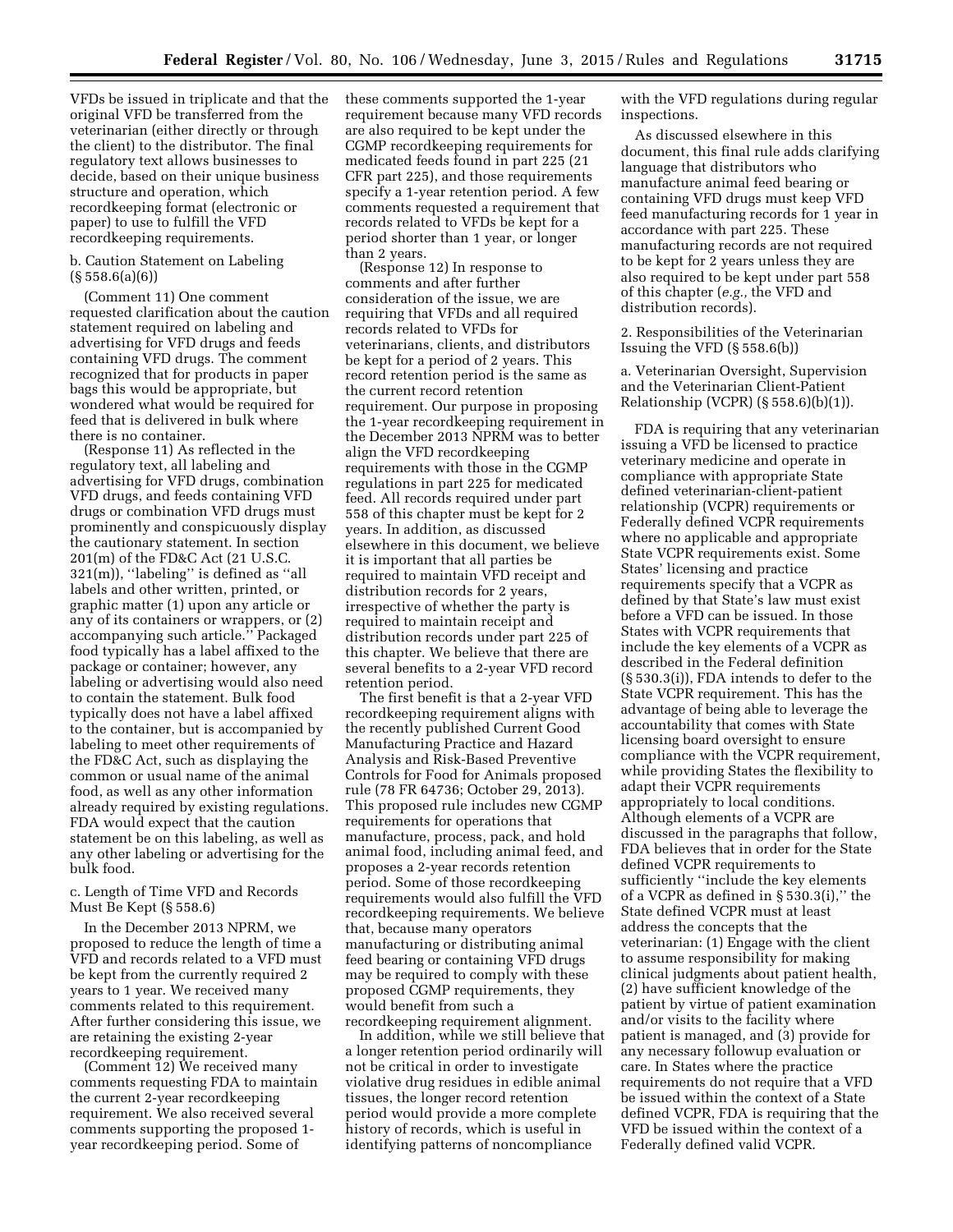(Comment 13) The majority of comments supported maintaining a veterinarian-client-patient relationship (VCPR) as a requirement for issuing a VFD. A large number of those comments asked FDA to maintain the Federal definition of a VCPR because some States either do not define VCPR in their State licensing and practice requirements, or they include a VCPR requirement for dispensing prescription drugs or controlled substances, but not for issuing a VFD. Many comments raised the specific concern that the veterinarian who issues a VFD should be required to have recently seen the animals specified in the VFD or visited the farm on which the animals were kept.

(Response 13) FDA agrees that a veterinarian-client-patient relationship is an important element of veterinary supervision and oversight of the VFD process. As stated in the December 2013 NPRM, our intent in revising the VCPR provisions was to ''appropriately defer to existing regulatory oversight standards for veterinary professional conduct,'' which are overseen by the State organizations responsible for the licensing of veterinarians. We did not intend to eliminate requiring a VCPR for the issuance of a lawful VFD. Instead, we intended to broaden the concept of supervision and oversight to include a VCPR and other practice requirements as defined by the State to allow for practice variations and the need for flexibility among State requirements.

After reviewing the comments, it is clear that some people have interpreted our proposed changes as a relaxation of the existing VCPR requirement. We acknowledge that not all States currently require that a VCPR must exist before a VFD can be issued and that there is some uncertainty as to when or if such States will choose to establish such a requirement subsequent to finalization of this rule. To address potential gaps in those States that currently lack VCPR requirements applicable to VFDs, we are changing the regulatory text to specify that in those States that require a VCPR that includes the key elements of the Federally defined VCPR in order for a veterinarian to issue a VFD, the veterinarian issuing the VFD must be operating within the context of a VCPR as that term is defined by the State. In all other cases, the veterinarian must be operating within the context of a valid VCPR as defined by FDA in § 530.3(i).

A review of the States that have VCPR requirements in place that are applicable to the issuance of VFDs reveals that those VCPR requirements typically provide that the animals or

premises must recently have been seen by the veterinarian, or that the veterinarian otherwise have on-farm knowledge of the animals sufficient to make a diagnosis. Some States go further, requiring that the animals must have been seen by the veterinarian within a certain timeframe, or that the veterinarian has performed an actual examination of the animals. FDA, therefore, believes that recognizing State professional standards for issuing a VFD in accordance with VCPR requirements as prescribed by State law or, where no applicable State VCPR requirements exist, requiring the VFD to be issued in compliance with Federally defined VCPR requirements, addresses the concern raised by these comments that some States currently lack VCPR requirements applicable to VFDs, as well as the concern that the veterinarian should be required to have recently seen the animals specified in the VFD or visited the farm on which the animals are kept.

(Comment 14) A large number of comments did not specifically mention a VCPR requirement, but more broadly supported veterinary supervision and oversight of the VFD process.

(Response 14) We agree that veterinary supervision and oversight is important in the issuance of a VFD. We believe that the requirements we have included in the regulatory text will help ensure adequate veterinarian oversight and supervision over the use of VFD drugs in animal feed and are responsive to the comments received.

(Comment 15) A number of comments supported the proposed intent of the December 2013 NPRM to defer to State standards for the practice of veterinary medicine. These comments supported allowing flexibility for States to set practice standards that address the particular needs and concerns of the State, including the issue of veterinary shortages. Several comments also supported the intention to recognize professional expertise and oversight by State licensing boards to enforce professional conduct and practice requirements.

(Response 15) We agree that the practice of veterinary medicine has traditionally been regulated at the State level and that the States generally are in a better position to establish and enforce the requirements of the practice of veterinary medicine. However, not all States have appropriate VCPR requirements specifically applicable to the issuance of a VFD. As a result, we believe that the approach we proposed in the December 2013 NPRM to defer to State practice standards needs to be supplemented with Federally defined

VCPR requirements that apply to States without such requirements, so that all VFDs will continue to be issued under veterinary supervision and oversight within the context of a defined and appropriate VCPR. This approach addresses both our original intent, as well as the concerns raised in the comments.

(Comment 16) A number of comments raised the concern that there is a shortage of veterinarians, or veterinarians with specialized expertise, in certain geographical areas. One comment said that the regulation did not fully address the veterinary shortage issue. A few comments requested that the rule should include an exemption for farms that have limited access to veterinarians, or FDA should make funds available to ensure the farms have access to veterinarians for treatment of sick animals. One comment requested that FDA work with USDA on an assistance program for small farmers to enable access to veterinary care and support the study of large animal medicine so more veterinarians will enter the field. At least one comment cited studies from the American Veterinary Medical Association (AVMA) and the Cornucopia Institute documenting the lack of access to affordable and competent veterinarians in rural areas. This comment also stated that, according to the American College of Poultry Veterinarians, there are only 235 veterinarians available to the poultry industry in the United States. One comment suggested that an exemption be made for farmers who cannot access a veterinarian and for species where the drug administration route of best efficacy is feed or water.

(Response 16) We recognize and share the concerns raised in the comments regarding the challenges that animal producers may face in accessing qualified veterinary care. In light of these concerns, FDA also carefully considered the feedback received on this issue from the April 2012 draft proposed regulation and the 2013 public meetings with stakeholders in rural areas to identify regulatory changes that might help to mitigate this concern. For example, FDA's intent in proposing in the December 2013 NPRM to remove the ''one-size-fits-all'' Federally defined VCPR standard was to allow the veterinary profession and States the flexibility needed ''to adjust the specific criteria for a VCPR to appropriately align with current veterinary practice standards, technological and medical advances, and other regional considerations'' (78 FR 75515 at 75518). In the NPRM, we stated that this greater flexibility ''could allow veterinarians to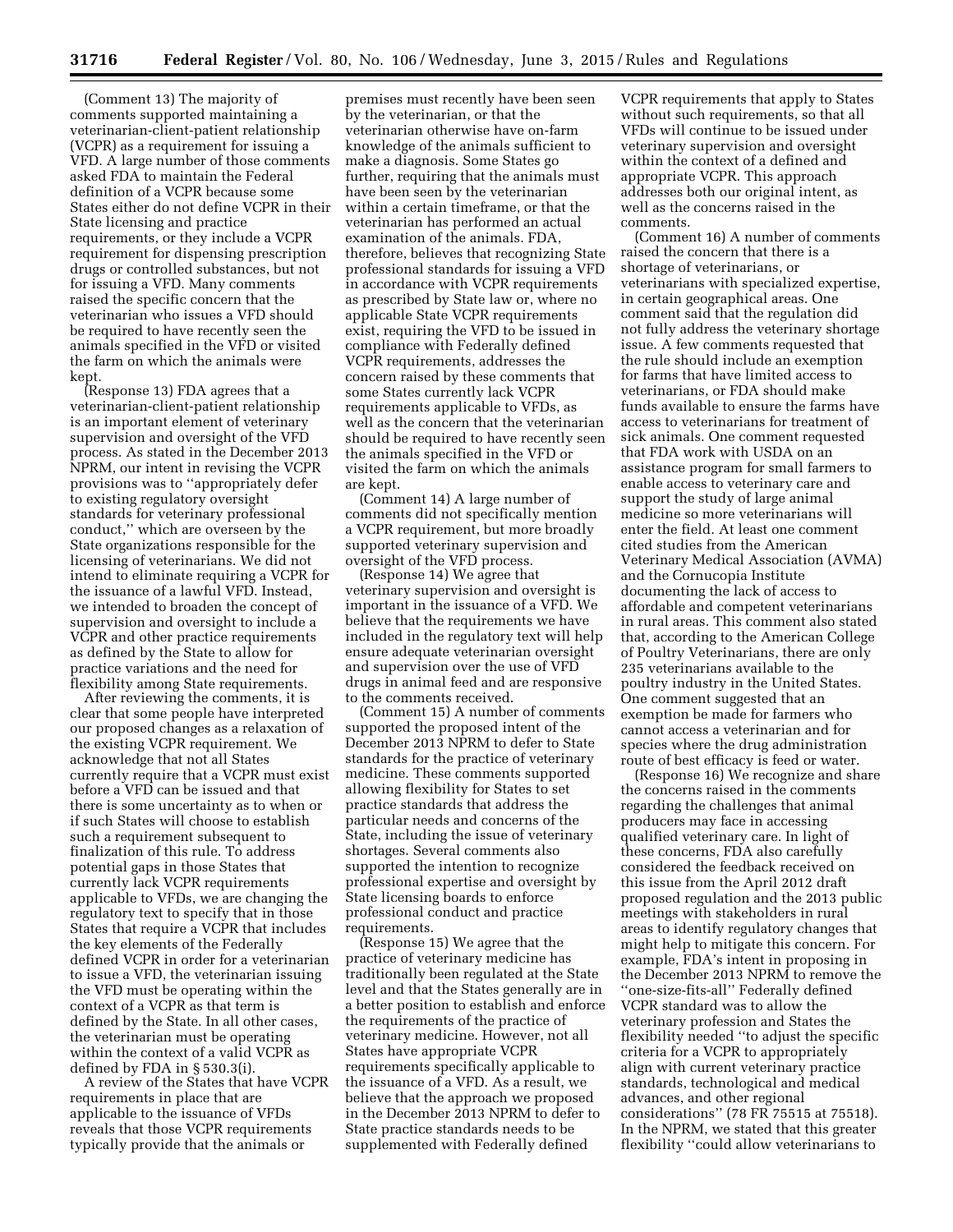more effectively provide services to food be difficult and confusing for animal producers in remote geographical areas where veterinary professional resources are limited and distances are great'' (78 FR 75515 at 75518). We believe this proposed change provides the flexibility needed for States with a VCPR requirement for VFDs to address the concern regarding access to qualified veterinary care. As stated in ''Response 13,'' of this section, for States that do not have an appropriate VCPR requirement as part of their VFD regulations, we are adding a requirement to this final rule that when issuing VFDs, veterinarians must operate within the context of a valid VCPR as defined by FDA in § 530.3(i). We believe that this approach strikes the appropriate balance, allowing adequate flexibility for States to account for limited veterinary resources while still providing a Federal assurance of appropriate oversight.

As veterinary oversight of the therapeutic use of certain medically important antimicrobials is phased in, FDA will continue to seek opportunities to work with our Federal, State, and other stakeholder partners to help address the practical issues associated with limited access to veterinary services in certain parts of the country.

(Comment 17) A few comments raised the concern that requiring veterinarian supervision and oversight would impose an unreasonable financial burden on small farmers. As a solution, these comments stated that a VCPR should be required only for confinement agricultural feeding operations and farms with more than \$300,000 turnover, and small producers should be exempt from VCPR requirements. One comment suggested an exemption for species where the feed or water route of administration is the only practical means of effectively administering antimicrobial therapy.

(Response 17) We disagree that the requirements for veterinarian supervision and oversight should not apply to the VFDs issued to small farmers or for certain species. Section 504 of the FD&C Act (21 U.S.C. 354) requires that VFD drugs be used under a veterinarian's supervision. As a result, veterinary supervision for the use of VFD drugs is required, whether or not certain animal producers or operations would be exempt from State or Federally defined VCPR requirements. Therefore, exempting small animal producers or certain species from VCPR requirements would not likely result in any cost savings for their use of VFD drugs because the statute requires the veterinarian to be involved in the issuance of a VFD. In addition, it would

veterinarians to determine whether such an exemption would apply. For these reasons, FDA does not believe that this proposal is a viable solution.

Furthermore, FDA does not believe that continuing to require a VCPR, whether State or Federally defined, to issue a VFD results in an unreasonable financial burden on animal producers. FDA continues to believe that veterinary oversight of the use of medically important antimicrobial drugs in feed is a critical measure for ensuring judicious use of these drugs in support of efforts to minimize antimicrobial resistance. Maintaining a requirement for an appropriate VCPR is a fundamental element of providing for meaningful veterinary oversight. FDA will continue to seek opportunities to work with our Federal, State, and other stakeholder partners to help address the practical issues that arise as veterinary oversight of the therapeutic use of certain medically important antimicrobials is phased in.

(Comment 18) A few comments stated that the requirement for supervision and oversight was not clear, or advocated for specific requirements to be included as part of supervision and oversight. These comments requested more specific guidelines describing the amount of time the veterinarian must spend on the farm or ranch, how recently the veterinarian must have seen the animals or farm, whether the veterinarian needs to see the animals or visit the farm in person, and what it means for a veterinarian to be familiar with the client's operation. The comments also expressed concern that veterinarians be licensed in each State where there is a facility under the operation, and that the facility should be recently visited so that the veterinarian is familiar with the local conditions in which the animals are raised.

(Response 18) We have addressed these concerns by including more specific language about the requirements for veterinary supervision and oversight, including compliance with State licensing and practice requirements and the continued role of a VCPR in § 558.6(b)(1). The State and Federal definitions of VCPR set out the requirements for the veterinarian to establish an appropriate relationship with the client and the animal(s) for which services are being provided.

The first element of the Federal VCPR is that ''A veterinarian has assumed the responsibility for making medical judgments regarding the health of (an) animal(s) and the need for medical treatment, and the client (the owner of the animal or animals or other caretaker) has agreed to follow the instructions of the veterinarian'' (§ 530.3(i)(1)). For the States that define a VCPR, all but one State includes in their definition a statement about the responsibility the veterinarian assumes in making medical judgments about the animal's health. Many of the States go further and specify the owner or animal producer's responsibility to follow the veterinarian's instructions.

The second element of the Federal definition of VCPR states that ''There is sufficient knowledge of the animal(s) by the veterinarian to initiate at least a general or preliminary diagnosis of the medical condition of the animal(s) . . .'' (§ 530.3(i)(2)). In addition, the definition states that ''[s]uch a relationship can exist only when the veterinarian has recently seen and is personally acquainted with the keeping and care of the animal(s) by virtue of examination of the animal(s), and/or by medically appropriate and timely visits to the premises where the animal(s) are kept'' (§ 530.3(i)(3)). Typically, a veterinarian has an ongoing relationship with the client and the client's animals being treated such that the veterinarian is familiar with the animal production operation and has made previous visits to their facility(s). This relationship also allows the veterinarian to provide education to the client about appropriate use of medication, including storage, use, and withdrawal times. FDA expects that a veterinarian will only authorize use of a VFD feed in animals for which he or she has such knowledge and familiarity. For the States that define a VCPR, all but one State includes in their definition a statement about the veterinarian's knowledge of or acquaintance with the animal or operations. Most of the States that incorporate this knowledge or acquaintance criterion in their VCPR definition provide similar detail to the Federal definition about what constitutes sufficient knowledge, such as requirements that the veterinarian has recently seen and is personally acquainted with the keeping and care of the animal(s) by an examination or medically appropriate and timely visits. Some States are even more specific and specify the time period in which the animal must have been seen by the veterinarian. A few States do not have a knowledge or acquaintance criterion, but instead require that the veterinarian has actually examined the animal or a representative segment of the consignment or herd. Thus, in most States, these requirements regarding responsibility are the same or similar to the current Federal definition.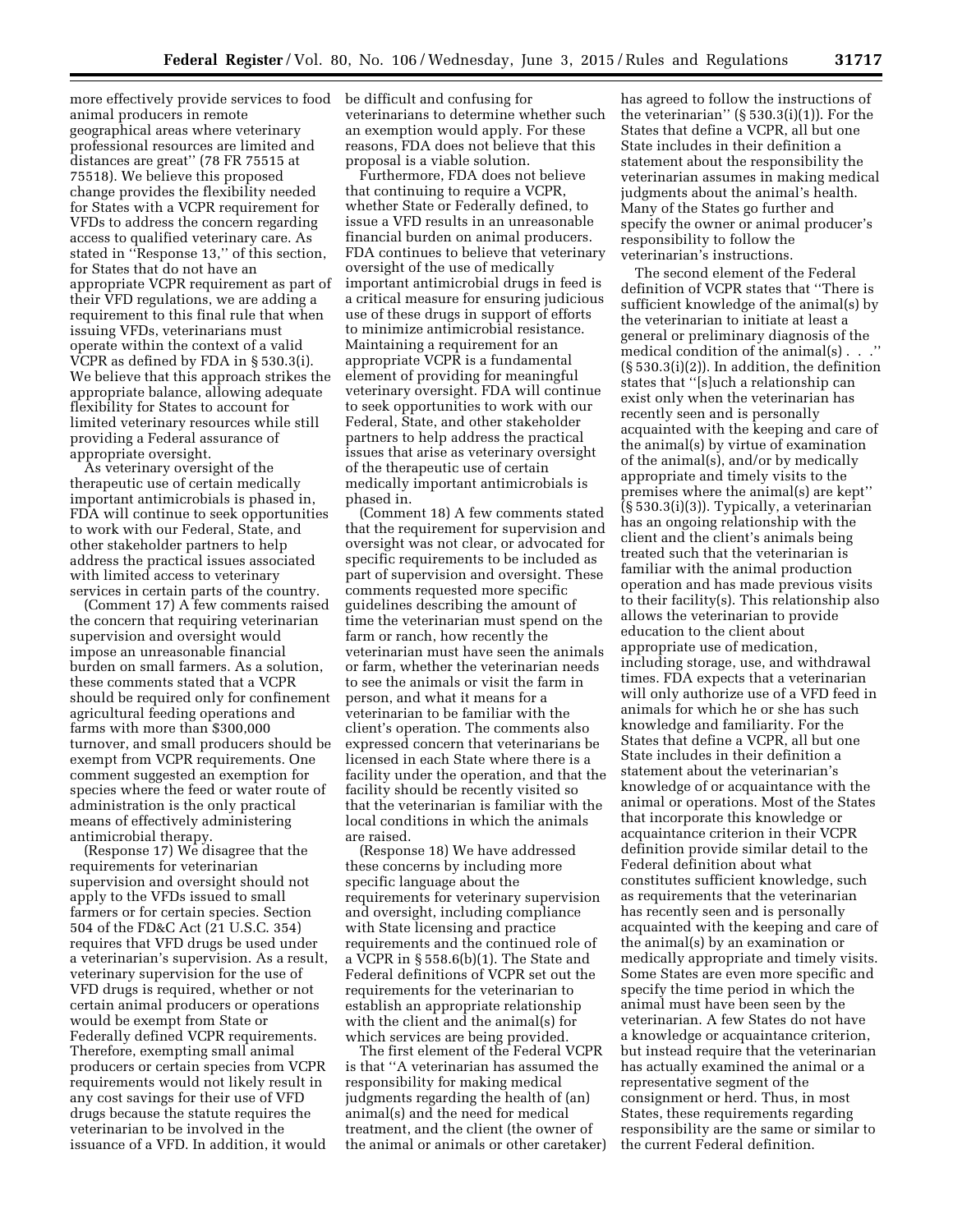The third element of the Federal VCPR is that ''The practicing veterinarian is readily available for followup in case of adverse reactions or failure of the regimen of therapy'' (§ 530.3(i)(3)). The State VCPR definitions vary the most among each other and from the Federal definition in what they require regarding followup care. Seven States that define VCPR do not specify in their VCPR a requirement for followup veterinary availability. The primary role of the veterinarian in issuing a VFD is the supervision and oversight needed for the issuance of the VFD and feeding of the VFD feed. Even though some States do not have specific requirements about how readily available the veterinarian must be for followup, these States all have a requirement that the veterinarian is knowledgeable of, or acquainted with the animals, or farm, and/or the veterinarian has assumed the responsibility for making medical judgments regarding the health of the animal and its need for medical treatment.

Most of the States that have a VCPR requirement that applies to the issuance of VFDs define a VCPR in a manner consistent with the Federal VCPR. Like the Federally defined VCPR, the key elements of a VCPR for many of these States includes the requirements that the veterinarian issuing a VFD assume responsibility for the medical care of the animal and have sufficient knowledge of the animal or herd based on having recently seen and being personally acquainted with the keeping and care of the animals and/or perform an actual examination of the animal or herd or make timely visits to the operation. For that reason, we believe that deferring to the State VCPR standard for those States that define an appropriate VCPR applicable to VFDs will allow States the needed flexibility to factor regional considerations into their VCPR requirements while, at the same time, continuing to provide sufficient protection for human and animal health. In those States that do not define a VCPR that includes the key elements in the Federally defined VCPR, or in the States that define a VCPR but do not require it for the issuance of a VFD, the veterinarian is required to issue the VFD within the context of a valid VCPR as that term is defined by FDA at § 530.1(i). FDA will work with States to finalize its list of the States that have an appropriate VCPR that applies to VFDs. Once that task is complete, FDA will communicate that information to the public as part of the implementation of this final rule. FDA will also continue

to work with the States and veterinary associations to foster the adoption of VCPR definitions that are sufficiently rigorous to ensure meaningful veterinary supervision and oversight.

With respect to the comment suggesting that a veterinarian who writes VFDs for a particular animal production operation needs to be licensed in each State where that operation has a facility, we disagree that such a requirement is necessary unless such licensing is required by the States where those facilities are situated. In other words, the veterinarian needs to be in compliance with the licensing requirements in the State(s) in which he or she is practicing veterinary medicine. The State laws and rules for licensing and practice determine for what activities a license is necessary and whether reciprocity or other programs that recognize licensure in another State may apply. It is the responsibility of the veterinarian to be familiar with the licensing and practice requirements for his or her activities in each State in which he or she practices veterinary medicine. A client who operates in multiple States may engage with one veterinarian who is in compliance with all of those States' licensing requirements, or may choose to engage more than one veterinarian to ensure that a veterinarian is available who complies with each of those States' licensing and practice requirements.

(Comment 19) Some comments raised concerns with FDA's proposed language and the potential impacts on public health if the Federal VCPR standard is eliminated. Comments also expressed concern with the lack of a description or explanation in the NPRM of how the Federal standard is overly burdensome, how State regulations and voluntary ethical principles will adequately substitute for a VCPR, and why a Federally defined VCPR is unnecessary to ensure appropriate use of VFD drugs when it is appropriate to guide drug use in other contexts.

(Response 19) As discussed elsewhere in this document, our intention was not to eliminate a VCPR standard, but instead to provide the flexibility of relying on States' standards for veterinary professional conduct, which are based on current veterinary practice standards, technological and medical advances, and other regional considerations. As discussed elsewhere in this document, based on the State defined VCPR standards that exist currently, we believe that an appropriate State defined VCPR standard affords a level of veterinarian supervision and oversight similar to the Federal VCPR standard, and helps

ensure animals are being provided VFD drugs judiciously and for approved indications. Therefore, we do not think that this change will affect public health.

We stated in the December 2013 NPRM that our intent was to provide greater flexibility for veterinarians by deferring to the individual States for the specific criteria for acceptable veterinary professional conduct. In the final rule, the Agency has affirmed its decision to defer to State practice standards for acceptable veterinary professional conduct when those standards require a VCPR for the issuance of a VFD that includes the key elements of the Federally defined VCPR standard. In response to comments that some State practice standards do not require a VCPR for the issuance of a VFD, and because a VCPR is an important part of veterinarian supervision and oversight in the VFD process, we will require adherence to the Federally defined VCPR if an applicable and appropriate State VCPR standard is not in place.

As we have stated previously, many States have defined VCPR, and require a VCPR to exist in order for a veterinarian to issue a VFD. Many States also explicitly adopt the AVMA Principles of Veterinary Medicinal Ethics as part of their practice requirements, which includes a VCPR definition (Ref. 8). For States with a VCPR definition that does not include key elements of the Federally defined VCPR, or who do not require a VCPR for issuing a VFD, language in the regulatory text requires veterinarians to issue VFDs in compliance with the Federally defined valid VCPR. For the reasons stated previously, FDA believes a hybrid State and Federal VCPR approach is appropriate to help ensure sufficient veterinary oversight and supervision for the use of VFD drugs in or on animal feed.

(Comment 20) Several comments were concerned that the elimination of the Federally defined VCPR as proposed in the NPRM would result in FDA no longer being able to take enforcement action against veterinarians who issue a VFD for animals outside the context of a VCPR. Several comments supported FDA engaging in outreach and education to feed mills and veterinarians on the subject of veterinarian supervision and oversight as it pertains to VFDs as part of this Agency's compliance and enforcement processes.

(Response 20) We agree that it is important for regulations to be enforceable. The approach in the regulatory text allows either the States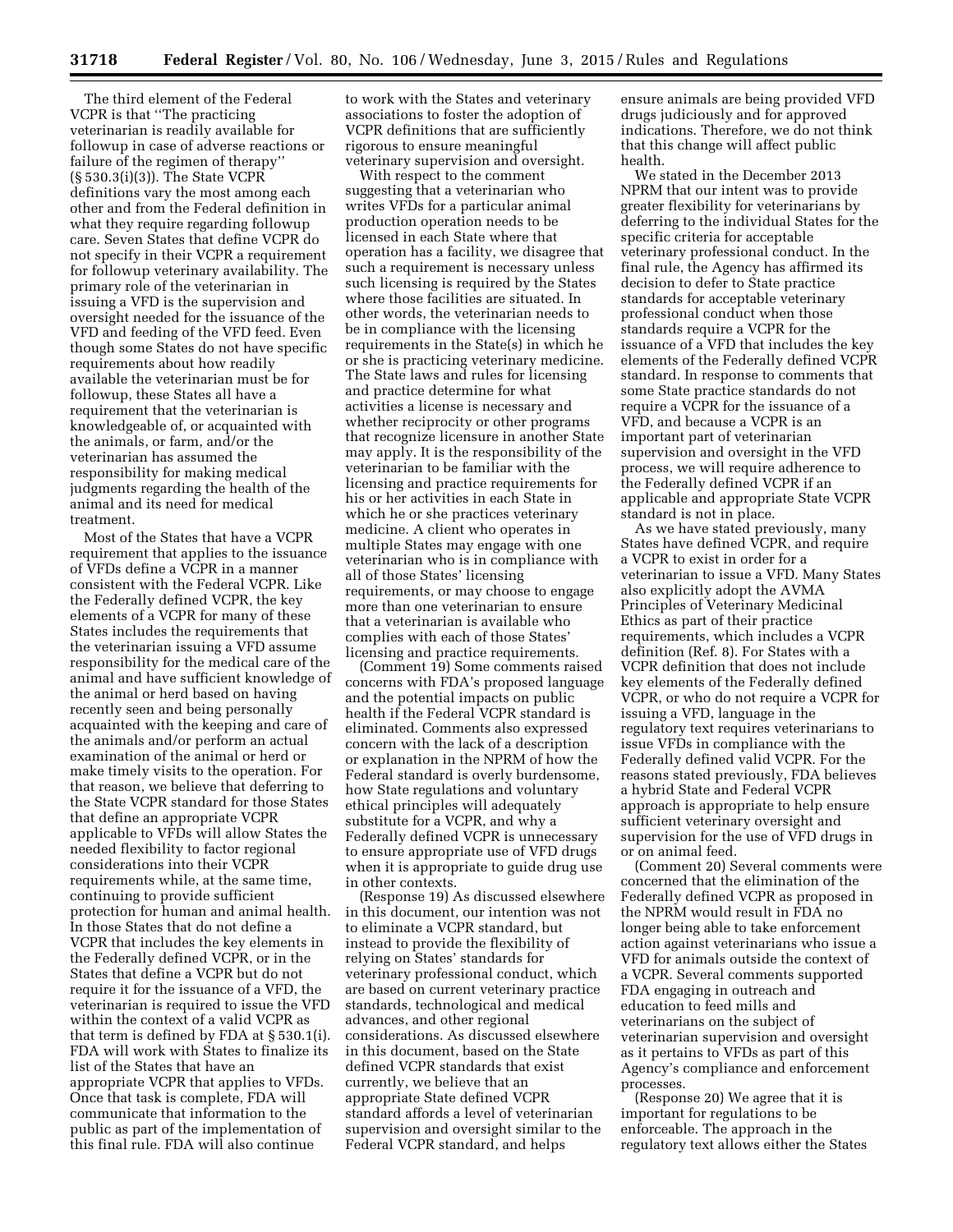or FDA to take enforcement action, depending upon the VCPR requirements at issue. If a veterinarian issues a VFD without complying with applicable State licensing and practice requirements, including VCPR, the State may take enforcement action and FDA may determine the resulting animal food to be adulterated or misbranded. If the Federally defined valid VCPR standard is applicable and the veterinarian fails to comply, FDA may act to enforce compliance. In addition, if the veterinarian is not complying with State licensing or practice requirements, or is not issuing a VFD within the context of the applicable State or Federally defined VCPR, the VFD issued will not be lawful. A VFD drug is limited by the terms of its approval, conditional approval, or index listing to use in or on animal feed only under a lawful VFD. If animal feed containing a VFD drug is fed to animals without a lawful VFD, then the VFD drug would be considered unsafe under section 512(a)(1) of the FD&C Act (21 U.S.C. 360b(a)(1)) and adulterated under section 501(a)(5) (21 U.S.C. 351(a)(5)) of the FD&C Act. In addition, the animal feed bearing or containing the VFD drug will be considered adulterated under section 501(a)(6) of the FD&C Act. A VFD drug and animal feed containing such a drug also will be considered misbranded under section 502(f) of the FD&C Act (21 U.S.C. 352(f)) unless the drug and feed are labeled, distributed, held, and used in compliance with the applicable VFD requirements.

FDA is committed to working with the State entities that license veterinarians in order to ensure that appropriate action is taken if the veterinarian does not issue VFDs in the context of an appropriate VCPR, or does not follow State licensing or practice requirements.

(Comment 21) A few comments requested clarification about the use of the terms ''veterinary supervision'' and ''veterinary oversight'' as used in the VFD regulation. The comments asked whether ''oversight'' means something different than the term ''supervision'' which is used in section 504, or whether the two terms are meant to be synonymous. The comments were concerned that oversight could be performed in place of supervision and that it was a less-stringent standard. One comment requested that FDA define ''supervision or oversight'' to mean that the veterinarian has visited the premises at least once per year or documented why an alternative visitation schedule is more appropriate.

(Response 21) For purposes of this regulation, the term ''oversight'' is

meant to be a synonym of ''supervision.'' The phrase ''supervision or oversight'' was introduced in order to tie the oversight language FDA has used in other documents to the concept of veterinary ''supervision,'' which is the term used in section 504 of the FD&C Act. As discussed previously, the VCPR which is required for issuing a VFD controls how recently a veterinarian needs to have examined the animals or operation. As a result, FDA does not find it necessary to define the phrase ''supervision or oversight'' to mean that the veterinarian has visited the premises within a specific timeframe.

(Comment 22) A few comments were concerned about a potential conflict of interest between the veterinarian and the client. One comment said that the veterinarian should not have a fiduciary tie to production. One comment said that an oversight committee should be established to independently approve antibiotic use.

(Response 22) We understand the concern raised by these comments. However, most State practice requirements have a standard of ethics that addresses what constitutes a conflict of interest and the ethical standards veterinarians must observe in such circumstances. The requirement for the veterinarian issuing the VFD to comply with all State practice requirements includes compliance with standards of ethical conduct.

We disagree that an oversight committee should be established to independently approve antibiotic use. Currently, there are several points of oversight in the use of antibiotics. The drug is first reviewed for safety and effectiveness as part of the approval or indexing process. During this process, parameters are set that limit the drug's use to certain conditions and for certain approved uses, as reflected on the drug's approved labeling (Refs. 9, 10, and 11). In addition, VFD drugs are required to be used under a veterinarian's supervision. The veterinarian's role is to make a medically-based decision as to whether a particular VFD drug or combination VFD drug is appropriate for the treatment, control, or prevention of a specific disease. Should the veterinarian determine that a VFD drug should be used, he or she can only use the drug as stated on the approved labeling of that drug. Extralabel use (ELU) of medicated feed, including VFD feed, is prohibited by statute.

Furthermore, as part of the effort to implement the objectives of the National Strategy for Combating Antibiotic Resistance published in September 2014, FDA will be working with veterinary organizations, animal

producer organizations, and other partners to identify and implement measures to foster stewardship of antibiotics in animals. These measures include educational outreach to veterinarians and animal producers to advance antibiotic stewardship and judicious use of antibiotics in agricultural settings (Ref. 12).

(Comment 23) Several comments supported ELU being allowed by veterinarians for VFD drugs.

(Response 23) ELU of a new animal drug in or on animal feed is illegal and results in the drug and feed being deemed unsafe under section 512(a) of the FD&C Act and adulterated under sections 501(a)(5) and (6) of the FD&C Act.

#### b. Veterinarian Licensing Information

In the December 2013 NPRM, we proposed to remove the requirement that veterinarians include their license number and the name of the issuing State on the VFD. We received several comments on this issue and, after consideration of these comments, we are finalizing our proposal to not require veterinary licensing information on the VFD.

(Comment 24) One comment requested that we require the veterinarian to list their license number and State of licensure on the VFD for traceability and accountability. This comment indicated that these requirements were not a burden on the veterinarian because veterinarians use preprinted forms, and adding this information to their electronic signature is a one-time effort that takes only minutes to complete. A few comments supported the proposed change because they thought the required name and address of the veterinarian on the VFD would be sufficient if follow up with the veterinarian ever became necessary.

(Response 24) We disagree that including the veterinarian's license number and State of issuance on the VFD is necessary for traceability or accountability. The issuing veterinarian's name and address is sufficient for FDA to work with the State veterinary licensing boards to determine licensure status, in the event that there is a concern that a VFD has been illegally issued. Also, many State licensing boards maintain an online database that allows the public to search for a veterinarian's licensing status by their name.

We disagree that the low burden is outweighed by the benefit of requiring this information, because we do not believe that this information provides any additional benefit to determining the licensure status of veterinarians.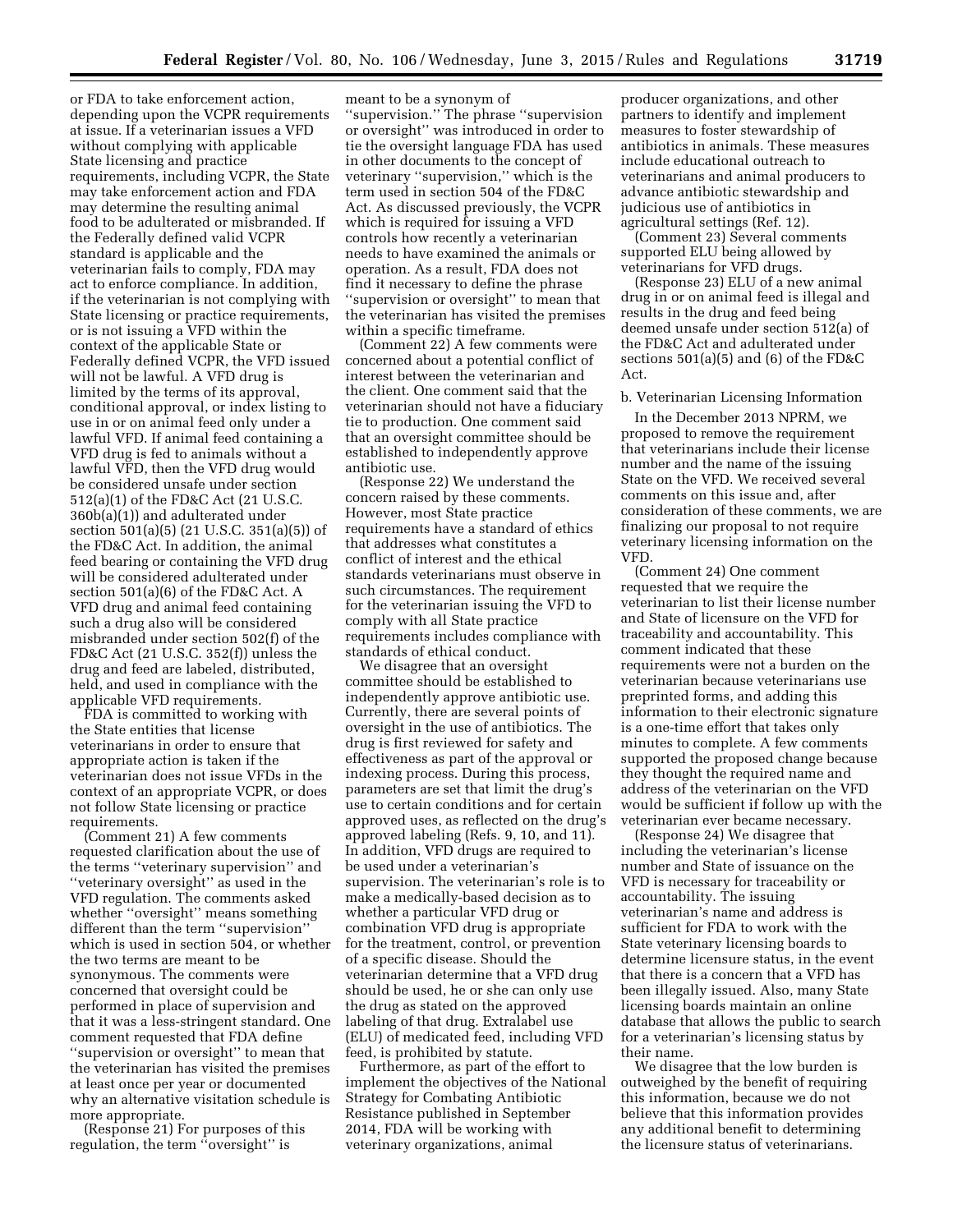Even if this information were to be required on the VFD, we would still need to perform an investigation into the licensing status of the issuing veterinarian in the event that there was a concern and the veterinarian's name and address is sufficient information to perform that investigation. In addition, some veterinarians may choose not to use preprinted forms or electronic signatures. For veterinarians who do not use preprinted forms or electronic signatures, the recordkeeping burden would be substantially greater than the comment suggests. Because this information would create a time burden for the veterinarian and does not provide information that aids our ability to investigate a veterinarian's licensure status, we are not including this requirement in the final regulatory text.

#### c. Name of Animal Drug  $(S 558.6(b)(3)(vi))$

(Comment 25) One comment requested clarification on whether it is allowable to use an approved generic VFD drug as a substitute for an approved pioneer VFD drug in cases where the pioneer VFD drug is identified on a VFD.

(Response 25) The veterinarian is required to write the name of the VFD drug on the VFD. The veterinarian may choose to write the name of the pioneer or a generic (if available) VFD drug to complete this requirement. The veterinarian may choose to specify that a substitution by the feed manufacturer of either the pioneer or generic VFD drug identified on the form is not allowed. If the veterinarian does not specify that a substitution is not allowed, the feed manufacturer may use either the approved pioneer or an approved generic VFD drug to manufacture the VFD feed. However, the feed manufacturer may not substitute a generic VFD drug for a pioneer VFD drug in a combination VFD feed if the generic VFD drug is not part of an approved combination VFD drug.

#### d. Client Name and Address (§ 558.6(b)(3)(ii))

(Comment 26) A few comments requested clarification about whether the feedlot manager's information is the correct information for the client name and address.

(Response 26) The client name and address should reflect the client in the veterinarian-client-patient relationship, which is typically the person responsible for feeding the animals the VFD feed. In many cases, a feedlot manager may be the appropriate individual.

e. Premises at Which the Animals Specified in the VFD Are Located  $(S 558.6(b)(3)(iii))$ 

The December 2013 NPRM proposed to retain the existing requirement that the location of the animals be specified on the VFD. In the proposed language, this requirement was listed separately from the required information about the number and species of animals. The NPRM also proposed to allow the issuing veterinarian, at his or her discretion, to provide more detailed information about the location of the animals to be fed the VFD feed. The regulatory text in this final rule reflects the approach proposed in the NPRM.

(Comment 27) A few comments suggested that the site or location at which the animals are located be determined broadly (*i.e.,* the location of the premises where animals are located, but not the specific pen or confinement unit). A few comments were concerned that animals move throughout their life cycle and it may be difficult to identify one location.

(Response 27) We expect that, in response to the requirement to enter information describing the premises where the animals are located, the veterinarian would enter information about the location of the animals that would allow someone to locate the animals. Typically, the address would be an appropriate way to identify the location; however, other generally recognized geographical indicators such a global positioning system (GPS) coordinate may be appropriate if a street address does not exist.

We recognize that an address for a facility may not provide enough information to identify the location of animals in a case where the VFD is meant to authorize that a very specific group of animals receive the animal feed bearing or containing the VFD drug. As a result, the veterinarian may use his or her discretion to enter additional information on the VFD that more specifically describes the location of the animals such as the site, pen, barn, stall, tank, or other descriptor. The veterinarian should consult with the client to determine whether the animals will remain at this more specific location until the expiration date of the VFD.

We understand that some groups of animals that are of similar age, weight range, etc., are managed in a similar manner, but may be housed in different physical locations. For example, a group of weaned pigs may be moved out of a nursery facility and transferred to multiple grow-out facilities for finishing. If a VFD is intended to

authorize the use of a VFD feed in an identified group (approximate number) of animals that are located at more than one physical location, it is acceptable for a veterinarian to include multiple specified locations for that group of animals on the VFD. The veterinarian may write a VFD that covers animals in multiple locations (animal production facilities) to be fed the VFD feed by the expiration date on the VFD, provided he or she can do so in compliance with professional licensing and practice standards and provided the VFD feed is supplied to such multiple locations by a single feed manufacturer (distributor).

#### f. Expiration Date  $(\S 558.6(b)(3)(v))$

The December 2013 NPRM proposed to add new language to the requirement that the veterinarian enter the expiration date of the VFD on the form. The new language limits the veterinarian to using the expiration date that is specified in the approval, conditional approval, or index listing. Where such date is not specified, the veterinarian can write a VFD with an expiration date that does not exceed 6 months after the date of issuance of the VFD. The regulatory text in this final rule reflects this approach, with clarified language.

(Comment 28) Many comments supported the 6-month expiration period. Some comments also requested that the VFD expire when an animal is deceased, at 6 months, or based on the expiration date specified in the approved labeling, whichever is shorter.

(Response 28) We agree that a maximum 6-month expiration date in the absence of an expiration date specified in the approval, conditional approval, or index listing is appropriate. The date of expiration should be calculated by the calendar date, not the number of days. This will allow for easy calculation by veterinarians in the field. For example, using a 6-month expiration date for a VFD, if the VFD is written on July 10, then the expiration date would be January 10 of the following year. Using the same 6-month expiration date example, but having the VFD written on the last day of the month, the VFD expiration date would be the last day of the sixth month even if that month has fewer days. Thus, in this example, if the VFD is written on August 31, the expiration date would be the following February 28 during a regular calendar year, or February 29 during a leap year.

With respect to the comments requesting to have the VFD expire when an animal is deceased, at 6 months, or based the expiration date specified in the approved labeling, whichever is shorter, we do not agree with these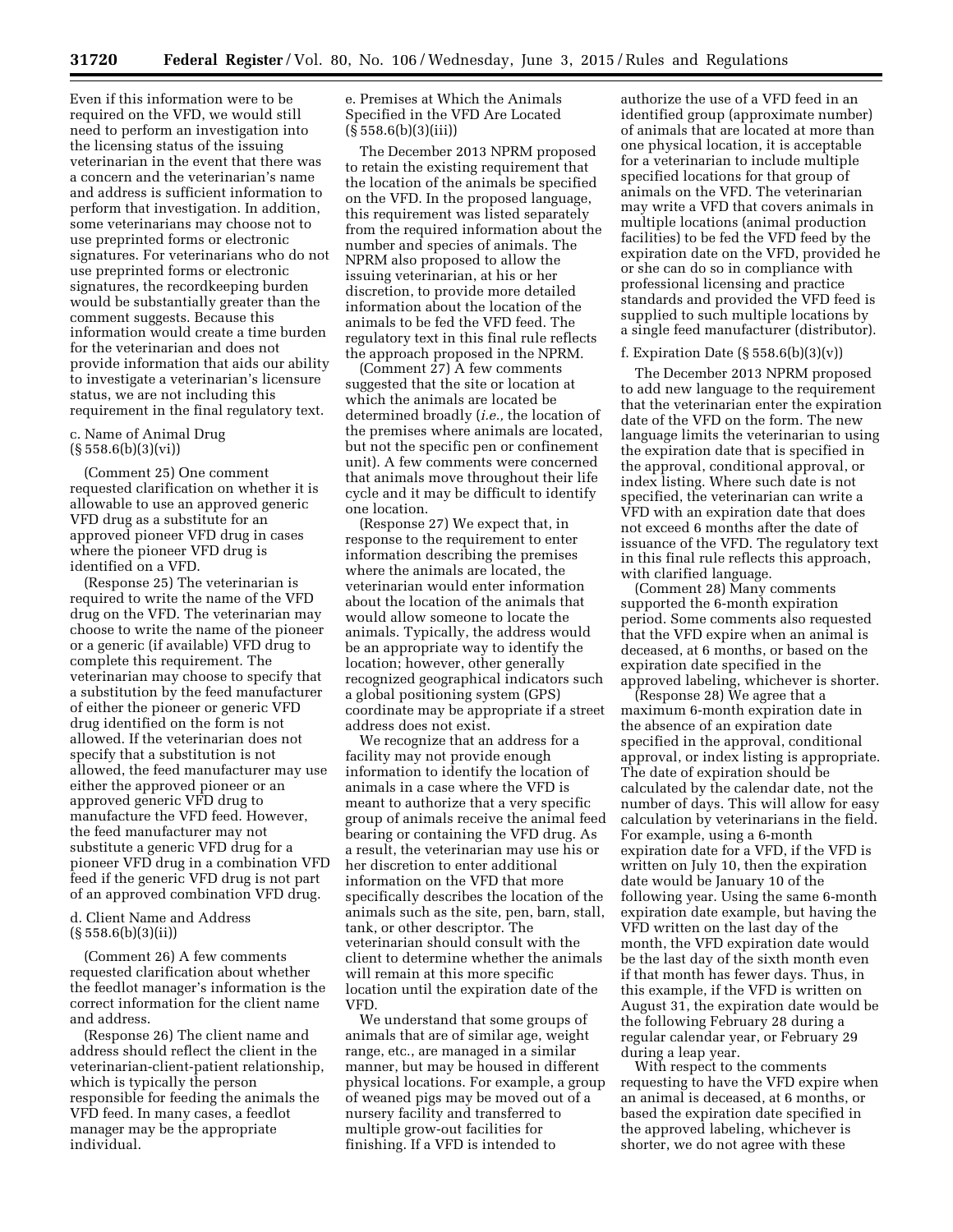comments. Having the VFD expire when an animal is deceased is not practical because one death in a herd or flock of animals would result in an unlawful VFD. However, if there is no expiration date specified in the approval, conditional approval, or index listing, the veterinarian may write an expiration date shorter than 6 months based on their medical judgment and taking into account factors such as the life cycle of the animals being treated. If there is an expiration date specified in the approval, conditional approval, or index listing, then the veterinarian has to use that date and may not write a shorter or longer expiration date for the VFD. Deviating from the expiration date specified by the approval, conditional approval, or index listing would constitute ELU, which is prohibited by section 512(a) of the FD&C Act.

(Comment 29) Many comments requested the expiration period be shorter than 6 months. One comment requested that the VFD expire at the end of treatment. Some comments recommended expiration periods of 21 and 30 days. One comment recommended that the maximum expiration period be shortened to 90 days if VFD drugs are used for unapproved uses or for longer than 6 months, with the possibility of extension upon reassessment.

(Response 29) We disagree that a shorter expiration period is necessary for VFD drugs that do not specify an expiration date in their approval, conditional approval, or index listing. Even though a VFD can be written for a 6-month period does not mean the veterinarian will write all VFDs with a 6-month expiration date. The veterinarian will use his or her medical judgment to determine what expiration date is appropriate for the VFD, based on many factors including, but not limited to, the type of animal production facility and operation, the VFD drug or combination VFD drug at issue, the intended use of the VFD drug, and the health status, treatment history, and life cycle of the animals.

Also, a maximum expiration period of 6 months does not necessarily mean that the animals will consume the feed containing the VFD drug for 6 months. Rather, an expiration period of 6 months means that the authorization to feed the specified VFD product is lawful for 6 months. The veterinarian is also required to include on the VFD the duration of use, which limits the amount of time the animal feed bearing or containing the VFD drug can be fed. The duration of use must follow the duration that is specified in the approval, conditional approval, or index

listing even if it is a shorter timeframe than the expiration date. If the veterinarian issues a new VFD after the expiration date of the first VFD, they can use their medical judgment, taking into account factors such as the life cycle and treatment history of the animal, to consider what expiration date would be appropriate for the new VFD, up to the 6-month maximum for VFD drugs that do not specify an expiration date in the approval, conditional approval, or index listing.

We disagree that a shorter VFD expiration period should be in place for VFD drugs used for unapproved uses, or those used longer than 6 months. Medicated feeds, including those bearing or containing a VFD drug, cannot legally be used in an extralabel (unapproved) manner; such use is prohibited by statute. As explained previously, the expiration date of the VFD does not control how long the VFD drug is to be used, but rather defines when it must be used by (*i.e.,* the period of time for which the authorization is lawful).

(Comment 30) Some comments requested that the maximum expiration date of a VFD be longer than 6 months. Most of these comments requested that the VFD expiration date be a maximum of 1 year.

(Response 30) We disagree that a maximum expiration date for a VFD should be longer than 6 months for VFD drugs that do not have an expiration date specified in their approval, conditional approval, or index listing. We think that a 6-month maximum VFD expiration date permits veterinarians, based on their medical judgment and knowledge of the animal production operation, to determine on a case-by case basis whether the maximum 6 month period is an appropriate expiration date for the VFD or whether a more limited period is warranted. When deemed appropriate, we expect that flexibility in applying the VFD expiration date can substantially reduce the administrative burden associated with issuing VFDs for a given animal production operation. Limiting the expiration to a maximum of 6 months ensures that the veterinarian is required, at least every 6 months, to review whether factors such as the type of animal production operation, animal health, or the need to use a VFD drug have changed when considering whether to issue another VFD.

(Comment 31) Several comments requested clarification about how the VFD expiration date relates to refills and reorders, the duration of use and the concept of standing orders. Several comments supported VFD drugs having

clear limits on the duration of use. These comments did not specifically recommend an expiration date, but offered support for the risk criteria in GFI #152, ''Evaluating the Safety of Antimicrobial New Animal Drugs with Regard to Their Microbiological Effects on Bacteria of Human Health Concerns.'' Several comments were concerned that a VFD drug could be continuously used. Some of these comments requested that FDA not permit the continuous use of a VFD drug.

(Response 31) As previously discussed, the VFD expiration date defines the period of time for which the authorization to feed an animal feed containing a VFD drug is lawful. This period of time may be specified in the approved labeling of a given VFD drug (*e.g.,* 45 days for tilmicosin) or, if not specified in the labeling, the veterinarian must specify an expiration date that does not exceed 6 months. The duration of use is a separate concept than the expiration date and determines the length of time as established as part of the approval, conditional approval or index listing process that the animal feed containing the VFD drug is allowed to be fed to the animals. This period of time is specified in the labeling of the VFD drug (*e.g.,* 21 days for tilmicosin). For example, the currently approved VFD drug tilmicosin has an expiration date of 45 days, which means the client has 45 days to obtain the VFD feed and complete the 21 day course of therapy (§ 558.618). Animals cannot legally be fed the VFD feed after the VFD expiration date.

We acknowledge the comments seeking limits on the duration of use of VFD drugs. However, the duration of use of VFD drugs (*i.e.,* how long the drug is to be given to the animals) is not determined by the VFD regulation, but rather is established as part of the approval, conditional approval, or index listing process and is based on the scientific information submitted about the VFD drug. A VFD issued by a licensed veterinarian authorizes a client to feed the VFD feed to the client's animals. The expiration date of a VFD is the length of time that such authorization is lawful. In contrast, the duration of use limits the length of time that the animals can be fed the animal feed containing the VFD drug. Thus, in the example of tilmicosin, the approval allows a VFD expiration date of 45 days, but the duration of use (*i.e.,* how long the drug is to be given to the animals) is limited to 21 days.

Similar to the concept of refilling a prescription for 30 tablets with another 30 tablets, a refill or reorder in the VFD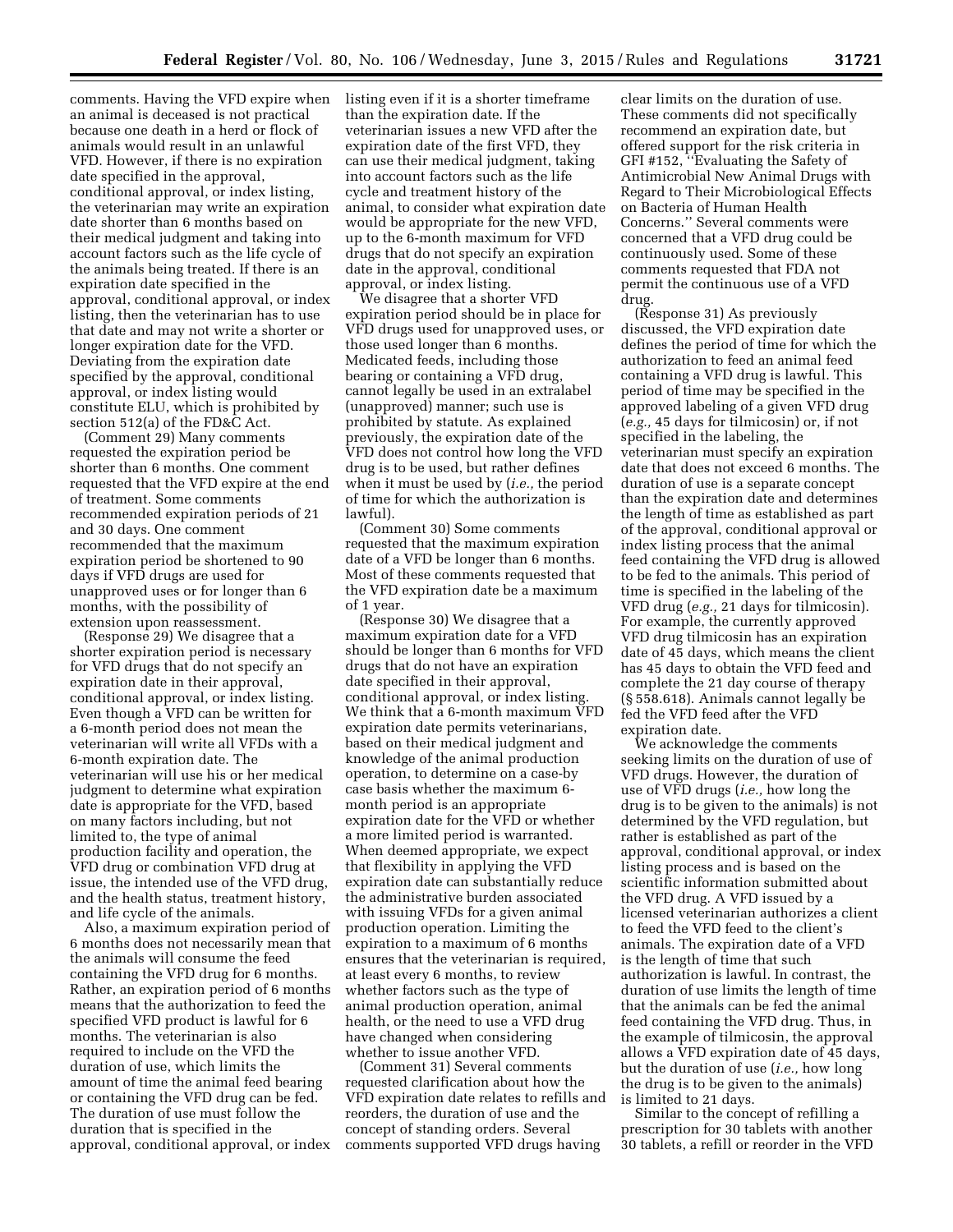context is meant to apply when the feed authorized under the VFD has been exhausted. The refill or reorder would provide authorization to obtain and feed additional VFD feed in the same total quantity and under the same conditions of the existing VFD by the expiration date of that VFD. A veterinarian can only authorize refills or reorders if the labeling of the product in question explicitly permits them. Currently, there are no approved VFD drugs that allow refills or reorders as a condition of their approval, conditional approval, or index listing.

FDA anticipates that the appropriate use of refills or reorders could vary considerably depending on the VFD drug and its use. Since we cannot predict what disease conditions, and what types of VFD drugs for the treatment, control, or prevention of those diseases, may exist in the future, appropriate limitations regarding refills and reorders and how they relate to the expiration date of the VFD must be considered on a case-by-case basis as part of the new animal drug approval process. In the context of antimicrobial VFD drugs, FDA envisions that the refill/reorder concept will have limited applicability.

The term ''standing order'' is not used in the regulatory text included in this final rule, but has been used in public meetings and by industry to refer to the situation in which a veterinarian issues a VFD for a VFD drug that does not have a label-defined VFD expiration date; therefore, the veterinarian is required to apply a VFD expiration date that does not exceed 6 months from the time the VFD is issued. In such a case, the veterinarian, in the context of a VCPR, would use his or her medical judgment and knowledge of the animal production facility and operation to determine the therapeutic needs for the VFD drug by the expiration date established by the veterinarian. As a result, the client would have the VFD authorization in place and could more quickly get the animal feed containing the VFD drug manufactured if and when the animals needed treatment. In addition, this practice would allow for clients with limited access to veterinarians to be able to receive a VFD within the confines of a VCPR and use it at a later date, but within the expiration date of the VFD, when the need for use of the animal feed containing the VFD drug occurs.

g. Approximate Number of Animals To Be Fed the VFD Feed by the Expiration Date on the VFD (§ 558.6(b)(3))

In the December 2013 NPRM, FDA proposed removing the requirement for

a veterinarian to identify the amount of feed to be manufactured under the VFD, and modified the requirement to identify the number of animals to instead require the veterinarian to identify the approximate number of animals to be treated under the VFD.

(Comment 32) Multiple comments supported changing the requirement to identify the amount of feed manufactured to instead identify the approximate number of animals on the VFD. These comments recognized the current problems with calculating the amount of feed, including the need to write additional VFDs when feed volume is underestimated and recordkeeping for delivery of feed that only partially fulfills the amount of feed on the VFD. One comment also stated that this change will allow the amount of feed required to be determined by the feed manufacturer, which is how other feed orders are filled.

(Response 32) FDA agrees that the requirement to state the approximate number of animals instead of the amount of feed resolves the problems noted in the comments. FDA agrees that the feed manufacturer, in consultation with the client, has the experience necessary to determine the amount of feed that should be manufactured in order to treat the approximate number of animals identified by the veterinarian on the VFD.

(Comment 33) Several comments were concerned that the approximate number of animals was not clearly defined and were unsure how FDA intended to use the information in enforcing the VFD regulations. These comments were unsure of the scientific basis for specifying the number of animals. The comments were also concerned that the number of animals can change between the time the VFD is issued and the time it expires, and the requirement would add to increased time and costs. The comments requested clarification on the responsibility of the feed mill to address discrepancies between the number of animals and amount of feed.

(Response 33) FDA agrees that further clarity is needed for stakeholders to correctly calculate the approximate number of animals. Therefore, FDA is including additional language in the regulatory text at § 558.6(b)(3)(viii) to clarify how the approximate number of animals should be calculated. The approximate number of animals is the potential number of animals of the species and production class identified on the VFD that will be fed the VFD feed or combination VFD feed manufactured according to the VFD at the specified premises by the expiration date of the VFD. Because the VFD authorization

targets the animals that need to be fed the VFD feed, FDA believes the approximate number of animals is an appropriate mechanism to limit the scope of use authorized by the VFD.

FDA recognizes that the number of animals to be covered under the VFD can change by the expiration date; animals may leave or enter the group being fed the VFD feed manufactured under the VFD for a variety of reasons. This is why FDA chose to include the term ''approximate'' in the requirement. FDA believes that veterinarians typically have enough information about the animal production operation to determine the approximate number of animals that will be entering or leaving the operation over a specific period of time.

FDA does not agree that determining the approximate number of animals will increase time or costs. Calculating the approximate number of animals should take less time than complying with the previous requirement to calculate the amount of feed because the calculation will include fewer factors to take into consideration. Furthermore, using the approximate number of animals may decrease costs because clients will have the flexibility to work directly with their feed supplier to ensure that the appropriate amount of feed is provided for the approximate number of animals authorized by the VFD. This reduces the burden of seeking an additional VFD in those cases where, if the previous requirement to specify the amount of feed on the VFD were still in effect, the veterinarian may have underestimated the amount of VFD feed the animals would consume.

FDA expects the feed mill to share expertise and work with the client and veterinarian to determine the appropriate amount of feed to be manufactured for the approximate number of animals authorized by the VFD and to retain the necessary records to document the amount of feed that was manufactured under the VFD. FDA expects that feed mills will only distribute VFD feeds in quantities that are commensurate with the approximate number of animals as specified by the veterinarian in the VFD. FDA anticipates that, as part of its inspectional activities, it will consider such factors as whether the amount of feed manufactured is reasonable relative to the approximate number of animals specified in the VFD.

(Comment 34) One comment was concerned that using the approximate number of animals would lead to overuse or stockpiling of medicated feeds, and would potentially remove veterinarian oversight from the process.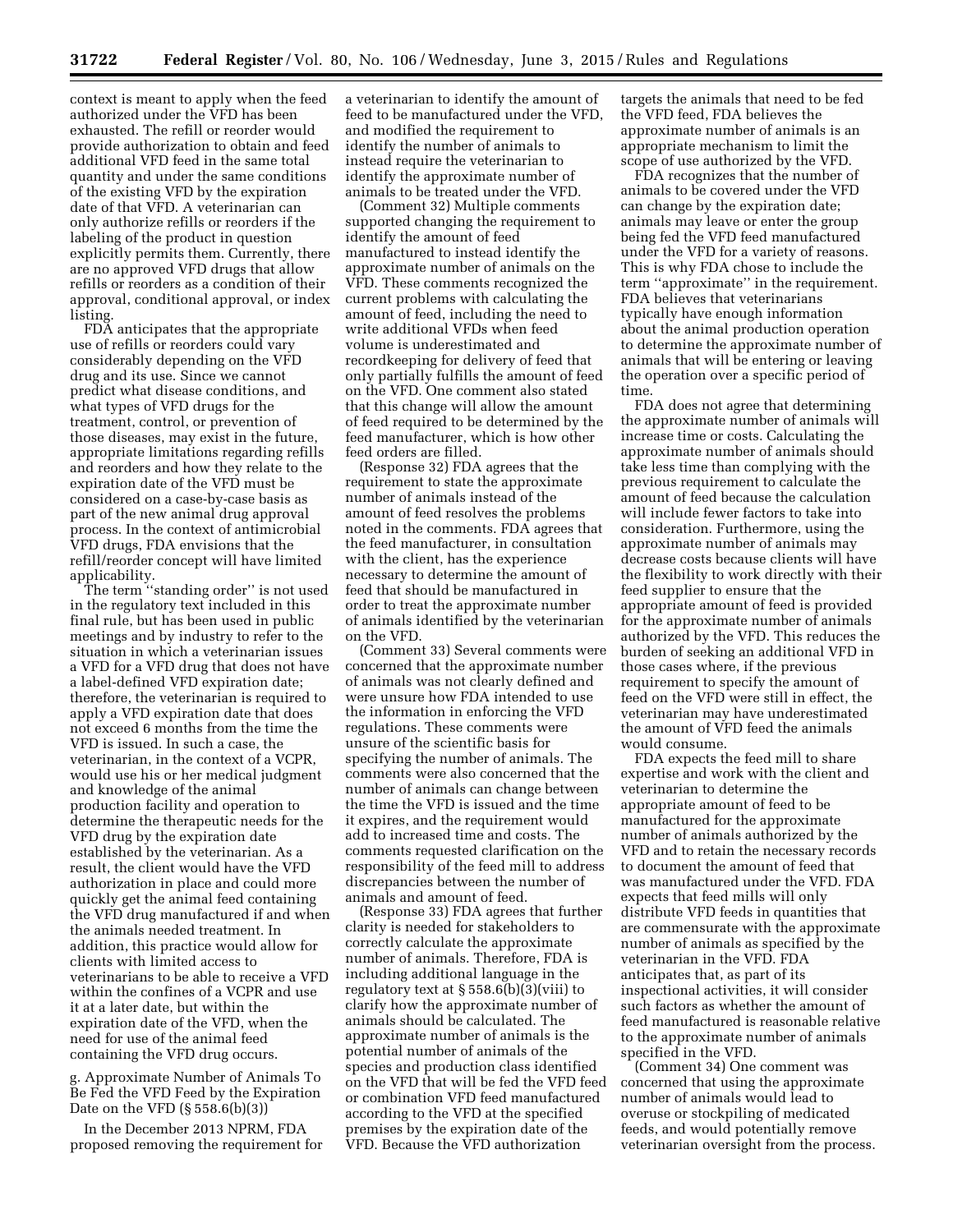(Response 34) FDA disagrees with this comment. The veterinarian, with input from the client, will be responsible for identifying the approximate number of animals on the VFD. This level of veterinarian involvement is similar to the veterinarian's current role in identifying the amount of feed. FDA expects that feed mills will only distribute VFD feeds in quantities that are commensurate with the approximate number of animals specified in the VFD. In addition, the client has the responsibility to use the VFD feed within the constraints of the VFD as written by the veterinarian.

Furthermore, FDA does not believe that this change will lead to overpurchasing, stockpiling or unregulated use of VFD drugs or the VFD feeds manufactured with them. Medicated feeds can be susceptible to decomposition if they are stored for lengthy periods of time, making it unlikely that clients would stockpile economically valuable medicated feeds. In addition, other requirements on the VFD limit use of the VFD feed to a specified group of animals for a specified time period, which will help to regulate use and prevent stockpiling. FDA believes that feed mills will be able to more accurately determine the amount of feed to manufacture because they can work with the client as batches of feed are shipped under the VFD to adjust the amount of feed as feed consumption rates change among the animals. The Agency believes this will help to prevent overuse.

Therefore, FDA is revising the current requirement for the number of animals to be treated in  $\S 558.6(b)(3)(viii)$  to mean an approximate number of animals to be fed the VFD feed by the expiration date on the VFD, due to the difficulty in determining the exact number of animals to be treated during the duration of the VFD. In addition, FDA is removing the existing requirement in  $\S 558.6(a)(4)(vi)$  for veterinarians to specify the amount of feed to be fed to the animals listed on the VFD, as discussed elsewhere in this document. Veterinarians will instead be required in  $\S 558.6(b)(3)(x)$  to include the duration of VFD drug use on the VFD in addition to the level of VFD drug in the feed, as is currently required.

#### h. Refills or Reorders Authorized on the VFD (§ 558.6(b)(3)(xii))

In the December 2013 NPRM, FDA added to the language that requires the number of refills or reorders to be entered on the VFD to account for refills or reorders allowed as part of a conditional approval, or index listing in

addition to an approval. FDA has updated the proposed language to clarify that when an approval, conditional approval, or index listing is silent on refills or reorders, they are not allowed.

(Comment 35) Some comments supported refills or reorders to continue to be entered on the VFD if refills or reorders are permitted by the approval, conditional approval, or index listing. A subset of these comments requested clarification about how refills or reorders relate to the other provisions of the VFD regulation and what the phrase ''permitted by the approval, conditional approval, or index listing'' means. One comment suggested that the need for refills or reorders be determined based on the duration of the disease period. One comment asked FDA to remove this requirement because it is likely to cause confusion among animal producers, veterinarians, and feed mills, as many existing OTC products that are changed to VFD status under the GFI #213 process do not have a refill listed on their label.

(Response 35) We agree that if a refill or reorder is permitted as part of the VFD drug approval, conditional approval, or index listing, the veterinarian is required to indicate on the VFD whether he or she is authorizing a refill or reorder and if so, the number of refills or reorders authorized within the limitations permitted by the approval, conditional approval, or index listing. In order for a refill or reorder to be permitted, it must be explicitly allowed in the VFD drug approval, conditional approval, or index listing. Clarifying language has been added to the regulatory text specifying that when the labeling for an approval, conditional approval, or index listing is silent in regards to refills or reorder, a refill or reorder is not permitted.

A refill or reorder is meant to apply to when the feed authorized under the VFD has been exhausted. The refill or reorder would provide authorization to obtain and feed additional VFD feed in the same total quantity and under the same conditions of the existing VFD by the expiration date of the VFD. Currently, there are no approved VFD drugs that allow refills or reorders as a condition of their approval, conditional approval, or index listing. A veterinarian can only authorize refills or reorders if the labeling of the product in question explicitly permits them. Therefore, refills or reorders are not permitted for an approval, conditional approval, or index listing of a VFD drug if the label of such product is silent on the labeling about refills or reorders.

Although there are no refills or reorders permitted for any current VFD drug approvals, there may be future VFD drugs that may be appropriately refilled or reordered as authorized by the veterinarian on the VFD according to their professional judgment up to the maximum number permitted by the VFD drug approval, conditional approval, or index listing. FDA anticipates that the appropriate use of refills or reorders could vary considerably depending on the VFD drug and its use. Since we cannot predict what disease conditions, and what types of VFD drugs for the treatment, control, or prevention of those diseases, may exist in the future, appropriate limitations regarding refills and reorders and how they relate to the expiration date of the VFD must be considered on a case-by-case basis as part of the new animal drug approval process. In the context of antimicrobial VFD drugs, FDA envisions that the refill/reorder concept will have limited applicability.

If a veterinarian writes a VFD that authorizes a refill or reorder for a VFD drug that does not permit a refill or reorder, or if the authorization exceeds the number of refills or reorders permitted, FDA would consider that to be ELU of the VFD drug. ELU of a drug on or in animal feed is prohibited by statute.

(Comment 36) Some comments supported limiting the number of refills or reorders. Several comments were concerned that without a limit to refills or reorders, the non-specific use of antibiotics for long periods of time would be allowed, or that veterinarians could write unlimited refills. A few comments requested that the requirement to list the number of refills or reorders on the VFD should be removed because it is difficult for the feed manufacturer to track.

(Response 36) FDA agrees that limiting refills or reorders is appropriate. However, those limitations should be based on the safety and effectiveness data, and intended use as evaluated and determined at the time of the VFD drug approval, conditional approval, or index listing. The approvals and index listings for the current VFD drugs do not permit refills or reorders.

FDA disagrees that the requirement to list the number of the refills or reorders on the VFD should be removed. Should a veterinarian authorize refills or reorders for a VFD drug as permitted by its approval, conditional approval, or index listing, this is necessary information for the feed mill to appropriately manufacture and for the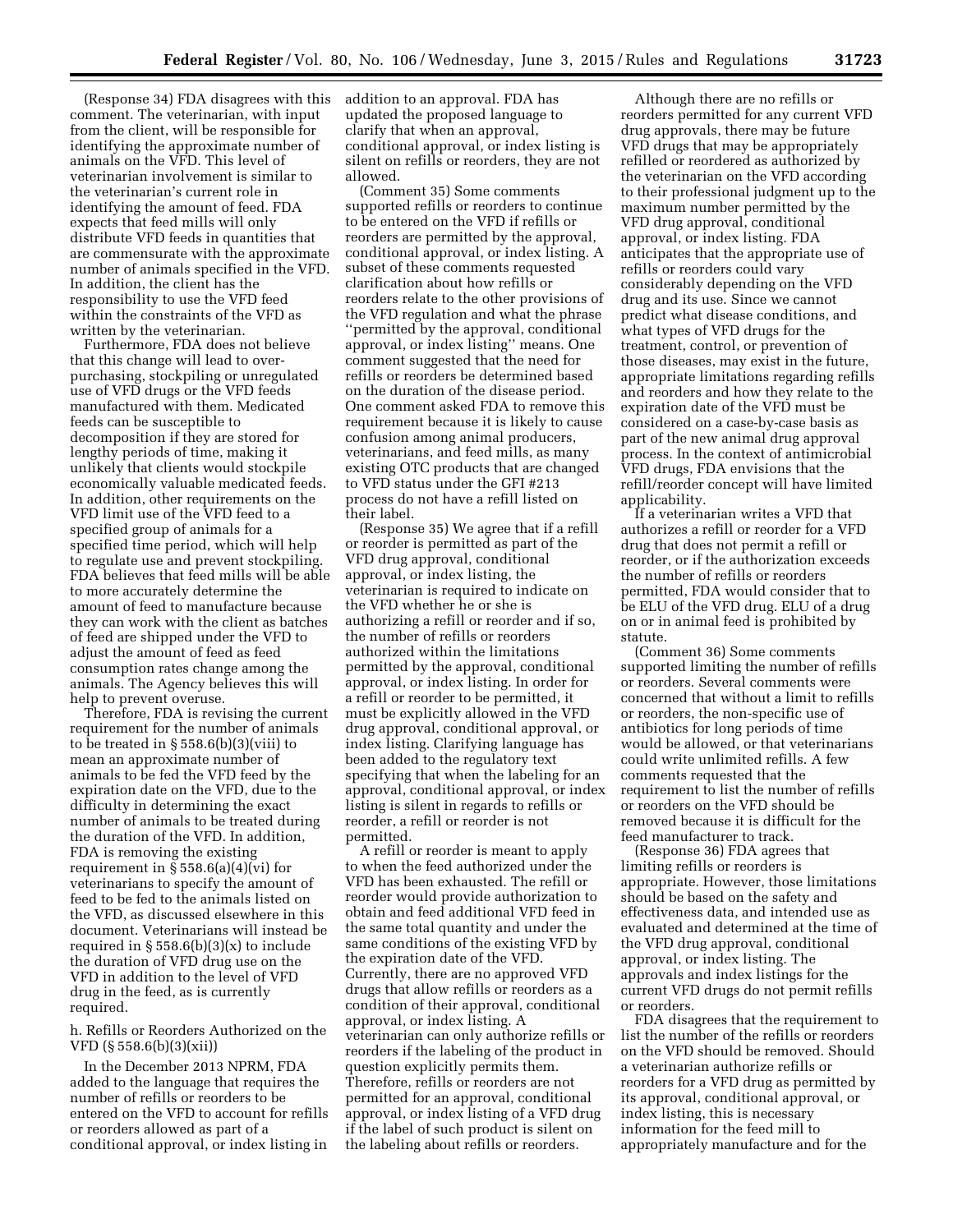client to appropriately feed the VFD feed.

#### i. Combination Drugs  $(\S 558.6(b)(6)(xiv))$

In the December 2013 NPRM, FDA proposed a new provision that would require the issuing veterinarian to include one of three ''affirmation of intent'' statements on the VFD regarding the use of a VFD drug in an approved, conditionally approved, or indexed combination in medicated feed. These ''affirmation of intent'' statements would either: (1) Allow the VFD drug to be used in any approved, conditionally approved, or indexed combination in VFD feed; (2) allow the VFD drug to be used only in specific approved, conditionally approved, or indexed combinations in VFD feed; or (3) not allow the VFD drug to be used in any approved, conditionally approved, or indexed combination in VFD feed. We received several comments on this new provision and have revised the language in the regulatory text to provide additional clarity in response to the comments received.

(Comment 37) A few comments expressed concern that the veterinarian would not have sufficient knowledge of approved combination VFD drugs. They were concerned that the veterinarian would write a VFD allowing a combination VFD drug that was not approved, conditionally approved, or indexed, or that he/she would not authorize a VFD for a combination VFD drug that was approved, conditionally approved, or indexed.

(Response 37) We understand this concern and have clarified the language in the regulatory text to more explicitly state the three ''affirmation of intent'' statements the veterinarian may make. These ''affirmation statements'' facilitate the process by which a veterinarian indicates his or her intent for authorizing the use of a VFD drug with other drugs (*i.e.,* approved, conditionally approved, or indexed combination VFD drugs) to make combination VFD feeds. If such statements were prepopulated on the VFD provided by the sponsor, we anticipate that the veterinarian would only have to circle, provide a check mark, or use another method to clearly indicate whether the VFD drug: (1) May be used in any approved, conditionally approved, or indexed combination in VFD feed; (2) may be used in only specific approved, conditionally approved, or indexed combinations in VFD feeds; or (3) may not be used in any approved, conditionally approved, or indexed combination in VFD feed. If the VFD drug is approved, conditionally approved, or indexed for use in multiple combination VFD feeds, and the veterinarian does not want the VFD drug to be used in all approved, conditionally approved, or indexed combinations in medicated feeds, then the veterinarian would need to specify the combination VFD feed(s) in which the veterinarian is authorizing the VFD drug to be used.

This process of affirming intent will reduce the opportunity for a veterinarian to mistakenly authorize an illegal combination of drugs when he or she chooses to only authorize the VFD drug to be used in certain combination VFD feeds. In addition, veterinarians that create their own VFD can rely on the drug labeling to determine whether the drug is approved, conditionally approved, or indexed to be used in combination with another drug or drugs. In the situation where a VFD is authorizing the use of two or more VFD drugs in an approved, conditionally approved, or indexed combination in VFD feed, the VFD must contain information for all of the individual VFD drugs in the combination. A VFD that authorizes an unapproved combination is not a lawful VFD because ELU of medicated feeds, including feeds containing VFD drugs, is prohibited. We think that this approach balances reducing the risk of an illegal combination being mistakenly included on a VFD with the need for a veterinarian to be able use his or her medical judgment to limit the use of a VFD drug in combination with other drugs.

(Comment 38) One comment requested that additional information be provided in the preamble to the final rule explaining how currently approved, conditionally approved, or indexed combinations of drugs would be used when drugs included in such combinations are changed from OTC drugs to VFD drugs.

(Response 38) We agree that it would be helpful to further clarify the use of approved, conditionally approved, or indexed combination new animal drugs containing a VFD drug and one or more OTC or VFD drugs after such drugs in currently used combinations are changed from OTC to VFD. If any component drug in an approved, conditionally approved, or indexed combination drug is a VFD drug, the combination drug is a combination VFD drug and its use must comply with the VFD requirements. This is because combination drug products must meet the requirements of the drug in the combination that is most strictly regulated. In addition, section 504 of the FD&C Act requires a VFD in order to feed an animal feed bearing or

containing a VFD drug to an animal. This is the case whether the VFD drug is being used in or on the feed by itself, or in combination with other OTC or VFD drugs.

An analogous situation is when an approved, conditionally approved, or indexed combination drug contains both Category I and Category II drugs. If the animal feed bearing or containing the combination drug is manufactured from a Category II Type A medicated article, the mill must be licensed and follow the requirements for a licensed medicated feed mill (which are stricter requirements).

j. Veterinarian Must Issue a Written VFD  $(S 558.6(b)(7))$ 

(Comment 39) One comment requested that FDA modify the requirement that a veterinarian may not transmit a VFD by phone to state that the veterinarian must not verbally transmit a VFD because technology may allow for a written VFD to be transmitted by a phone.

(Response 39) FDA proposed in the December 2013 NPRM to change this provision for the reasons stated in the comment. FDA finalizes this change in the regulatory text.

#### k. Contents of the VFD

(Comment 40) One comment requested that mixing directions not be allowed on a VFD because they are on the label directions.

(Response 40) We understand that non-required information that is placed on the VFD can create confusion and make it more difficult to locate required information on the form. FDA recommends the amount of information on the VFD be limited to the required and discretionary information listed in § 558.6(b)(3) and (4). FDA also recommends that non-required information the veterinarian chooses to include on a VFD in addition to the mandatory and discretionary information listed in § 558.6(b)(3) and (4) be in a place and manner that does not interfere with the information listed in § 558.6(b).

(Comment 41) A few comments requested that a uniform VFD format be required.

(Response 41) FDA understands that a uniform VFD format would help clients, veterinarians, and distributors (including feed mills) quickly identify relevant information on the VFD. However, FDA believes that requiring a specified format for the VFD would be too prescriptive. In this final rule, FDA is updating the regulatory text in § 514.1(b)(9) to clarify that as part of the application process, the sponsor must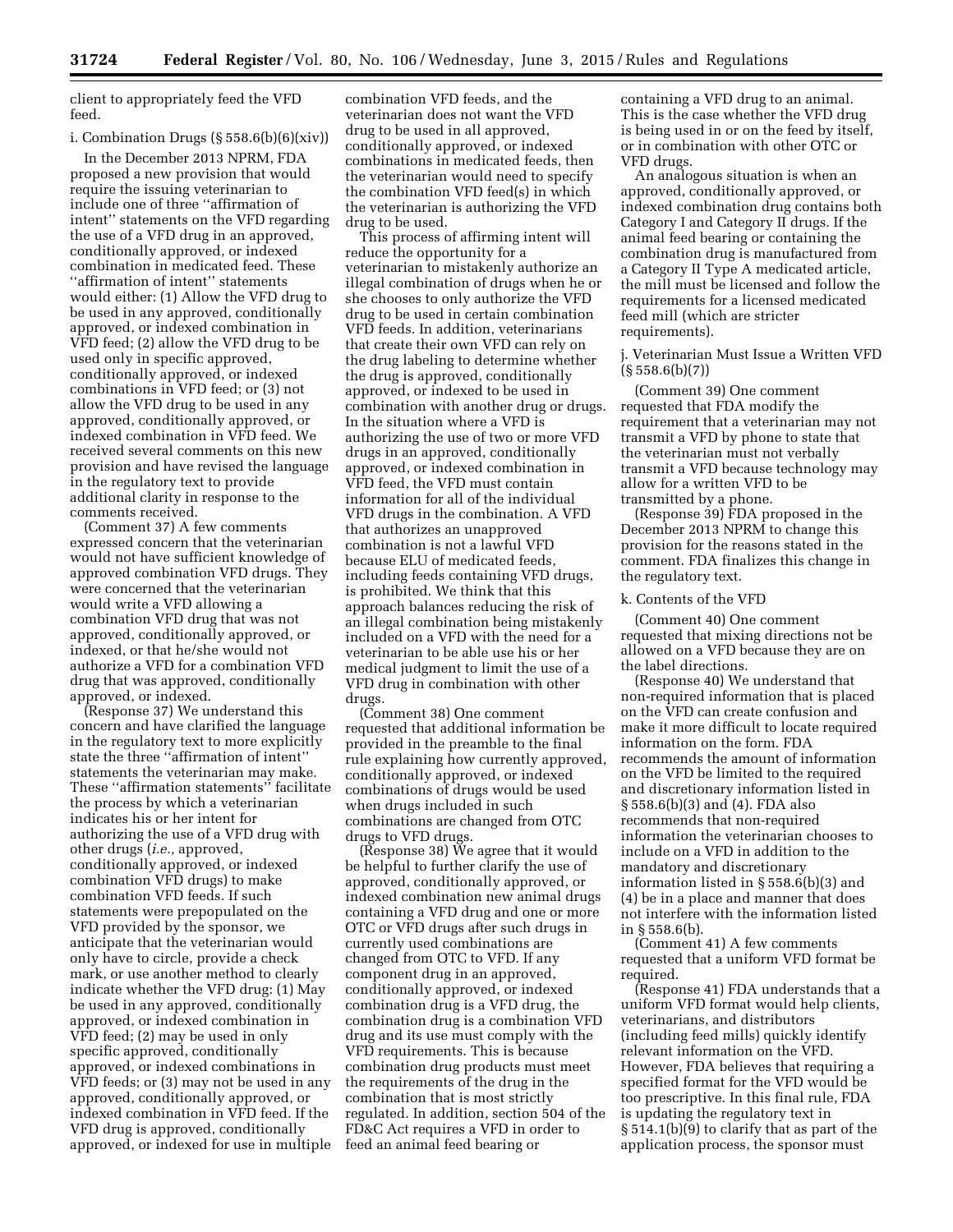submit a form that accounts for the information in § 558.6(b)(3) that the veterinarian must ensure is on the VFD and the optional information in § 558.6(b) $\hat{A}$  that the veterinarian may include at his or her discretion. This change will help reduce confusion as to whether a specific format is required. It will also ensure that when a company distributes a VFD form tailored to that company's products, the veterinarian will have an opportunity to complete all of the required and optional information specified in the regulation. We believe that having the VFD form that is provided by the VFD drug manufacturer include the required and discretionary information elements in § 558.6(b) is the best approach. Although many companies distribute for use by veterinarians a VFD form that is specific to their own products, a veterinarian may also create or use a different VFD as long as it contains all of the required information.

3. Responsibilities of Any Person Who Distributes an Animal Feed Containing a VFD Drug or a Combination VFD Drug  $(S 558.6(c))$ 

In the December 2013 NPRM, we proposed to remove the requirement for distributors to keep records of receipt and distribution from § 558.6(e). We proposed this change because we were changing the retention period for records under the VFD rule from 2 years to 1 year and these records were already required to be kept by manufacturers to comply with the CGMP requirements set forth in part 225. However, as we considered this final rule, it became apparent that a distinction should be made between distributors who manufacture VFD feed and those who do not manufacture VFD feed, but only distribute VFD feed. The final rule provides that all distributors, regardless of whether they manufacture animal feeds bearing or containing VFD drugs or not, must keep records of receipt and distribution for 2 years from the date of issuance in accordance with § 558.6(c)(3). Although this requirement is duplicative for distributors that manufacture animal feeds bearing or containing VFD drugs and must comply with part 225, it is not duplicative for distributors who do not manufacture animal feeds bearing or containing VFD drugs and do not have to comply with part 225. In addition, we believe it is important that all distributors be required to maintain receipt and distribution records because these records are an important tool to trace the animal feed in the event of a recall or investigation of a potentially misbranded or adulterated product.

Furthermore, by explicitly stating all VFD recordkeeping requirements in part 558, distributors are not required to refer to another part of the regulation to determine their specific VFD recordkeeping requirements.

Also, we have added clarifying language that distributors who manufacture animal feed bearing or containing VFD drugs must keep VFD feed manufacturing records for 1 year in accordance with part 225 of this chapter. These manufacturing records are not required to be kept for 2 years unless they are also required to be kept under part 558 (*e.g.,* the distributor's copy of the VFDs and receipt and distribution records).

#### 4. Other Comments

(Comment 42) Multiple comments supported the proposed rule's intent to provide additional efficiency and flexibility in issuing VFDs. Several comments mentioned that providing drugs through animal feed is an important drug delivery tool. Several comments stated that the rule was a step in the right direction, but wanted more done to reduce antimicrobial use. Some comments supported the revisions to clarify that conditionally approved and indexed VFD drugs are included.

(Response 42) FDA believes that the rule achieves its intent to provide additional efficiency and flexibility in issuing VFDs. FDA recognizes the importance of animal feed as a drug delivery tool. FDA recognizes that certain revisions to this rule will facilitate a broader effort to assure the judicious use of antimicrobials in foodproducing animals. FDA agrees that this rule provides additional clarity that VFD drugs that are conditionally approved or indexed drugs are also subject to the requirements in this final rule.

(Comment 43) Many comments indicated that FDA's approach should be mandatory, not voluntary. Some comments were concerned that the voluntary approach had no mechanism for enforcement or metric for success. Other comments were concerned that there were loopholes in the rule. One comment thought the rule was not strong enough to stop antibiotic use and antimicrobial resistance.

(Response 43) Many of these comments were unclear as to whether they were referring to the implementation of this rule or FDA's efforts to promote the judicious use of antibiotics in food-producing animals as outlined in the Agency's guidance documents GFIs #209 and #213. To the extent that these comments were applicable to the enforceability of this

rule, FDA disagrees that this approach is voluntary. The requirements in the regulatory text are mandatory. As stated in the December 2013 NPRM, the Agency is amending the VFD regulations to make the VFD program as efficient as possible for stakeholders while maintaining adequate protection for human and animal health as FDA implements the judicious use principles for medically important antimicrobial new animal drugs approved for use in food-producing animals.

While not directly relevant to this rulemaking, FDA disagrees with the comments that say a voluntary approach to judicious use of antimicrobials cannot be effective. As of June 30, 2014, all sponsors of medically important antimicrobial new animal drug products covered by GFI #213 have agreed in writing that they intend to engage in the judicious use strategy by seeking withdrawal of approvals relating to any production uses and changing the marketing status of their products from OTC to use by VFD or prescription in order to limit the remaining therapeutic uses of these products in foodproducing animals to use under the oversight or supervision of a licensed veterinarian. While GFI #213 specified a 3-year timeframe (until December 2016) for drug sponsors to voluntarily complete the recommended changes to their antimicrobial products, some sponsors have already begun to implement these changes (Ref. 13).

(Comment 44) Several comments requested clarification on how FDA intends to enforce the VFD requirements as drugs change from OTC status to VFD status as part of the implementation of GFI #213. These comments asked whether there would be a period of regulatory discretion, or the allowance of in-commerce labeling changes, in order to handle product on the market when the change occurs.

(Response 44) This question touches upon the broader implementation of GFI #213 and does not pertain specifically to the changes in this the December 2013 NPRM. However, we understand the practical implications of accommodating drug products already in distribution channels and are working to develop and provide further guidance to facilitate an orderly transition of medically important antimicrobial drugs from OTC to a marketing status (VFD or prescription) that requires veterinary oversight.

(Comment 45) One comment asked FDA to delay the implementation of the amended VFD regulation until after the implementation of GFI #213. This comment suggested that there was a conflict of interest in FDA issuing this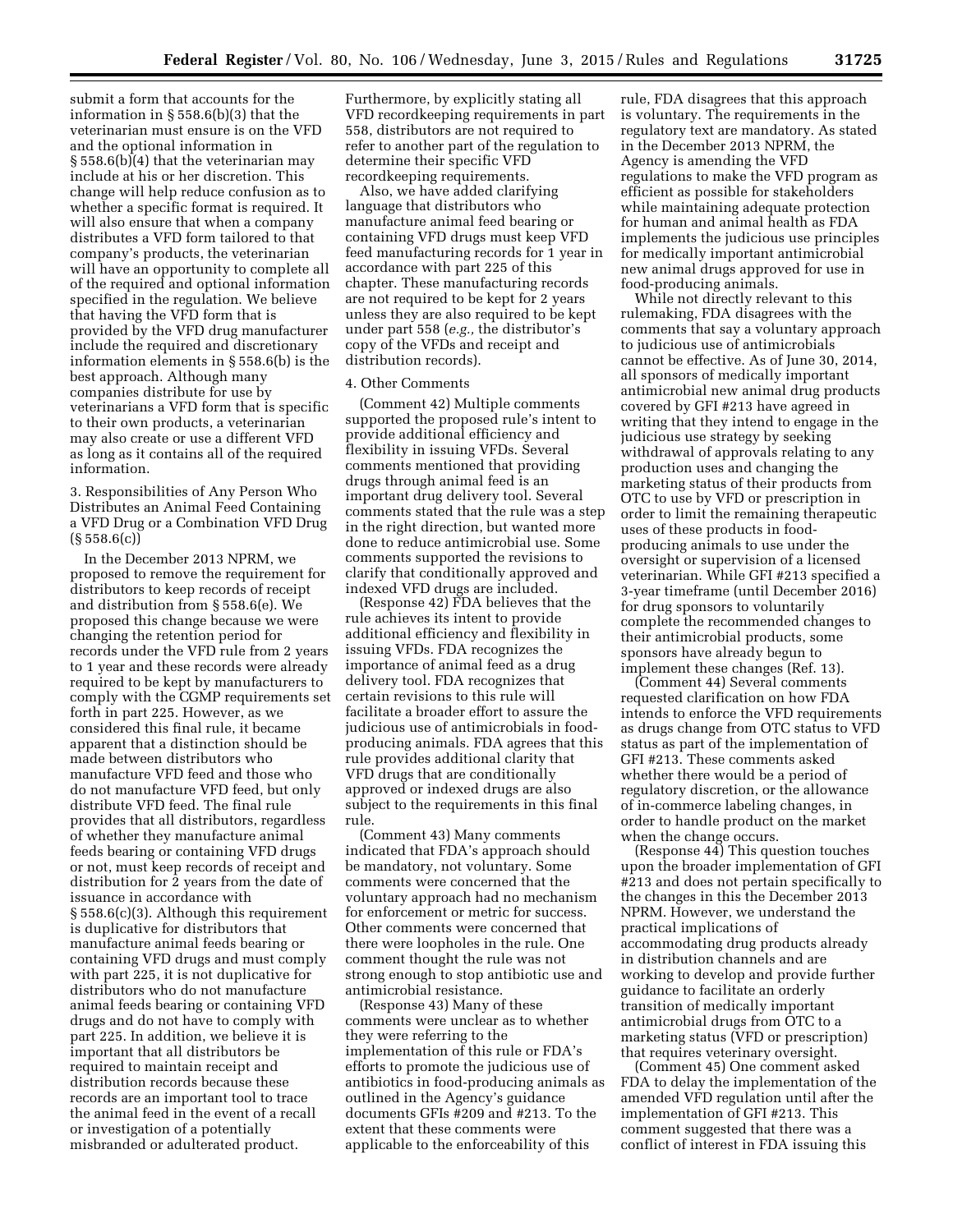final rule before stakeholders had committed to GFI #213.

(Response 45) We have carefully considered all comments in finalizing this rule. As discussed in the December 2013 NPRM, it is important that the changes to increase efficiency in the VFD program occur prior to the transition of the existing medically important antimicrobial drugs approved for use in animal feed from their existing OTC status to VFD status as part of the implementation of GFI #213. Furthermore, at this time, all sponsors of the drugs identified in GFI #213 have publicly committed to fully engage in this Agency's judicious use strategy which calls for phasing out the use of medically important antimicrobials in food-producing animals for food production purposes and phasing in the oversight of a licensed veterinarian for the remaining therapeutic uses of such drugs (Ref. 13).

(Comment 46) Some comments suggested that FDA should collect and publicly report data about whether the effort to end subtherapeutic use of antibiotics is working. A few comments thought that VFDs should be submitted to FDA for compilation, analysis, and public reporting. A few comments opposed submitting VFDs to FDA because of the additional reporting burden. One comment further opposed the submission of VFDs to FDA because VFDs would not be an accurate tool in estimating antimicrobial use because they are reflective of the amount of antimicrobials authorized, not the amount of antimicrobials used. Another comment thought that FDA's access to VFDs during inspections was sufficient to assess compliance.

(Response 46) In response to the suggestion that FDA collect and publicly report data about whether the effort to end subtherapeutic use of antibiotics is working, FDA notes that the Agency has already committed to publishing information every 6 months about the progress of GFI #213 implementation (Ref. 13). In addition, FDA provides ongoing updates on its Web site regarding sponsor actions related to GFI #213 implementation (Ref. 13).

FDA does not agree that VFDs should be submitted for compilation, analysis and public reporting. Compliance with VFD regulations cannot be assessed by only reviewing the VFD. The VFD must be considered in the context of the operation. This review is ordinarily done during an inspection or investigation. FDA agrees that VFD data would not be an accurate reflection of antimicrobial use because the VFD only represents the amount of antibiotics

authorized to be used, not the amount that actually is used. FDA currently receives antimicrobial sales and distribution data, collects antimicrobial resistance data under NARMS, and is developing additional mechanisms for collecting on-farm information regarding antimicrobial use and resistance (Ref. 15). It would be administratively burdensome for FDA to also receive, compile, and house VFDs in a central location. Furthermore, there are disclosure laws that would require FDA to redact most, if not all, of the information required on a VFD because it is considered confidential commercial information.

(Comment 47) Several comments were concerned that the changes to this rule did not sufficiently protect public health.

(Response 47) As previously discussed, it was not FDA's intention in the December 2013 NPRM to remove or lessen public health protections. The previous and current VFD regulatory text contains many provisions that are designed to protect public health. The VFD drug designation provides public health protection by allowing FDA to limit a drug's use in or on animal feed by requiring administration under a veterinarian's supervision and oversight as authorized in the VFD. When an animal drug has been designated a VFD drug, the veterinarian, distributor, and client must adhere to additional regulatory requirements than are applicable to the use of other animal drugs in medicated feed. These additional regulatory requirements are designed to protect public health by ensuring accountability for those individuals involved in the use of the VFD drug and VFD feed. These regulatory requirements also are designed to allow FDA to review the use of the VFD drug and VFD feed to ensure that the VFD drug and VFD feed are used according to the conditions and indications of use as specified in the approval, conditional approval or index listing, and within the supervision and oversight of a licensed veterinarian.

The veterinarian, distributor, and client all have several joint obligations that are intended to protect public health. The VFD feed may only be fed to animals by or upon a lawful VFD issued by the veterinarian. Public health is protected by limiting use of VFD drugs and VFD feed to use under the supervision of a veterinarian as indicated on the VFD because the veterinarian has medical expertise to determine when and how a VFD drug may be appropriately used in animals. All of these involved parties share responsibility in ensuring that a lawful

VFD has been issued and the VFD feed is manufactured and used according to the terms of the VFD as issued by the veterinarian. Moreover, the regulations require that VFD drugs and VFD feed contain a caution statement that the VFD drug and resulting VFD feed are restricted to use by or on the order of a licensed veterinarian. In addition to the VFD, these involved parties also each have their specific responsibilities in ensuring that the VFD drug and resulting VFD feed is labeled and used according to the approval, conditional approval, or indexed conditions of use (not used in an extralabel manner). The VFD, VFD drug, and VFD feed are all required to contain a statement that ELU is not permitted. During the approval, conditional approval, or indexing process, FDA sets limitations on how animal drugs can be used based on the scientific evidence offered by the sponsor to show that the drug is safe and effective for the conditions of use. Public health is protected by limiting use of VFD drugs and VFD feed to conditions of use that are based on scientific evidence of safety and effectiveness that has been reviewed by FDA.

The veterinarian has several specific obligations that are intended to protect public health. The veterinarian is responsible for using his or her professional veterinary judgment to determine whether a VFD should be issued and what terms the VFD should contain as allowed by the relevant approval, conditional approval, or index listing. The veterinarian issuing the VFD is required to be licensed to practice veterinary medicine and be operating in compliance with applicable licensing and practice requirements. FDA has clarified that compliance with applicable licensing and practice requirements includes the expectation that the veterinarian is issuing the VFD in the context of an appropriate VCPR as discussed elsewhere in this document. The veterinarian is required to issue the VFD in writing and ensure that all of the required information is fully and accurately included on the VFD. The required information reflects several public health protections including, but not limited to information that: (1) Describes VFD drug, VFD feed, and the indication for which the VFD feed is authorized to be used; (2) describes the animal or group of animals to receive the VFD feed; (3) limits the use of the VFD feed based on the duration of feeding, the expiration date and the allowance of refills or reorders, if any; (4) allows or limits the use of the VFD drug in combination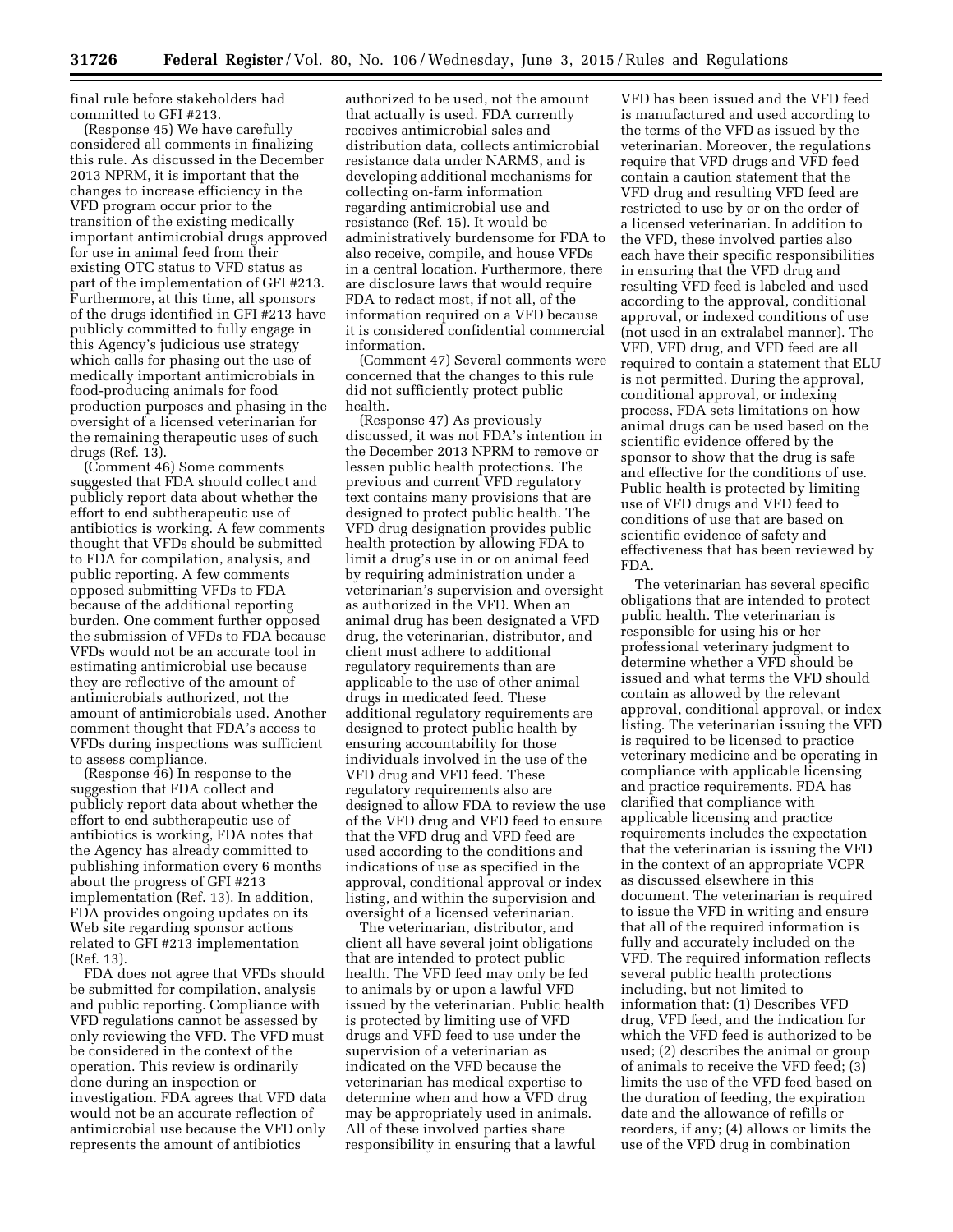with other animal drugs; and (5) limits the use of the VFD feed based on withdrawal times, special instructions or necessary cautionary statements. The veterinarian is also required to provide to the distributor and client a copy of the VFD. By providing the distributor and client with the required information on the written VFD, the veterinarian ensures that the distributor and client have the necessary information to manufacture and use the VFD feed according to the approval, conditional approval, or index listing, and under the veterinarian's supervision and oversight.

The distributor also has several specific obligations that are intended to protect public health. The distributor may only fill a VFD if the VFD contains all of the required information. This requirement provides an additional opportunity for the VFD to be reviewed to ensure that it is complete and prohibits the distribution of the VFD feed if it is not. The distributor is also required to keep for 2 years the records of receipt and distribution of all of the VFD feed it distributes. This requirement protects public health by requiring records that would be important for tracing the VFD feed through the distribution system if a problem with the VFD feed were to occur. The distributor must notify FDA prior to that party's first distribution of VFD feed and must notify FDA of any changes in the distributor's contact information or ownership. This notification allows FDA to protect public health by maintaining an inventory of VFD feed distributors to be used for inspection and investigational purposes.

The VFD regulation also includes requirements specific to the client (animal producer) that are intended to protect public health. For example, the client may only feed the VFD feed to animals by or upon a lawful VFD issued by a licensed veterinarian in the course of the veterinarian's professional practice. As explained previously, the client is obligated to use the VFD feed as indicated on the VFD and as allowed in the VFD drug's approval, conditional approval, or index listing. Furthermore, the VFD feed cannot be fed to the animals after the expiration date of the VFD. These requirements protect public health by ensuring that the VFD feed is being fed to the animals under the veterinarian's supervision and oversight in accordance with the VFD and the conditions of approval, conditional approval, or index listing for the VFD drug or combination VFD drug at issue.

FDA has the responsibility for enforcing these requirements and

ensuring that VFD drugs and VFD feeds are used according to these requirements that are intended to protect public health. The requirements for the veterinarian, distributor, and client allow FDA to review the use of VFD drugs and VFD feed in the field to determine whether VFD drugs and VFD feeds are being used consistent with the VFD issued by the veterinarian, as well as in accordance with the VFD drug's approval, conditional approval, or index listing.

FDA intends to use a phased enforcement strategy for implementation of this final rule. FDA first intends to provide education and training for stakeholders subject to this final rule such as veterinarians, clients (animal producers), feed mill distributors, and other distributors. These education and training efforts are important for supporting effective implementation and compliance with the final rule. As products are changed to VFD status under the GFI #213 process, FDA will then engage in general surveillance, as well as for-cause inspection assignments. These assignments will be risk-based and in response to adverse observations.

(Comment 48) A few comments requested that a prescription be required for farmers to use antibiotics for animals.

(Response 48) Congress enacted legislation in 1996 establishing a new class of restricted feed use drugs that may be distributed without invoking State pharmacy laws, veterinary feed directive drugs. The resulting language in section 504(c) of the FD&C Act explicitly states that veterinary feed directive drugs are not prescription drugs. However, use of a VFD drug requires supervision from a veterinarian and other restrictions that control access to the animal feed containing the VFD drug as it moves through the distribution chain. The regulatory text for this final rule continues to implement the restrictions and supervision as required by the statute.

(Comment 49) Several comments were concerned about the potential for the use of antibiotics in animals to result in drug residues in human food.

(Response 49) During the drug approval process, drug withdrawal requirements are considered and withdrawal limitations set. These withdrawal requirements are based on scientific information and state how soon an animal or products derived from an animal can become food for humans after a drug has been administered. FDA works closely with other Federal and State Agencies to monitor human food for unsafe drug

residues and has a compliance program to take enforcement action when unsafe drug residues occur (Ref. 16).

(Comment 50) A few comments stated that antibiotic use has an environmental impact.

(Response 50) FDA is required under the National Environmental Policy Act of 1969 (NEPA) to evaluate all major FDA proposed actions to determine if they will have a significant impact on the human environment. To implement NEPA mandates, the FDA's Center for Veterinary Medicine (CVM) requires sponsors to submit to FDA during the approval process for the proposed use of their animal drug either an environmental assessment (EA) or a claim that it is within a categorical exclusion established by FDA. Categorical exclusions apply to classes of actions which FDA has determined do not individually or cumulatively significantly affect the quality of the human environment, and are ordinarily are excluded from the requirement to prepare an EA or an environmental impact statement (EIS). If a sponsor claims a categorical exclusion, CVM will determine whether the categorical exclusion applies and, if so, whether there are extraordinary circumstances that would require at least an EA. When an EA is submitted, CVM will evaluate the information contained in the EA, and may include additional information in the EA when warranted. If CVM determines that the proposed action may significantly impact the quality of the environment, an EIS must be prepared. If CVM makes a finding of no significant impact on the environment (FONSI) based on the EA, it will issue a FONSI, stating CVM's conclusion not to prepare an EIS (Ref. 17).

(Comment 51) Several comments requested training and outreach on the new VFD requirements. One comment specifically requested that we mandate training on the VFD process for veterinarians prior to allowing them to issue VFDs.

(Response 51) We agree that training and outreach are important components in successfully implementing these regulatory changes. We are engaging professional and trade associations, as well as other stakeholders, to leverage our education and outreach opportunities. However, we do not agree that training should be mandated for veterinarians prior to allowing them to lawfully issue VFDs. The requirements for veterinarians issuing a VFD are not very different or more complicated than other veterinary medical activities that veterinarians perform on a daily basis. We think that voluntary training or selfeducation, using materials developed by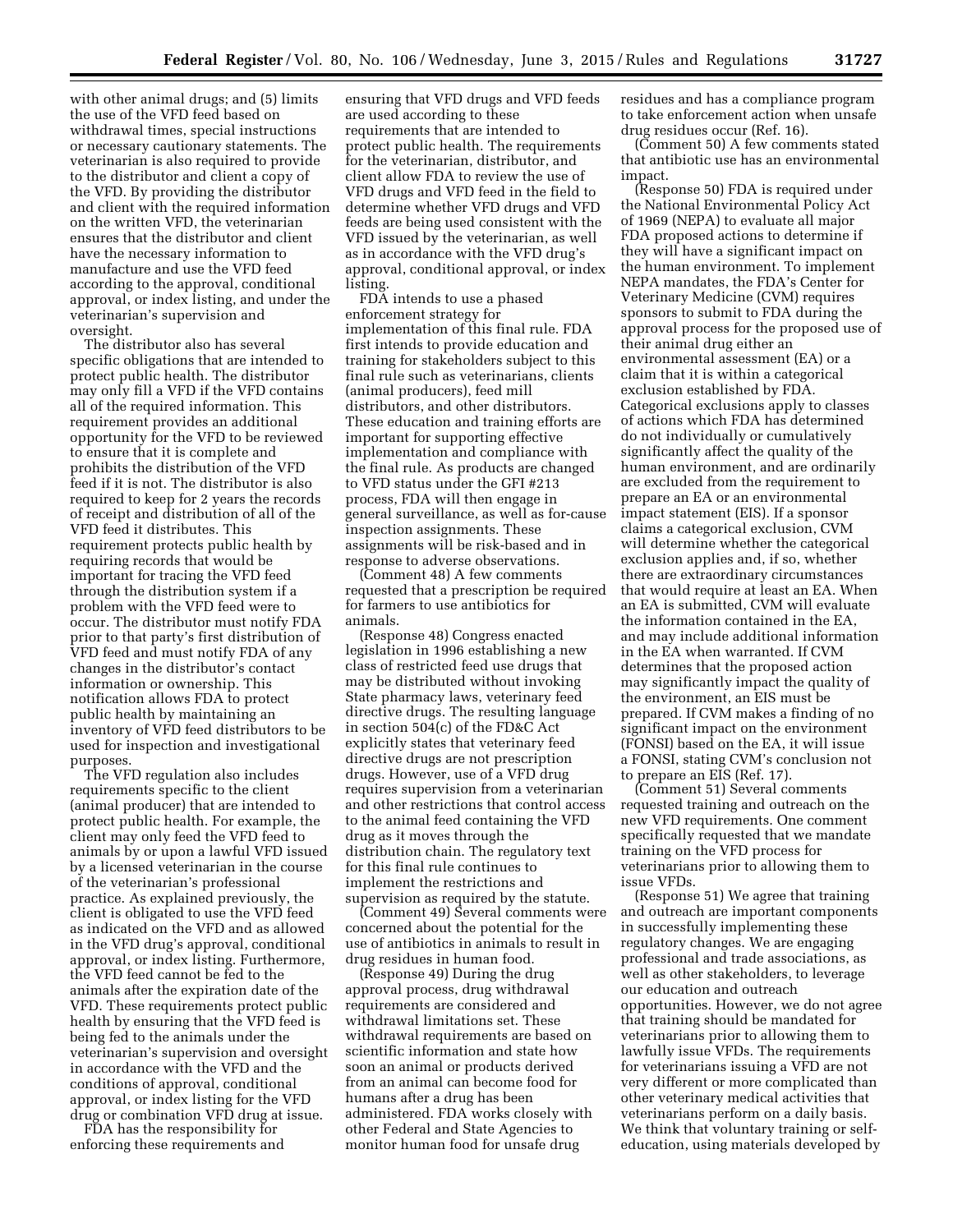FDA or other organizations, will be sufficient.

#### **IV. Legal Authority**

FDA's authority for issuing this final rule is provided by section 504 of the FD&C Act (21 U.S.C. 354) relating to veterinary feed directive drugs. In addition, section 701(a) of the FD&C Act (21 U.S.C. 371(a)) gives FDA general rulemaking authority to issue regulations for the efficient enforcement of the FD&C Act.

#### **V. Final Regulatory Impact Analysis**

FDA has examined the impacts of the final rule under Executive Order 12866, Executive Order 13563, the Regulatory Flexibility Act (5 U.S.C. 601–612), and the Unfunded Mandates Reform Act of 1995 (Pub. L. 104–4). Executive Orders 12866 and 13563 direct Agencies to assess all costs and benefits of available regulatory alternatives and, when regulation is necessary, to select regulatory approaches that maximize net benefits (including potential economic, environmental, public health and safety, and other advantages; distributive impacts; and equity). The Agency believes that this final rule is not a significant regulatory action as defined by Executive Order 12866. We have developed a final regulatory impact analysis (FRIA) that presents the benefits and costs of this final rule to stakeholders and the government.

The Regulatory Flexibility Act requires Agencies to analyze regulatory options that would minimize any significant impact of a rule on small entities. Because the final rule would impose average annualized costs that amount to about 0.1 percent or less of average annual revenues on small entities, FDA concludes that it is very unlikely that the final rule will result in a significant impact on a substantial number of small entities.

The summary analysis of benefits and costs included in the Executive Summary of this document is drawn from the detailed FRIA, which is available at *<http://www.regulations.gov>* (enter Docket No. FDA–2010–N–0155), and is also available on FDA's Web site at *[http://www.fda.gov.](http://www.fda.gov)* Section 202(a) of the Unfunded Mandates Reform Act of 1995 requires that Agencies prepare a written statement, which includes an assessment of anticipated costs and benefits, before proposing ''any rule that includes any Federal mandate that may result in the expenditure by State, local, and tribal governments, in the aggregate,

or by the private sector, of \$100,000,000 or more (adjusted annually for inflation) in any one year.'' The current threshold after adjustment for inflation is \$141 million, using the most current (2013) Implicit Price Deflator for the Gross Domestic Product. FDA does not expect this final rule to result in any 1-year expenditure that would meet or exceed this amount.

#### **VI. Paperwork Reduction Act of 1995**

This final rule contains information collection provisions that are subject to review by the Office of Management and Budget (OMB) under the Paperwork Reduction Act of 1995 (44 U.S.C. 3501– 3520). The title, description, and respondent description of the information collection provisions are shown in the following paragraphs with an estimate of the burden for annual reporting, recordkeeping, and thirdparty disclosure, including one-time burdens triggered upon implementation of this final rule. Included in the estimate is the time for reviewing instructions, searching existing data sources, gathering and maintaining the data needed, and completing and reviewing each collection of information.

*Title:* Veterinary Feed Directives. *Description:* The final rule will revise existing OMB control number 0910– 0363 for veterinary feed directives by providing for greater efficiencies to the VFD process.

In 1996, the ADAA was enacted to facilitate the approval and marketing of new animal drugs and medicated feeds. Among other things, the ADAA created a new category of new animal drugs called veterinary feed directive drugs (or VFD drugs). VFD drugs are new animal drugs intended for use in or on animal feed, which are limited to use under the professional supervision of a licensed veterinarian in the course of the veterinarian's professional practice.

Currently, there are two VFD drugs under five approved animal drug applications. However, FDA has received feedback from stakeholders characterizing the current VFD process as being overly burdensome. In response to these concerns, FDA began exploring ways to improve the VFD program's efficiency. To this end, FDA published an ANPRM inviting public comment on possible VFD program efficiency improvements on March 29, 2010 (75 FR 15387). Based on the considerable public input received in response to the ANPRM, on April 13, 2012, FDA issued

for public comment draft text for proposed revisions to the current VFD regulation at part 558 (77 FR 22247).

On December 12, 2013 (78 FR 75515), FDA issued a proposed rule which contained proposed revised information collection requirements at 78 FR 75522 to 75525. Many of the information collection requirements carry over from existing OMB control number 0910– 0363; however, the section numbers for some of the information collection requirements have been redesignated in this final rule. Those one-time information collection requirements that are the direct result of this final rule are shown in tables under the heading ''One-Time Costs.'' The remaining information collection requirements associated with this final rule are shown in tables under the headings ''Annual'' or ''Recurring Costs.''

#### *A. Reporting Requirements*

Description of Respondents: VFD Feed Distributors, VFD Drug Sponsors

Currently, under  $\S 558.6(d)(1)$ (redesignated as  $\S 558.6(c)(4)$ ) a distributor of animal feed containing a VFD drug must notify FDA prior to the first time he distributes such VFD feed and this notification is required one time per distributor. Therefore, all active distributors of VFD feed must have already made notification to FDA of their intention to distribute such feed in order to be in compliance with the current regulation. In addition, a distributor must provide updated information to FDA within 30 days of a change in ownership, business name, or business address.

Because the reporting requirements for distributors under redesignated § 558.6(c)(4) are the same as the current requirements under  $\S 558.6(d)(1)$ , there is no new reporting burden for distributors other than the one-time burden hours and costs described in Table 1. FDA understands that current VFD feed distributors must review the final rule in order to determine which actions are necessary to comply with the new regulation. For these current VFD feed distributors we estimate review of the rule will take a one-time hourly burden of 4 hours to complete.

Burden hours and costs are derived from the Final Regulatory Impact Analysis (FRIA) associated with this final rule. Wage rates have been adjusted in the tables throughout to that reported in the FRIA.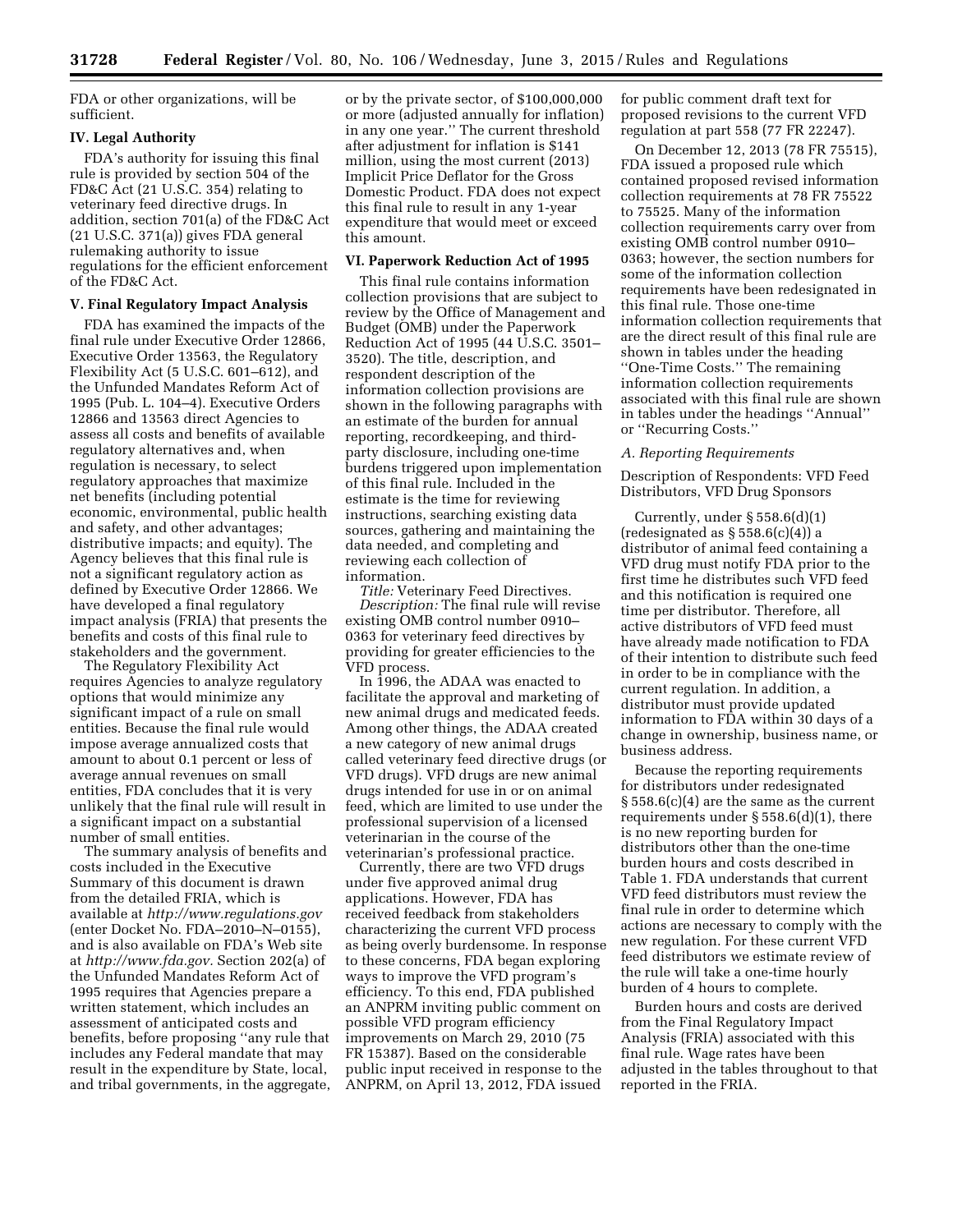#### TABLE 1—ESTIMATED ANNUAL REPORTING BURDEN 1

| 21 CFR 558.6/Activity                                                                                                             | Number of<br>respondents | Number of<br>responses<br>per<br>respondent | Total<br>responses | Average burden<br>per response<br>in hours | Total hours | Total costs   |  |  |
|-----------------------------------------------------------------------------------------------------------------------------------|--------------------------|---------------------------------------------|--------------------|--------------------------------------------|-------------|---------------|--|--|
|                                                                                                                                   |                          | <b>One-Time Reporting Burden</b>            |                    |                                            |             |               |  |  |
| Review of the Rule (VFD Feed Dis-<br>tributors).                                                                                  | 1,376                    |                                             | 1,376              | 4                                          | 5,504       | $2$ \$529,000 |  |  |
| Total One-time Reporting Burden                                                                                                   |                          |                                             |                    |                                            | 5,504       | 529,000       |  |  |
| Annual (Recurring) Reporting Burden                                                                                               |                          |                                             |                    |                                            |             |               |  |  |
| $558.6(c)(4)$ —A distributor must notify<br>FDA prior to the first time it distrib-<br>utes a VFD drug.                           | 3300                     |                                             | 300                | 0.125 (8 minutes)                          | 37.5        | <b>NA</b>     |  |  |
| 558.6(c)(6)—A distributor must notify<br>FDA within 30 days of any change<br>in ownership, business name, or<br>business address. | 20                       |                                             | 20                 | 0.125 (8 minutes)                          | 2.5         | N/A           |  |  |
| <b>Total Annual Reporting Hours</b>                                                                                               |                          |                                             |                    |                                            | 40          |               |  |  |

1There are no operating and maintenance costs associated with this collection of information.

 $21,376$  distributors have notified FDA of their intent to distribute a VFD drug and will need to review the rule. 1,376 VFD feed distributors x approximately \$96 per hour for review at the general and operations manager level × 4 hours of one-time review = approximately \$529,000. Esti-

mate rounded to be in accordance with the FRIA (see FRIA).<br><sup>3</sup> 1,376 distributors have already notified FDA of their intent to distribute a VFD drug. FDA expects that 300 new distributors will choose to distribute VFDs each year.

The number of respondents multiplied by the number of responses per respondent equals the total responses. The total responses multiplied by the average burden per response equals the total hours.

There are additional reporting burdens for current VFD drug sponsors under OMB control numbers 0910–0032 (New Animal Drug Applications) and 0910–0669 (Abbreviated New Animal Drug Applications), described as follows:

All labeling and advertising for VFD drugs, combination VFD drugs, and feeds containing VFD drugs or combination VFD drugs also are reported to FDA under OMB control number 0910–0032 and must prominently and conspicuously display the following cautionary statement: ''Caution: Federal law restricts medicated feed containing this veterinary feed directive (VFD) drug to use by or on the order of a licensed veterinarian'' (§ 558.6(a)(6)). This labeling statement is not subject to review by OMB because it is a ''public disclosure[s] of information originally supplied by the Federal government to the recipient for the purpose of disclosure to the public'' (5 CFR 1320.3(c)(2)). Therefore, an hourly and cost burden estimate for label supplement changes to the new specimen labeling for the Type A medicated article and the representative label for use by the feed manufacturer are not included.

The VFD must also include the following statement  $(\S 558.6(b)(3)(xiii))$ : ''Use of feed containing this veterinary feed directive (VFD) drug in a manner other than as directed on the labeling (extralabel use) is not permitted.'' The burden associated with including this verbatim statement is not subject to review by OMB under the PRA (5 CFR  $1320.3(c)(2)$ ).

The veterinarian may restrict VFD authorization to only include the VFD drug(s) cited on the VFD or such authorization may be expanded to allow the use of the cited VFD drug(s) along with one or more OTC animal drugs in an approved, conditionally approved, or indexed combination VFD drug. The veterinarian must affirm his or her intent regarding combination VFD drugs by including one of the following statements on the VFD:

1. ''This VFD only authorizes the use of the VFD drug(s) cited in this order and is not intended to authorize the use of such drug(s) in combination with any other animal drugs.''

2. ''This VFD authorizes the use of the VFD drug(s) cited in this order in the following FDA-approved, conditionally approved, or indexed combination(s) in medicated feed that contains the VFD drug(s) as a component.'' [List specific approved, conditionally approved, or indexed combination medicated feeds following this statement.]

3. ''This VFD authorizes the use of the VFD drug(s) cited in this order in any FDA-approved, conditionally approved,

or indexed combination(s) in medicated feed that contains the VFD drug(s) as a component.'' (§ 558.6(b)(6)).

The burden associated with including these verbatim statements is not subject to review by OMB under the PRA (5  $CFR 1320.3(c)(2)$ . The hourly and cost burdens to include these statements on the VFD as part of the rule are considered de minimis; however, as there are several other changes to the information on the VFD form itself that will occur as the result of this final rulemaking.

Section 558.6(b)(3) includes various changes to the information that would need to be included on the VFD form that is filled out by the veterinarian in order for the VFD to be valid, including but not limited to, deleting the requirement that the veterinarian must include the amount of feed needed to treat the animals. Each of the three drug sponsors that currently market VFD drugs have created VFD forms for their products. Three VFD drug sponsors  $\times$ six VFD forms × 16 hours per respondent to make form changes = 96 total hours to change the VFD forms. Changes to the VFD form for the six approved VFD forms (for each of the three current VFD drug sponsors, there are separate VFD forms for each approved species and their related indication(s)) equals six VFD forms  $\times$ \$1,331 cost per form = approximately \$8,000 one-time cost (see FRIA). NOTE: The hourly and cost burden estimates to include the revised verbatim statements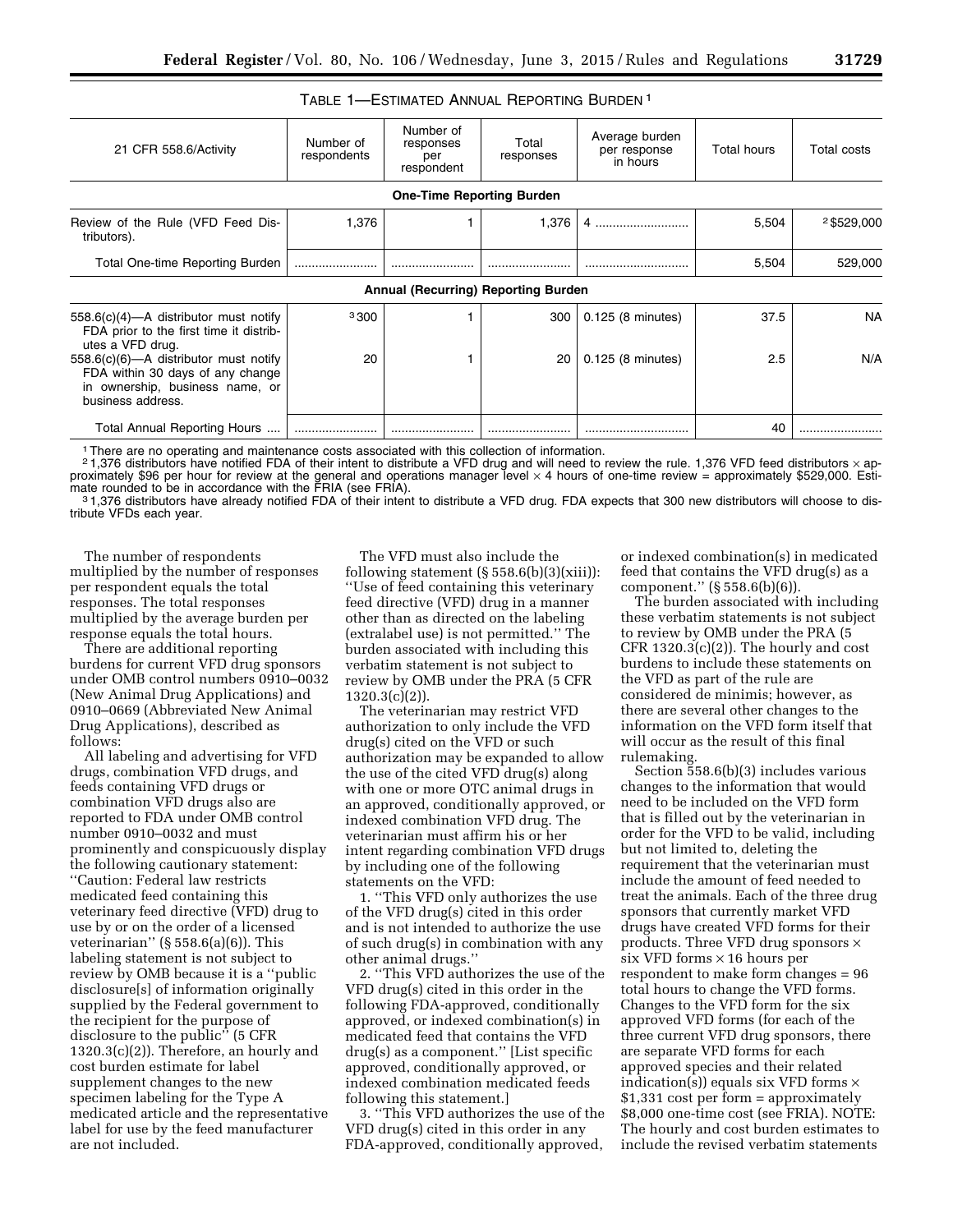noted in this document (on the VFD form itself) are not subject to review by OMB under the PRA. We are unable to measure these hours and costs separately, but consider them to be de minimis. The cost to change the VFD form is considered to include these statement changes.

#### *B. Recordkeeping Requirements*

*Description of Respondents:* VFD Feed Distributors, Food Animal Veterinarians, and Clients (Food Animal Producers).

Under current § 558.6(f) and redesignated § 558.6(a)(1), an animal feed containing a VFD drug or a combination VFD drug may be fed to animals only by or upon a lawful VFD issued by a licensed veterinarian. Veterinarians issue three copies of the VFD: One for their own records, one for their client, and one to the client's VFD feed distributor (current § 558.6(b)(1)– (3) and redesignated § 558.6(a)(4) and redesignated § 558.6(b)(8)–(9)). The VFD includes information about the number and species of animals to receive feed containing one or more of the VFD drugs, along with all other information as required under § 558.6. Under current § 558.6(b)(4), if the veterinarian sends the VFD to the client or distributor by electronic means, he or she must assure that the distributor receives the original, signed VFD within 5 working days. Also, under current § 558.6(c), all involved parties (the veterinarian, the distributor, and the client) must retain a copy of the VFD for 2 years. In addition, VFD feed distributors must also keep receipt and distribution records of VFD feeds they manufacture and make them available for FDA inspection for 2 years (see current § 558.6(e)).

Veterinarians and clients must review the rule to ensure compliance with their respective new requirements. In Table 2, we estimate the hourly burden of this one-time review for both groups. (Review of the rule by VFD feed distributors is accounted for in Table 1.)

Recordkeeping costs are calculated as follows: 750,000 VFDs (an average of 375,000 VFDs issued for each of the two VFD drugs) issued in triplicate equals

2,250,000 VFDs issued and stored in files per year.<sup>1</sup>

Assuming that currently all VFDs are issued and stored in hardcopy, we estimate it takes 300 large file cabinets to store these paper copy VFDs for 2 years, assuming 15,000 copies can be stored in a large file cabinet (see 64 FR 35966 at 35970). We estimate the average cost of a new file cabinet to be \$600. Thus, we estimate that the current capital outlay for industry to store hardcopy VFDs for the required 2 years is  $$180,000$  ( $$600 \times 300$  equals \$180,000).

In the 2013 proposed rule, FDA proposed to reduce the recordkeeping requirement for copies of VFDs for all involved parties (proposed § 558.6(a)(4)) from 2 years to 1 year. After considering public comment, FDA has decided not to reduce the recordkeeping requirement from 2 years to 1 year in this final rule. However, as included in § 558.6(b)(8), the veterinarian will no longer be required to assure that a paper copy is received by the distributor within 5 working days of receipt if the original was faxed or otherwise transmitted electronically. This hardcopy requirement has become outdated by modern electronic communication and presents an unnecessary burden on the industry. This provision reduces the number of paper copies requiring physical recordkeeping space.

We anticipate approximately one-half of the food animal industry will use electronic VFD generation and recordkeeping during the next 3 years of the information collection. As the use of computers for electronic storage of records has increased substantially since 2000 and is expected to continue to do so regardless of this final rule, the only marginal cost that would offset some of the reduction in file cabinet storage space costs would be the additional computer storage space that may be needed for electronic VFD forms. Because the cost of electronic

storage capacity on computers has become extremely low, FDA regards this as a negligible cost and has not estimated it.

Also, we anticipate that computer storage will eliminate the need for large amounts of physical space devoted to file cabinets. If, as we expect, one-half of the VFD recordkeepers (veterinarians, distributors, and clients) use electronic recordkeeping, this would result in a cost savings of \$19,575 annually (\$21.75 per square foot per year rental cost of space  $\times$  6 square feet per file cabinet  $\times$ 150 filing cabinets = \$19,575 annual savings for switching to computer storage) (Thorpe, K., J. Edwards, and E. Bondarenko, Cassidy Turley Commercial Real Estate Services. ''U.S. Office Trends Report—2nd Quarter 2013.'' Page 10. *[http://](http://www.cassidyturley.com/Research/MarketReports/Report.aspx?topic=U_S_Office_Trends_Report&action=download) [www.cassidyturley.com/Research/](http://www.cassidyturley.com/Research/MarketReports/Report.aspx?topic=U_S_Office_Trends_Report&action=download) [MarketReports/Report.aspx?topic=U](http://www.cassidyturley.com/Research/MarketReports/Report.aspx?topic=U_S_Office_Trends_Report&action=download)*\_*S*\_

*Office*\_*[Trends](http://www.cassidyturley.com/Research/MarketReports/Report.aspx?topic=U_S_Office_Trends_Report&action=download)*\_

*[Report&action=download,](http://www.cassidyturley.com/Research/MarketReports/Report.aspx?topic=U_S_Office_Trends_Report&action=download)* 2nd Quarter 2013).

In summary, we anticipate that the capital costs for recordkeeping will be reduced from \$180,000 (storing all VFDs as hardcopies in file cabinets for 2 years) to \$90,000 (as described in the FRIA, there is a 50 percent reduction in file cabinet costs due to electronic recordkeeping for 2 years (*i.e.,* to \$90,000)) plus \$19,575 annual savings to keep VFD records, reflecting the reduction in rental and space costs for file cabinets.

Whether a paper copy is filed or whether the VFD is filed electronically, we calculate that the time spent to file the VFD is the same at 0.167 hours. As stated previously, distributors may receive an acknowledgement letter in lieu of a VFD when distributing VFD feed to another distributor. Such letters, like VFDs, are also subject to a 2-year record retention requirement. Thus, the recordkeeping burden for acknowledgement letters is included as a subset of the VFD recordkeeping burden. This combined recordkeeping burden, estimated at 18,788 hours in the 2000 final rule, is still cited in Table 2 of the currently approved Information Collection Request (ICR) for § 558.6 (OMB control number 0910–0363).

<sup>1</sup> Distributors may receive an acknowledgement letter in lieu of a VFD when distributing VFD feed to another distributor. Such letters, like VFDs, are also subject to a 2-year record retention requirement. Thus, the recordkeeping burden for acknowledgement letters is included as a subset of the VFD recordkeeping burden.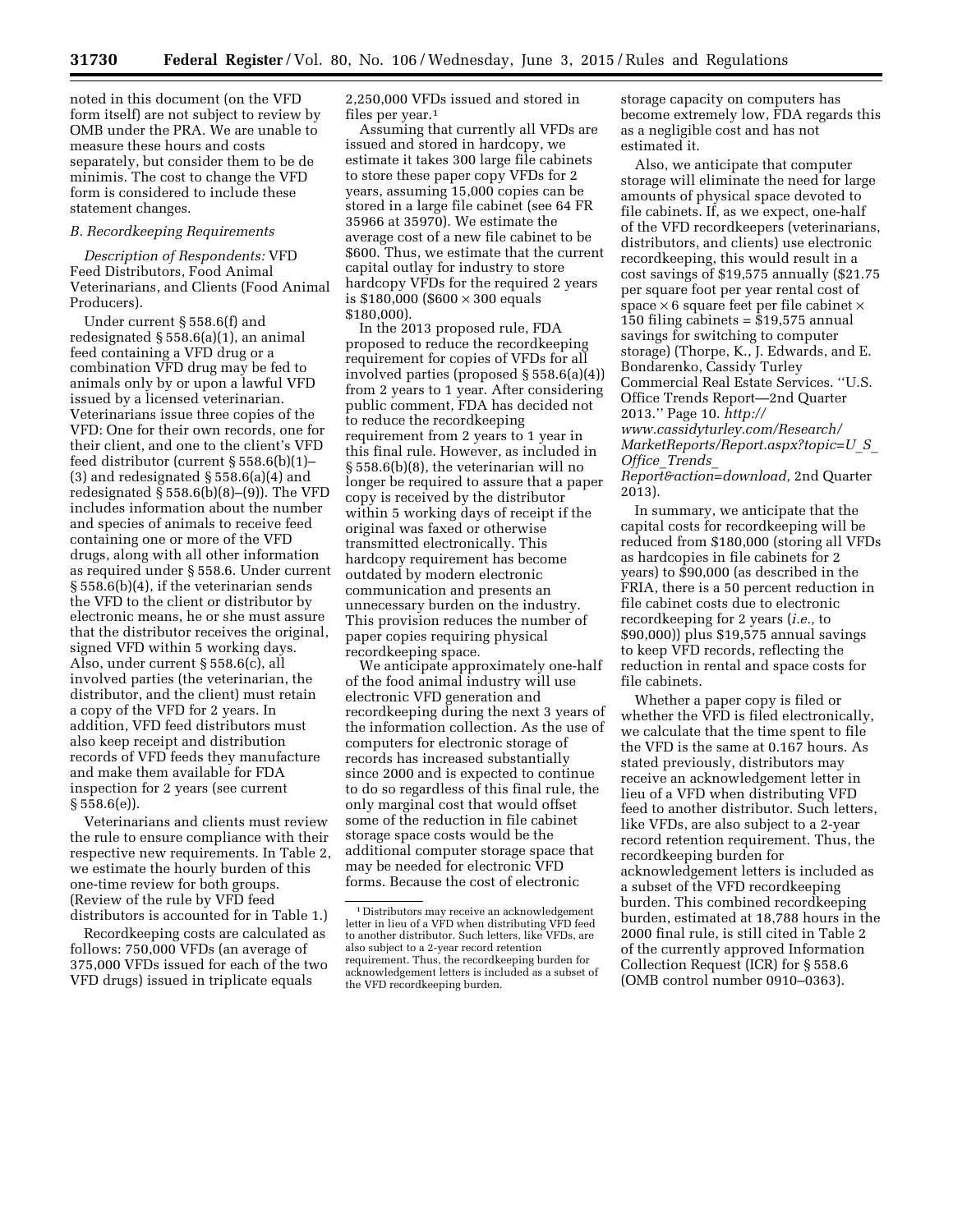#### TABLE 2—ESTIMATED ANNUAL RECORDKEEPING BURDEN

| 21 CFR Section 558.6/activity                                                       | Number of<br>recordkeepers | Number of<br>records per<br>recordkeeper | Total<br>records                                 | Average burden<br>per recordkeeper<br>in hours | Total hours | Total costs           |  |  |
|-------------------------------------------------------------------------------------|----------------------------|------------------------------------------|--------------------------------------------------|------------------------------------------------|-------------|-----------------------|--|--|
|                                                                                     |                            |                                          | <b>Estimated One-time Recordkeeping Burden 1</b> |                                                |             |                       |  |  |
| Review of the Rule (Food Animal<br>Veterinarians).                                  | 3,050                      |                                          | 3,050                                            |                                                | 3,050       | $2$ \$255,000         |  |  |
| Review of the Rule (Clients)<br>Recordkeeping by Electronic Storage<br>for 2 years. | 10,000                     |                                          | 10,000                                           | 0.5 (30 minutes)<br>                           | 5,000<br>   | 3244,000<br>4(90,000) |  |  |
| Total One-time<br>Recordkeeping<br>Burden.                                          |                            | .                                        |                                                  |                                                | 8,050       | 409.000               |  |  |
| Estimated Annual Recordkeeping Burden <sup>5</sup>                                  |                            |                                          |                                                  |                                                |             |                       |  |  |
| Filing of VFD copies                                                                | 14,426                     | 156                                      | 2.250.000                                        | 0.0167 (1 minute)                              | 637.575     | N/A                   |  |  |
|                                                                                     |                            |                                          |                                                  |                                                |             |                       |  |  |

1There are no operating and maintenance costs associated with this one-time collection of information.

2A total of 3,050 veterinarians × approximately \$84 per hour × 1 hour of one-time review = approximately \$255,000. Estimate rounded to be in<br>accordance with the FRIA (see FRIA).

........................ ........................ ........................ .............................. 37,575 ........................

<sup>3</sup>A total of 10,000 clients × approximately \$49 per hour × 0.5 hours one-time review = approximately \$244,000. Estimate rounded to be in ac-<br>cordance with the FRIA (see FRIA).

<sup>4</sup>There will be a one-time savings in capital costs for recordkeeping of \$90,000 (as described in the FRIA, there is a 50% reduction in cost due to electronic recordkeeping for 2 years (*i.e.,* 50% reduction in cost of file cabinets needed) and there will be \$19,575 annual savings, reflecting<br>the reduction in rental and space costs for file cabinets.

<sup>5</sup>There are no capital costs or operating and maintenance costs associated with this annual collection of information.

 $614,426$  recordkeepers (3,050 food animal veterinarians + 1,376 distributors + 10,000 clients = 14,426) × 156 records per recordkeeper = 2,250,000 records (3 copies  $\times$  750,000 VFDs)  $\times$  0.0167 hours to file each record = 37,575 hours.

The number of respondents multiplied by the number of records per recordkeeper equals the total records. The total records multiplied by the average burden per recordkeeper equals the total hours.

Total Annual Recordkeeping

Hours.

#### *C. Third-Party Disclosure Requirements*

*Description of Respondents:* VFD Drug Sponsors, Food Animal Veterinarians, VFD Feed Distributors, and Clients (Food Animal Producers).

VFD drug sponsors manufacture and label VFD drugs for use in medicated animal feed. FDA understands that sponsors must review the rule to ensure compliance with their disclosure requirements. In Table 3 we estimate the hourly burden of this review. (Review of the rule by VFD feed distributors is accounted for in Table 1 and by veterinarians and clients in Table 2.)

Section § 558.6(b)(8) would allow veterinarians to send VFDs to the client or distributor via fax or other electronic means (as is currently permitted under § 558.6(b)(4)). However, if a VFD is transmitted electronically, the veterinarian would no longer be required to assure that the original, signed VFD is given to the distributor within 5 days.

FDA estimates that a veterinarian currently requires about 0.25 hours to issue a VFD (*i.e.,* research, fill out, and deliver all copies, including the original, signed VFD to the distributor). At a compensation rate of about \$84, the labor cost of currently issuing VFDs is estimated at \$15.70 million (the estimated average of 750,000 VFDs issued annually  $\times$  0.25 hours to issue each VFD  $\times$  \$84 per hour = approximately \$15.70 million (rounded to be in accordance with the FRIA)). FDA estimates that the effect of this rule would be to reduce the average time to

issue a VFD by 50 percent, or about 0.125 hours per VFD. This would result in a cost of about \$7.85 million annually (the estimated average of 750,000 VFDs issued annually  $\times$  0.125 hours to issue each VFD  $\times$  \$84 per hour = approximately \$7.85 million (rounded to be in accordance with the FRIA)), a cost savings of about \$7.85 million  $($15.70 \text{ million} - $7.85 \text{ million} =$ approximately \$7.85 million.

Currently, a distributor may only distribute a VFD feed to another distributor for further distribution if the originating distributor (consignor) first obtains a written acknowledgement letter from the receiving distributor (consignee) before the feed is shipped (current  $\S 558.6(d)(2)$ ). Because this current requirement is the same as that being finalized in § 558.6(c)(8), there is no new reporting burden.

#### TABLE 3—ESTIMATED ANNUAL THIRD-PARTY DISCLOSURE BURDEN

| 21 CFR Section/activity                                                               | Number of<br>respondents | Number of<br>disclosures<br>per<br>respondent | Total annual<br>disclosures | Average<br>burden per<br>disclosure in<br>hours | Total hours | Total costs |  |  |  |
|---------------------------------------------------------------------------------------|--------------------------|-----------------------------------------------|-----------------------------|-------------------------------------------------|-------------|-------------|--|--|--|
| One-Time Third-party Disclosure Burden <sup>1</sup>                                   |                          |                                               |                             |                                                 |             |             |  |  |  |
| Review of the Rule, Current VFD Drug<br>Sponsors (General and Operations<br>Managers) |                          |                                               |                             | 6                                               | 18          | $2$ \$2.500 |  |  |  |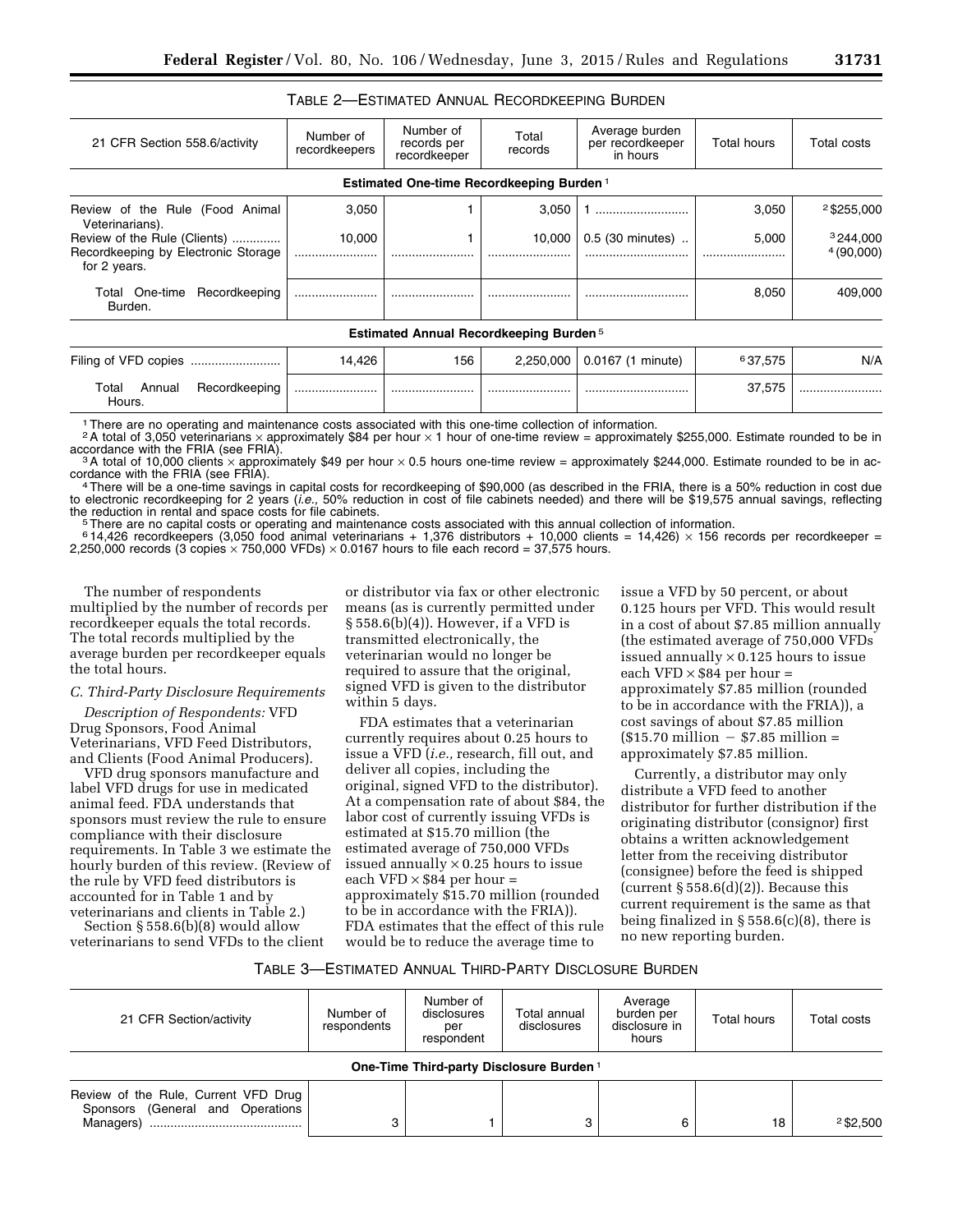| 21 CFR Section/activity                                                 | Number of<br>respondents | Number of<br>disclosures<br>per<br>respondent | Total annual<br>disclosures | Average<br>burden per<br>disclosure in<br>hours | Total hours | Total costs |  |  |
|-------------------------------------------------------------------------|--------------------------|-----------------------------------------------|-----------------------------|-------------------------------------------------|-------------|-------------|--|--|
| Total One-Time Third-Party Disclo-                                      |                          |                                               |                             |                                                 | 18          | 2,500       |  |  |
| Estimated Annual (Recurring) Third-Party Disclosure Burden <sup>1</sup> |                          |                                               |                             |                                                 |             |             |  |  |
| 558.6(b)(7)—Veterinarian issues VFD <sup>3</sup>                        | 3.050                    | 245.9                                         | 750,000                     | 0.125<br>(8 minutes)                            | 93,750      | N/A         |  |  |
| 558.6(c)(8)-Acknowledgment letter gen-                                  | 41,000                   | 5                                             | 5.000                       | 0.125<br>(8 minutes)                            | 625         | N/A         |  |  |
| Total Annual Third-Party Disclosure<br>Hours                            |                          | .                                             |                             |                                                 | 94.375      |             |  |  |

#### TABLE 3—ESTIMATED ANNUAL THIRD-PARTY DISCLOSURE BURDEN—Continued

1There are no operating and maintenance costs associated with this collection of information.

<sup>2</sup>Three current VFD drug sponsors  $\times$  \$140  $\times$  6 hours of one-time review time = approximately \$2,500 one-time cost. Estimate rounded to be in

accordance with the FRIA.  $\frac{3}{4}$  a total of 3,050 veterinarians × 245.9 VFDs issued per year per respondent (on average) = 750,000 VFDs issued per year. This figure × 0.125 hours per form = 93,750 hours per year  $\times$  \$84 per hour = approximately \$7,850,000 annual cost. Estimate rounded to be in accordance

with the FRIA.<br>41,000 VFD feed distributors (of the 1,376 total distributors)  $\times$  5 disclosures per respondent = 5,000 annual acknowledgement letters  $\times$  0.125 hours = approximately 625 hours.

The number of respondents multiplied by the number of disclosures per respondent equals the total annual disclosures. The total annual disclosures multiplied by the average burden per disclosure equals the total hours.

Additionally, we have clarified in the final rule that, if a distributor manufactures the VFD feed, the distributor must also keep VFD manufacturing records for 1 year in accordance with part 225 and that such records must be made available for inspection and copying by FDA upon request  $(\S 558.6(c)(4))$ . These record requirements are currently approved under OMB control number 0910–0152, Current Good Manufacturing Practice Regulations for Medicated Feed.

The information collection provisions in this final rule have been submitted to OMB for review as required by section 3507(d) of the Paperwork Reduction Act of 1995.

Before the effective date of this final rule, FDA will publish a notice in the **Federal Register** announcing OMB's decision to approve, modify, or disapprove the information collection provisions in this final rule. An Agency may not conduct or sponsor, and a person is not required to respond to, a collection of information unless it displays a currently valid OMB control number.

#### **VII. Environmental Impact**

The Agency has determined under 21 CFR 25.30(h) that this action is of a type that does not individually or cumulatively have a significant effect on the human environment. Therefore, neither an environmental assessment nor an environmental impact statement is required.

#### **VIII. Federalism**

FDA has analyzed this final rule in accordance with the principles set forth in Executive Order 13132. FDA has determined that the final rule will not contain policies that would have substantial direct effects on the States, on the relationship between the National Government and the States, or on the distribution of power and responsibilities among the various levels of government. Accordingly, the Agency concludes that the final rule does not contain policies that have federalism implications as defined in the Executive order and, consequently, a federalism summary impact statement is not required.

#### **IX. References**

The following references have been placed on display in the Division of Dockets Management (see **ADDRESSES**) and may be seen by interested persons between 9 a.m. and 4 p.m., Monday through Friday, and are available electronically at *[http://](http://www.regulations.gov) [www.regulations.gov.](http://www.regulations.gov)* (We have verified the Web site addresses in this reference section, but we are not responsible for any subsequent changes to the Web sites after this document publishes in the **Federal Register**.)

1. ''Guidance for Industry: The Judicious Use of Medically Important Antimicrobial Drugs in Food-Producing Animals'' (GFI #209), April 13, 2012; (*[http://](http://www.fda.gov/downloads/AnimalVeterinary/GuidanceComplianceEnforcement/GuidanceforIndustry/UCM216936.pdf)*

*[www.fda.gov/downloads/](http://www.fda.gov/downloads/AnimalVeterinary/GuidanceComplianceEnforcement/GuidanceforIndustry/UCM216936.pdf) [AnimalVeterinary/](http://www.fda.gov/downloads/AnimalVeterinary/GuidanceComplianceEnforcement/GuidanceforIndustry/UCM216936.pdf) [GuidanceComplianceEnforcement/](http://www.fda.gov/downloads/AnimalVeterinary/GuidanceComplianceEnforcement/GuidanceforIndustry/UCM216936.pdf)*

- *[GuidanceforIndustry/UCM216936.pdf](http://www.fda.gov/downloads/AnimalVeterinary/GuidanceComplianceEnforcement/GuidanceforIndustry/UCM216936.pdf)*). 2. ''Guidance for Industry: New Animal Drugs and New Animal Drug Combination Products Administered in or on Medicated Feed or Drinking Water of Food-Producing Animals: Recommendations for Drug Sponsors for Voluntarily Aligning Product Use Conditions with GFI #209'' (GFI #213), December 2013; (*[http://www.fda.gov/](http://www.fda.gov/downloads/AnimalVeterinary/GuidanceComplianceEnforcement/GuidanceforIndustry/UCM299624.pdf) [downloads/AnimalVeterinary/](http://www.fda.gov/downloads/AnimalVeterinary/GuidanceComplianceEnforcement/GuidanceforIndustry/UCM299624.pdf) [GuidanceComplianceEnforcement/](http://www.fda.gov/downloads/AnimalVeterinary/GuidanceComplianceEnforcement/GuidanceforIndustry/UCM299624.pdf) [GuidanceforIndustry/UCM299624.pdf](http://www.fda.gov/downloads/AnimalVeterinary/GuidanceComplianceEnforcement/GuidanceforIndustry/UCM299624.pdf)*).
- 3. FDA, Warning Letters (*[http://www.fda.gov/](http://www.fda.gov/ICECI/EnforcementActions/WarningLetters/default.htm)  [ICECI/EnforcementActions/](http://www.fda.gov/ICECI/EnforcementActions/WarningLetters/default.htm) [WarningLetters/default.htm](http://www.fda.gov/ICECI/EnforcementActions/WarningLetters/default.htm)*).
- 4. ''Compliance Program Guidance Manual: Feed Manufacturing'' (CPGM 7371.004); (*[http://www.fda.gov/downloads/](http://www.fda.gov/downloads/AnimalVeterinary/GuidanceComplianceEnforcement/ComplianceEnforcement/UCM113430.pdf) [AnimalVeterinary/](http://www.fda.gov/downloads/AnimalVeterinary/GuidanceComplianceEnforcement/ComplianceEnforcement/UCM113430.pdf) [GuidanceComplianceEnforcement/](http://www.fda.gov/downloads/AnimalVeterinary/GuidanceComplianceEnforcement/ComplianceEnforcement/UCM113430.pdf) [ComplianceEnforcement/](http://www.fda.gov/downloads/AnimalVeterinary/GuidanceComplianceEnforcement/ComplianceEnforcement/UCM113430.pdf) [UCM113430.pdf](http://www.fda.gov/downloads/AnimalVeterinary/GuidanceComplianceEnforcement/ComplianceEnforcement/UCM113430.pdf)*).
- 5. The Association of American Feed Control Officials (AAFCO), Regulatory Page (*<http://www.aafco.org/Regulatory>*).
- 6. ''Guidance for Industry: Veterinary Feed Directive Regulation Questions and Answers'' (GFI #120), March 26, 2009; (*[http://www.fda.gov/downloads/](http://www.fda.gov/downloads/AnimalVeterinary/GuidanceComplianceEnforcement/GuidanceforIndustry/UCM052660.pdf) [AnimalVeterinary/](http://www.fda.gov/downloads/AnimalVeterinary/GuidanceComplianceEnforcement/GuidanceforIndustry/UCM052660.pdf) [GuidanceComplianceEnforcement/](http://www.fda.gov/downloads/AnimalVeterinary/GuidanceComplianceEnforcement/GuidanceforIndustry/UCM052660.pdf) [GuidanceforIndustry/UCM052660.pdf](http://www.fda.gov/downloads/AnimalVeterinary/GuidanceComplianceEnforcement/GuidanceforIndustry/UCM052660.pdf)*).
- 7. ''Guidance for Industry Part 11, Electronic Records; Electronic Signatures—Scope and Application'' August 2003; (*[http://](http://www.fda.gov/downloads/RegulatoryInformation/Guidances/ucm125125.pdf) [www.fda.gov/downloads/](http://www.fda.gov/downloads/RegulatoryInformation/Guidances/ucm125125.pdf) [RegulatoryInformation/Guidances/](http://www.fda.gov/downloads/RegulatoryInformation/Guidances/ucm125125.pdf) [ucm125125.pdf](http://www.fda.gov/downloads/RegulatoryInformation/Guidances/ucm125125.pdf)*).
- 8. AVMA, Principles of Veterinary Medical Ethics of the AVMA (*[https://](https://www.avma.org/KB/Policies/Pages/Principles-of-Veterinary-Medical-Ethics-of-the-AVMA.aspx) [www.avma.org/KB/Policies/Pages/](https://www.avma.org/KB/Policies/Pages/Principles-of-Veterinary-Medical-Ethics-of-the-AVMA.aspx) [Principles-of-Veterinary-Medical-Ethics](https://www.avma.org/KB/Policies/Pages/Principles-of-Veterinary-Medical-Ethics-of-the-AVMA.aspx)[of-the-AVMA.aspx](https://www.avma.org/KB/Policies/Pages/Principles-of-Veterinary-Medical-Ethics-of-the-AVMA.aspx)*).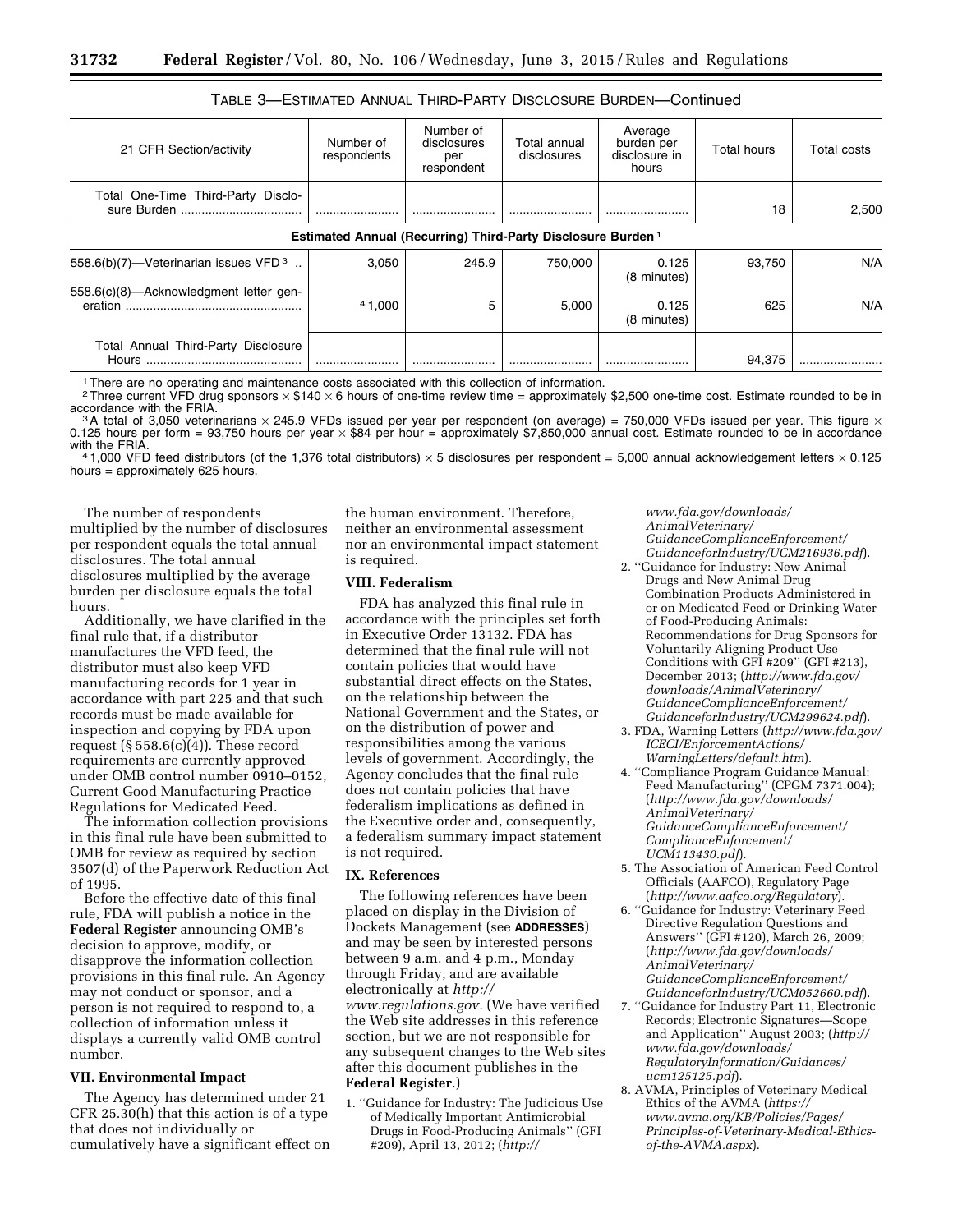- 9. FDA, From an Idea to the Marketplace: The Journey of an Animal Drug through the Approval Process (*[http://www.fda.gov/](http://www.fda.gov/AnimalVeterinary/ResourcesforYou/AnimalHealthLiteracy/ucm219207.htm) [AnimalVeterinary/ResourcesforYou/](http://www.fda.gov/AnimalVeterinary/ResourcesforYou/AnimalHealthLiteracy/ucm219207.htm) [AnimalHealthLiteracy/ucm219207.htm](http://www.fda.gov/AnimalVeterinary/ResourcesforYou/AnimalHealthLiteracy/ucm219207.htm)*).
- 10. FDA, Conditional Approval Explained: A Resource for Veterinarians (*[http://](http://www.fda.gov/animalveterinary/resourcesforyou/ucm413948.htm) [www.fda.gov/animalveterinary/](http://www.fda.gov/animalveterinary/resourcesforyou/ucm413948.htm) [resourcesforyou/ucm413948.htm](http://www.fda.gov/animalveterinary/resourcesforyou/ucm413948.htm)*).
- 11. FDA, Drug Indexing (*[http://www.fda.gov/](http://www.fda.gov/AnimalVeterinary/DevelopmentApprovalProcess/MinorUseMinorSpecies/ucm070206.htm)  [AnimalVeterinary/](http://www.fda.gov/AnimalVeterinary/DevelopmentApprovalProcess/MinorUseMinorSpecies/ucm070206.htm) [DevelopmentApprovalProcess/](http://www.fda.gov/AnimalVeterinary/DevelopmentApprovalProcess/MinorUseMinorSpecies/ucm070206.htm) [MinorUseMinorSpecies/](http://www.fda.gov/AnimalVeterinary/DevelopmentApprovalProcess/MinorUseMinorSpecies/ucm070206.htm) [ucm070206.htm](http://www.fda.gov/AnimalVeterinary/DevelopmentApprovalProcess/MinorUseMinorSpecies/ucm070206.htm)*).
- 12. White House, National Strategy for Combating Antibiotic-Resistant Bacteria (*[http://www.whitehouse.gov/sites/](http://www.whitehouse.gov/sites/default/files/docs/carb_national_strategy.pdf) [default/files/docs/carb](http://www.whitehouse.gov/sites/default/files/docs/carb_national_strategy.pdf)*\_*national*\_ *[strategy.pdf](http://www.whitehouse.gov/sites/default/files/docs/carb_national_strategy.pdf)*).
- 13. FDA, FDA Secures Full Industry Engagement on Antimicrobial Resistance Strategy (*[http://www.fda.gov/](http://www.fda.gov/AnimalVeterinary/NewsEvents/CVMUpdates/ucm403285.htm) [AnimalVeterinary/NewsEvents/](http://www.fda.gov/AnimalVeterinary/NewsEvents/CVMUpdates/ucm403285.htm) [CVMUpdates/ucm403285.htm](http://www.fda.gov/AnimalVeterinary/NewsEvents/CVMUpdates/ucm403285.htm)*).
- 14. FDA, List of Affected Products (*[http://](http://www.fda.gov/AnimalVeterinary/SafetyHealth/AntimicrobialResistance/JudiciousUseofAntimicrobials/ucm390429.htm) [www.fda.gov/AnimalVeterinary/](http://www.fda.gov/AnimalVeterinary/SafetyHealth/AntimicrobialResistance/JudiciousUseofAntimicrobials/ucm390429.htm) [SafetyHealth/AntimicrobialResistance/](http://www.fda.gov/AnimalVeterinary/SafetyHealth/AntimicrobialResistance/JudiciousUseofAntimicrobials/ucm390429.htm) [JudiciousUseofAntimicrobials/](http://www.fda.gov/AnimalVeterinary/SafetyHealth/AntimicrobialResistance/JudiciousUseofAntimicrobials/ucm390429.htm) [ucm390429.htm](http://www.fda.gov/AnimalVeterinary/SafetyHealth/AntimicrobialResistance/JudiciousUseofAntimicrobials/ucm390429.htm)*).
- 15. FDA, FDA's Plans to Monitor Progress (*[http://www.fda.gov/AnimalVeterinary/](http://www.fda.gov/AnimalVeterinary/SafetyHealth/AntimicrobialResistance/JudiciousUseofAntimicrobials/ucm378256.htm) [SafetyHealth/AntimicrobialResistance/](http://www.fda.gov/AnimalVeterinary/SafetyHealth/AntimicrobialResistance/JudiciousUseofAntimicrobials/ucm378256.htm) [JudiciousUseofAntimicrobials/](http://www.fda.gov/AnimalVeterinary/SafetyHealth/AntimicrobialResistance/JudiciousUseofAntimicrobials/ucm378256.htm) [ucm378256.htm](http://www.fda.gov/AnimalVeterinary/SafetyHealth/AntimicrobialResistance/JudiciousUseofAntimicrobials/ucm378256.htm)*).
- 16. FDA, Compliance Policy Guide Sec. 615.200 Proper Drug Use and Residue Avoidance by Non-Veterinarians (*[http://](http://www.fda.gov/ICECI/ComplianceManuals/CompliancePolicyGuidanceManual/ucm074660.htm)  [www.fda.gov/ICECI/](http://www.fda.gov/ICECI/ComplianceManuals/CompliancePolicyGuidanceManual/ucm074660.htm) [ComplianceManuals/](http://www.fda.gov/ICECI/ComplianceManuals/CompliancePolicyGuidanceManual/ucm074660.htm) [CompliancePolicyGuidanceManual/](http://www.fda.gov/ICECI/ComplianceManuals/CompliancePolicyGuidanceManual/ucm074660.htm) [ucm074660.htm](http://www.fda.gov/ICECI/ComplianceManuals/CompliancePolicyGuidanceManual/ucm074660.htm)*).
- 17. FDA, Environmental Impact Considerations (*[http://www.fda.gov/](http://www.fda.gov/AnimalVeterinary/DevelopmentApprovalProcess/EnvironmentalAssessments/default.htm) [AnimalVeterinary/](http://www.fda.gov/AnimalVeterinary/DevelopmentApprovalProcess/EnvironmentalAssessments/default.htm) [DevelopmentApprovalProcess/](http://www.fda.gov/AnimalVeterinary/DevelopmentApprovalProcess/EnvironmentalAssessments/default.htm) [EnvironmentalAssessments/default.htm](http://www.fda.gov/AnimalVeterinary/DevelopmentApprovalProcess/EnvironmentalAssessments/default.htm)*).

#### **List of Subjects**

#### *21 CFR Part 514*

Administrative practice and procedure, Animal drugs, Confidential business information, Reporting and recordkeeping requirements.

#### *21 CFR Part 558*

Animal drugs, Animal feeds.

Therefore, under the Federal Food, Drug, and Cosmetic Act and under authority delegated to the Commissioner of Food and Drugs, 21 CFR parts 514 and 558 are amended as follows:

#### **PART 514—NEW ANIMAL DRUG APPLICATIONS**

■ 1. The authority citation for 21 CFR part 514 is revised to read as follows:

**Authority:** 21 U.S.C. 321, 331, 351, 352, 354, 356a, 360b, 371, 379e, 381.

■ 2. In § 514.1, revise paragraph  $(b)(9)$  to read as follows:

#### **§ 514.1 Applications.**

\* \* \* \* \*

#### (b) \* \* \*

(9) *Veterinary feed directive.* Three copies of a veterinary feed directive (VFD) must be submitted in a form that accounts for the information described under §§ 558.6(b)(3) and 558.6(b)(4) of this chapter.

#### **PART 558—NEW ANIMAL DRUGS FOR USE IN ANIMAL FEEDS**

■ 3. The authority citation for 21 CFR part 558 is revised to read as follows:

\* \* \* \* \*

**Authority:** 21 U.S.C. 354, 360b, 360ccc, 360ccc–1, 371.

■ 4. In § 558.3, revise paragraphs  $(b)(1)(ii)$ ,  $(b)(6)$ ,  $(b)(7)$ ,  $(b)(9)$ , and  $(b)(11)$ ; and add paragraph (b)(12) to read as follows:

#### **§ 558.3 Definitions and general considerations applicable to this part.**

- \* \* \* \* \*
	- (b) \* \* \*  $(1)^{\ast}$  \* \*

(ii) Category II—These drugs require a withdrawal period at the lowest use level for at least one species for which they are approved, or are regulated on a ''no-residue'' basis or with a zero tolerance because of a carcinogenic concern regardless of whether a withdrawal period is required.

\* \* \* \* \* (6) A ''veterinary feed directive (VFD) drug'' is a drug intended for use in or on animal feed which is limited by an approved application filed pursuant to section 512(b) of the Federal Food, Drug, and Cosmetic Act, a conditionally approved application filed pursuant to section 571 of the Federal Food, Drug, and Cosmetic Act, or an index listing under section 572 of the Federal Food, Drug, and Cosmetic Act to use under the professional supervision of a licensed veterinarian. Use of animal feed bearing or containing a VFD drug must be authorized by a lawful veterinary feed directive.

(7) A ''veterinary feed directive'' is a written (nonverbal) statement issued by a licensed veterinarian in the course of the veterinarian's professional practice that orders the use of a VFD drug or combination VFD drug in or on an animal feed. This written statement authorizes the client (the owner of the animal or animals or other caretaker) to obtain and use animal feed bearing or containing a VFD drug or combination VFD drug to treat the client's animals only in accordance with the conditions for use approved, conditionally approved, or indexed by the Food and Drug Administration.

\* \* \* \* \*

(9) For the purposes of this part, a ''distributor'' means any person who distributes a medicated feed containing a VFD drug to another person. Such other person may be another distributor or the client-recipient of a VFD.

\* \* \* \* \* (11) An ''acknowledgment letter'' is a written (nonverbal) communication provided to a distributor (consignor) from another distributor (consignee). An acknowledgment letter must be provided either in hardcopy or through electronic media and must affirm:

(i) That the distributor will not ship such VFD feed to an animal production facility that does not have a VFD,

(ii) That the distributor will not ship such VFD feed to another distributor without receiving a similar written acknowledgment letter, and

(iii) That the distributor has complied with the distributor notification requirements of  $\S 558.6(c)(5)$ .

(12) A ''combination veterinary feed directive (VFD) drug'' is a combination new animal drug (as defined in § 514.4(c)(1)(i) of this chapter) intended for use in or on animal feed which is limited by an approved application filed under section 512(b) of the Federal Food, Drug, and Cosmetic Act, a conditionally approved application filed under section 571 of the Federal Food, Drug, and Cosmetic Act, or an index listing under section 572 of the Federal Food, Drug, and Cosmetic Act to use under the professional supervision of a licensed veterinarian, and at least one of the new animal drugs in the combination is a VFD drug. Use of animal feed bearing or containing a combination VFD drug must be authorized by a lawful VFD.

■ 5. Revise § 558.6 to read as follows:

#### **§ 558.6 Veterinary feed directive drugs.**

(a) *General requirements related to veterinary feed directive (VFD) drugs.*  (1) Animal feed bearing or containing a VFD drug or a combination VFD drug (a VFD feed or combination VFD feed) may be fed to animals only by or upon a lawful VFD issued by a licensed veterinarian.

(2) A VFD feed or combination VFD feed must not be fed to animals after the expiration date on the VFD.

(3) Use and labeling of a VFD drug or a combination VFD drug in feed is limited to the approved, conditionally approved, or indexed conditions of use. Use of feed containing this veterinary feed directive (VFD) drug in a manner other than as directed on the labeling (extralabel use) is not permitted.

(4) All involved parties (the veterinarian, the distributor, and the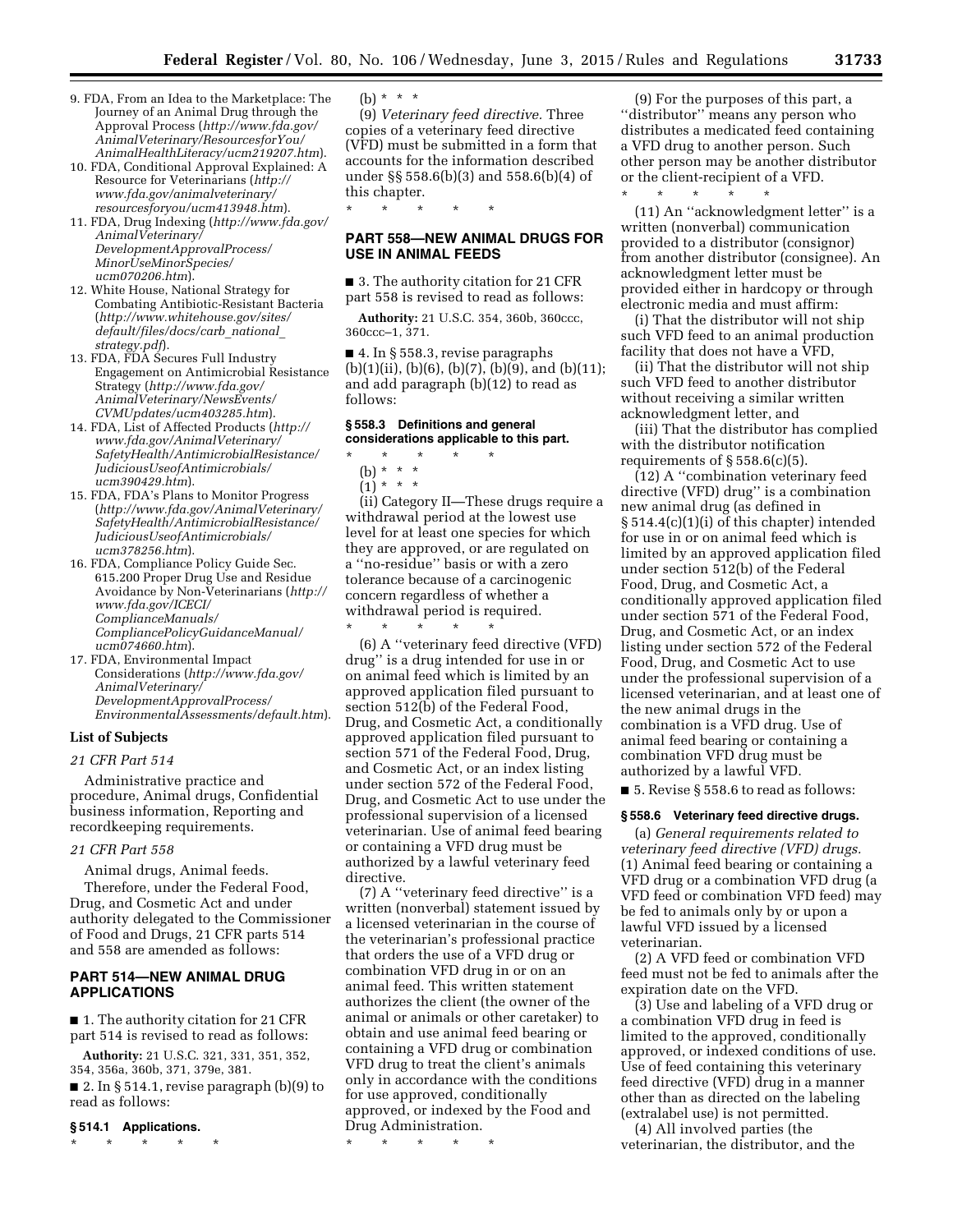client) must retain a copy of the VFD for 2 years. The veterinarian must retain the original VFD in its original form (electronic or hardcopy). The distributor and client copies may be kept as an electronic copy or hardcopy.

(5) All involved parties must make the VFD and any other records specified in this section available for inspection and copying by FDA upon request.

(6) All labeling and advertising for VFD drugs, combination VFD drugs, and feeds containing VFD drugs or combination VFD drugs must prominently and conspicuously display the following cautionary statement: ''Caution: Federal law restricts medicated feed containing this veterinary feed directive (VFD) drug to use by or on the order of a licensed veterinarian.''

(b) *Responsibilities of the veterinarian issuing the VFD.* (1) In order for a VFD to be lawful, the veterinarian issuing the VFD must:

(i) Be licensed to practice veterinary medicine; and

(ii) Be operating in the course of the veterinarian's professional practice and in compliance with all applicable veterinary licensing and practice requirements, including issuing the VFD in the context of a veterinarian-clientpatient relationship (VCPR) as defined by the State. If applicable VCPR requirements as defined by such State do not include the key elements of a valid VCPR as defined in § 530.3(i) of this chapter, the veterinarian must issue the VFD in the context of a valid VCPR as defined in § 530.3(i) of this chapter.

(2) The veterinarian must only issue a VFD that is in compliance with the conditions for use approved, conditionally approved, or indexed for the VFD drug or combination VFD drug.

(3) The veterinarian must ensure that the following information is fully and accurately included on the VFD:

(i) The veterinarian's name, address, and telephone number;

(ii) The client's name, business or home address, and telephone number;

(iii) The premises at which the animals specified in the VFD are located;

(iv) The date of VFD issuance;

(v) The expiration date of the VFD. This date must not extend beyond the expiration date specified in the approval, conditional approval, or index listing, if such date is specified. In cases where the expiration date is not specified in the approval, conditional approval, or index listing, the expiration date of the VFD must not exceed 6 months after the date of issuance;

(vi) The name of the VFD drug(s);

(vii) The species and production class of animals to be fed the VFD feed;

(viii) The approximate number of animals to be fed the VFD feed by the expiration date of the VFD. The approximate number of animals is the potential number of animals of the species and production class identified on the VFD that will be fed the VFD feed or combination VFD feed at the specified premises by the expiration date of the VFD;

(ix) The indication for which the VFD is issued;

(x) The level of VFD drug in the VFD feed and duration of use;

(xi) The withdrawal time, special instructions, and cautionary statements necessary for use of the drug in conformance with the approval;

(xii) The number of reorders (refills) authorized, if permitted by the drug approval, conditional approval, or index listing. In cases where reorders (refills) are not specified on the labeling for an approved, conditionally approved, or index listed VFD drug, reorders (refills) are not permitted;

(xiii) The statement: ''Use of feed containing this veterinary feed directive (VFD) drug in a manner other than as directed on the labeling (extralabel use) is not permitted.'';

(xiv) An affirmation of intent for combination VFD drugs as described in paragraph (6) of this section; and

(xv) The veterinarian's electronic or written signature.

(4) The veterinarian may, at his or her discretion, enter the following information on the VFD to more specifically identify the animals authorized to be treated/fed the VFD feed:

(i) A more specific description of the location of animals (*e.g.,* by site, pen, barn, stall, tank, or other descriptor that the veterinarian deems appropriate);

(ii) The approximate age range of the animals;

(iii) The approximate weight range of the animals; and

(iv) Any other information the veterinarian deems appropriate to identify the animals specified in the VFD.

(5) For VFDs intended to authorize the use of an approved, conditionally approved, or indexed combination VFD drug that includes more than one VFD drug, the veterinarian must include the drug-specific information required in paragraphs  $(b)(2)(vi)$ ,  $(ix)$ ,  $(x)$ , and  $(xi)$  of this section for each VFD drug in the combination.

(6) The veterinarian may restrict VFD authorization to only include the VFD drug(s) cited on the VFD or may expand such authorization to allow the use of

the cited VFD drug(s) along with one or more over-the-counter (OTC) animal drugs in an approved, conditionally approved, or indexed combination VFD drug. The veterinarian must affirm his or her intent regarding combination VFD drugs by including one of the following statements on the VFD:

(i) ''This VFD only authorizes the use of the VFD drug(s) cited in this order and is not intended to authorize the use of such drug(s) in combination with any other animal drugs.''

(ii) ''This VFD authorizes the use of the VFD drug(s) cited in this order in the following FDA-approved, conditionally approved, or indexed combination(s) in medicated feed that contains the VFD drug(s) as a component.'' [List specific approved, conditionally approved, or indexed combination medicated feeds following this statement.]

(iii) ''This VFD authorizes the use of the VFD drug(s) cited in this order in any FDA-approved, conditionally approved, or indexed combination(s) in medicated feed that contains the VFD drug(s) as a component.''

(7) The veterinarian must issue a written (nonverbal) VFD.

(8) The veterinarian must send a copy of the VFD to the distributor via hardcopy, facsimile (fax), or electronically. If in hardcopy, the veterinarian must send the copy of the VFD to the distributor either directly or through the client.

(9) The veterinarian must provide a copy of the VFD to the client.

(c) Responsibilities of any person who distributes an animal feed containing a VFD drug or a combination VFD drug:

(1) The distributor is permitted to fill a VFD only if the VFD contains all the information required in paragraph (b)(3) of this section.

(2) The distributor is permitted to distribute an animal feed containing a VFD drug or combination VFD drug only if it complies with the terms of the VFD and is manufactured and labeled in conformity with the approved, conditionally approved, or indexed conditions of use for such drug.

(3) The distributor must keep records of the receipt and distribution of all medicated animal feed containing a VFD drug for 2 years.

(4) In addition to other applicable recordkeeping requirements found in this section, if the distributor manufactures the animal feed bearing or containing the VFD drug, the distributor must also keep VFD feed manufacturing records for 1 year in accordance with part 225 of this chapter. Such records must be made available for inspection and copying by FDA upon request.